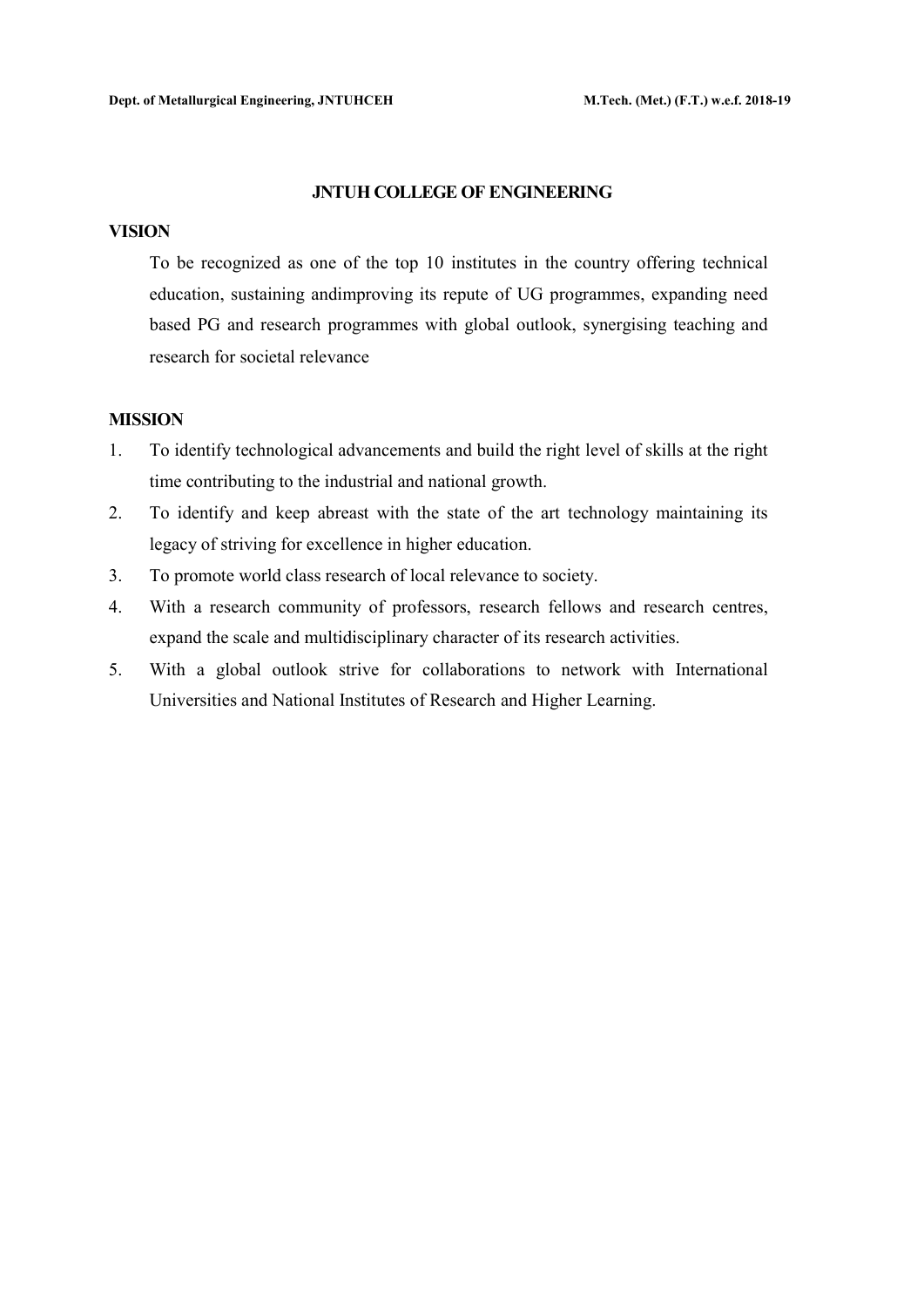#### METALLURGICAL ENGINEERING DEPARTMENT

#### **VISION**

To impart quality education in Metallurgical Engineering and constantly pursuing excellence by upgrading knowledge skills and attitude useful to Industry, Academic and Society.

#### MISSION

- 1. To produce graduates having professional excellence in Basic Sciences and Metallurgical Engineering with concern towards society
- 2. To provide a scientific environment, to help meet the desires and needs of students and faculty for enhancing research efforts and technological innovations.
- 3. To provide technical support to higher education, industry and R&D units.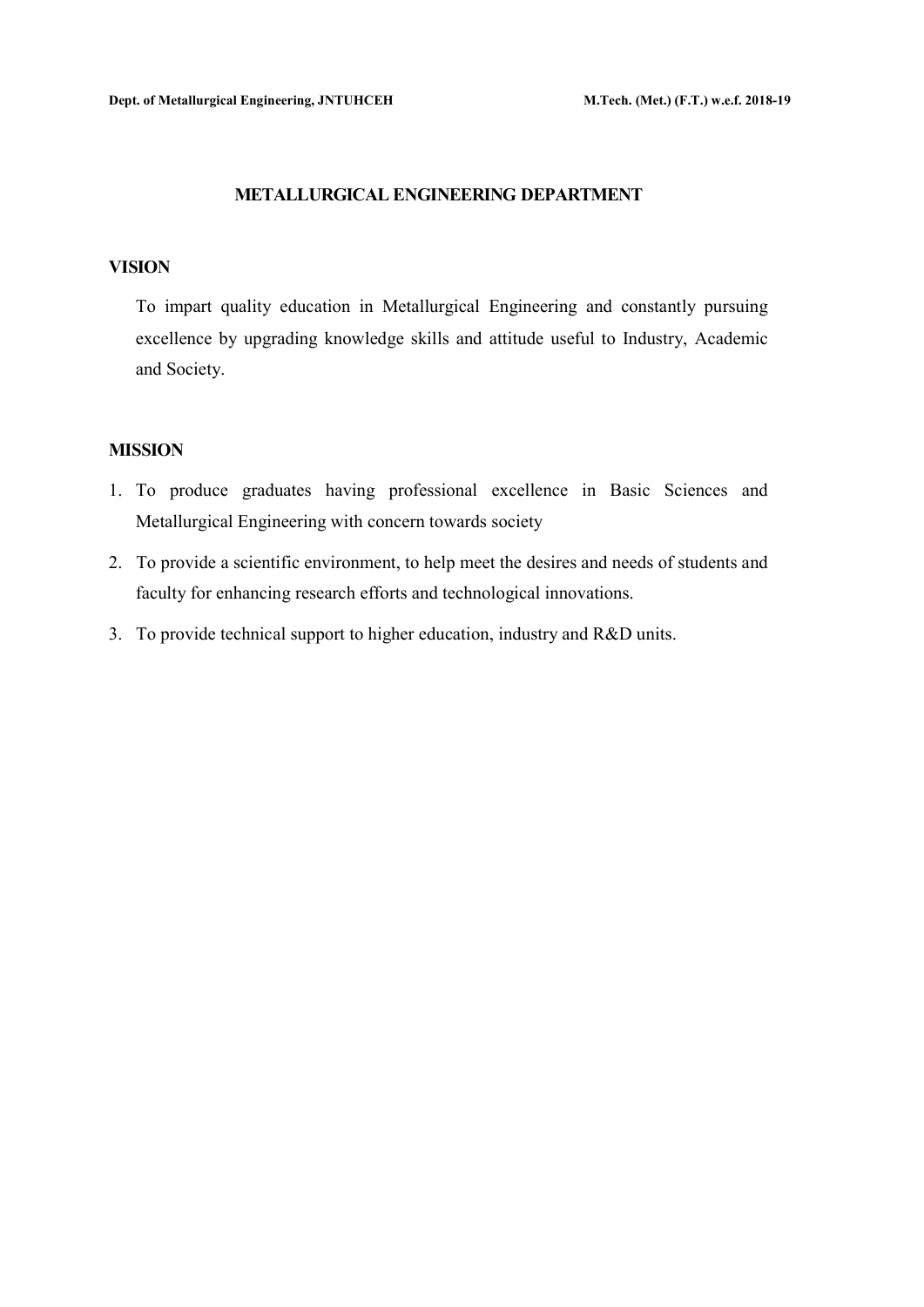| <b>Course</b><br><b>Number</b> | <b>Subject</b>                                                                                                                                   | <b>Studies Per Week</b> | <b>Scheme Of</b> | <b>Credits</b> |                |
|--------------------------------|--------------------------------------------------------------------------------------------------------------------------------------------------|-------------------------|------------------|----------------|----------------|
|                                |                                                                                                                                                  | L                       | T                | $\mathbf{P}$   |                |
| 1CS01                          | <b>Program Core - I:</b><br>Advances in Materials Testing                                                                                        | 3                       | $\theta$         | $\theta$       | 3              |
| 1CS02                          | <b>Program Core - II:</b><br>Advances in Metal Casting                                                                                           | $\overline{3}$          | $\theta$         | $\theta$       | 3              |
| 1CSxx                          | <b>Program Elective - I:</b><br>1. Advances in Ferrous Metal Production<br>2. Phase Transformations in Metals & Alloys<br>3. Alloy Steels        | $\overline{3}$          | $\mathbf{0}$     | $\mathbf{0}$   | 3              |
| 1CSxx                          | <b>Program Elective - II:</b><br>1. Light Metals and Alloys<br>2. Advances in Metal Forming<br>3. Advanced Physical and Mechanical<br>Metallurgy | $\overline{3}$          | $\theta$         | $\mathbf{0}$   | 3              |
| 1Axxx                          | <b>Research Methodology and IPR</b>                                                                                                              | $\overline{2}$          | $\overline{0}$   | $\overline{0}$ | $\overline{2}$ |
| 1Axxx                          | <b>Audit Course - I</b>                                                                                                                          | $\overline{2}$          | $\overline{0}$   | $\overline{0}$ | $\overline{0}$ |
| 1CS03                          | Laboratory - 1:<br>Materials Testing Lab                                                                                                         | $\theta$                | $\theta$         | $\overline{4}$ | $\overline{2}$ |
| 1CS04                          | Laboratory - 2:<br>Metal Casting Lab                                                                                                             | $\boldsymbol{0}$        | $\boldsymbol{0}$ | $\overline{4}$ | $\overline{2}$ |
|                                |                                                                                                                                                  |                         |                  |                |                |
|                                | <b>Total Credits:</b>                                                                                                                            |                         |                  |                | 18             |

## Model Curriculum of Engineering & Technology PG Courses [Volume-I] Course Structure for M. Tech. (METALLURGY) M. Tech. Semester - 1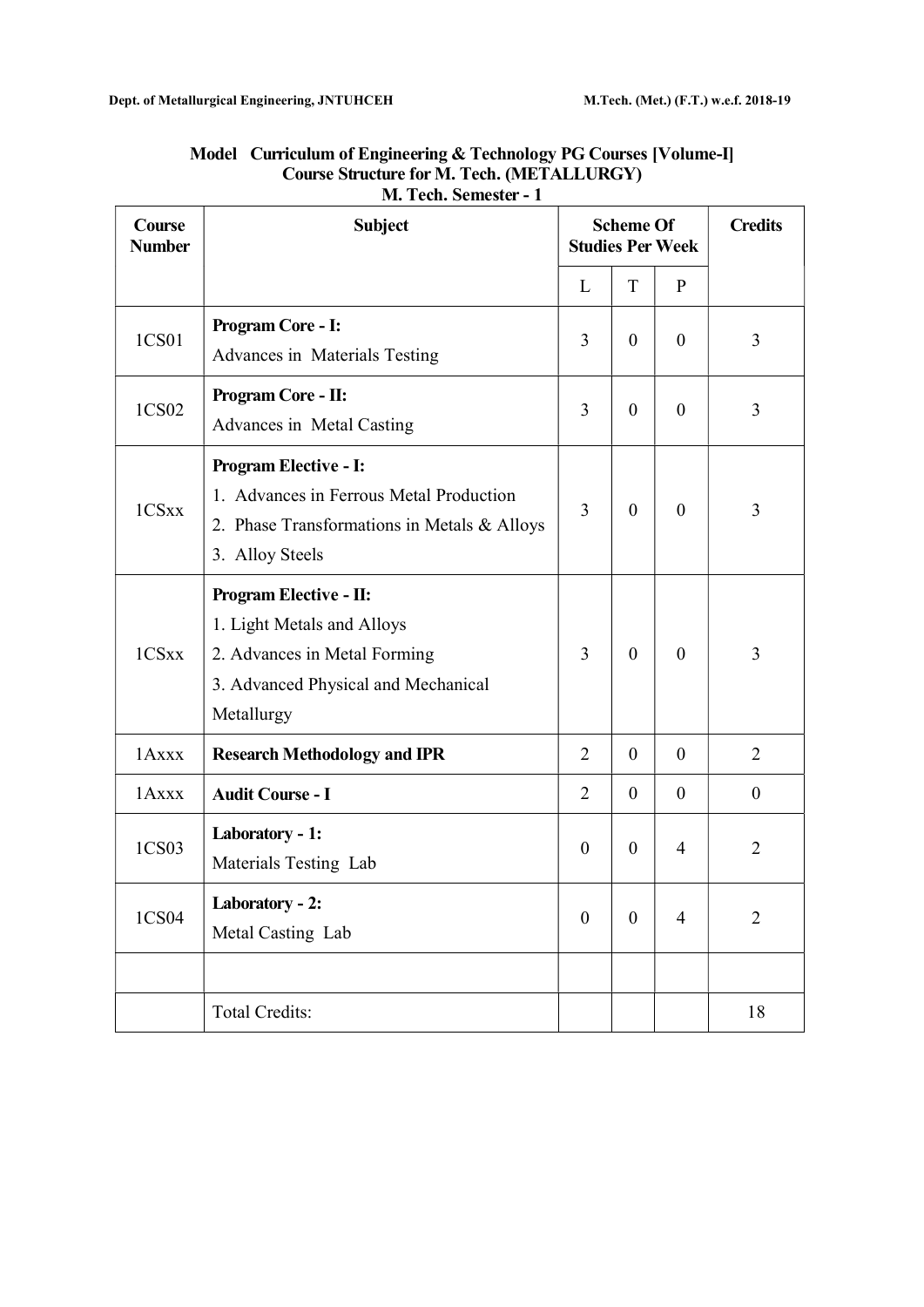## Model Curriculum of Engineering & Technology PG Courses [Volume-I]

## Course Structure for M. Tech. (METALLURGY)

| Course<br><b>Number</b> | <b>Subject</b>                                                                                                                                                     |                | <b>Scheme Of</b><br><b>Studies Per Week</b> | <b>Credits</b>   |                  |
|-------------------------|--------------------------------------------------------------------------------------------------------------------------------------------------------------------|----------------|---------------------------------------------|------------------|------------------|
|                         |                                                                                                                                                                    | L              | T                                           | $\mathbf{P}$     |                  |
| 2CS05                   | <b>Program Core - III:</b><br>Advances in Metal Joining                                                                                                            | 3              | $\theta$                                    | $\theta$         | 3                |
| 2CS06                   | <b>Program Core - IV: Corrosion Engineering</b>                                                                                                                    | $\overline{3}$ | $\mathbf{0}$                                | $\boldsymbol{0}$ | 3                |
| 2CSXX                   | <b>Program Elective - III:</b><br>1. Advances in Non-Destructive Testing<br>Methods<br>2. Advances in Non-Ferrous Metals Production<br>3. Strengthening Mechanisms | 3              | $\mathbf{0}$                                | $\theta$         | 3                |
| 2CSXX                   | <b>Program Elective - IV:</b><br>1. Particulate Material Technology<br>2. Nuclear Metallurgy<br>3. Ferro Alloy Technology                                          | 3              | $\mathbf{0}$                                | $\Omega$         | 3                |
| 2AXXX                   | <b>Audit Course - II</b>                                                                                                                                           | $\overline{2}$ | $\theta$                                    | $\theta$         | $\boldsymbol{0}$ |
| 2CS07                   | Laboratory - 3:<br>Metal Joining Lab                                                                                                                               | $\theta$       | $\mathbf{0}$                                | $\overline{4}$   | $\overline{2}$   |
| <b>2CS08</b>            | Laboratory - 4:<br>Corrosion EngineeringLab                                                                                                                        | $\theta$       | $\theta$                                    | 4                | $\overline{2}$   |
| 2CS09                   | <b>Mini Project with Seminar</b>                                                                                                                                   | $\overline{2}$ | $\theta$                                    | $\theta$         | $\overline{2}$   |
|                         | <b>Total Credits:</b>                                                                                                                                              |                |                                             |                  | 18               |

#### M. Tech. Semester – 2

\* Students be encouraged to go to Industrial Training/ Internship for at least

6 to 8 weeks during semester break.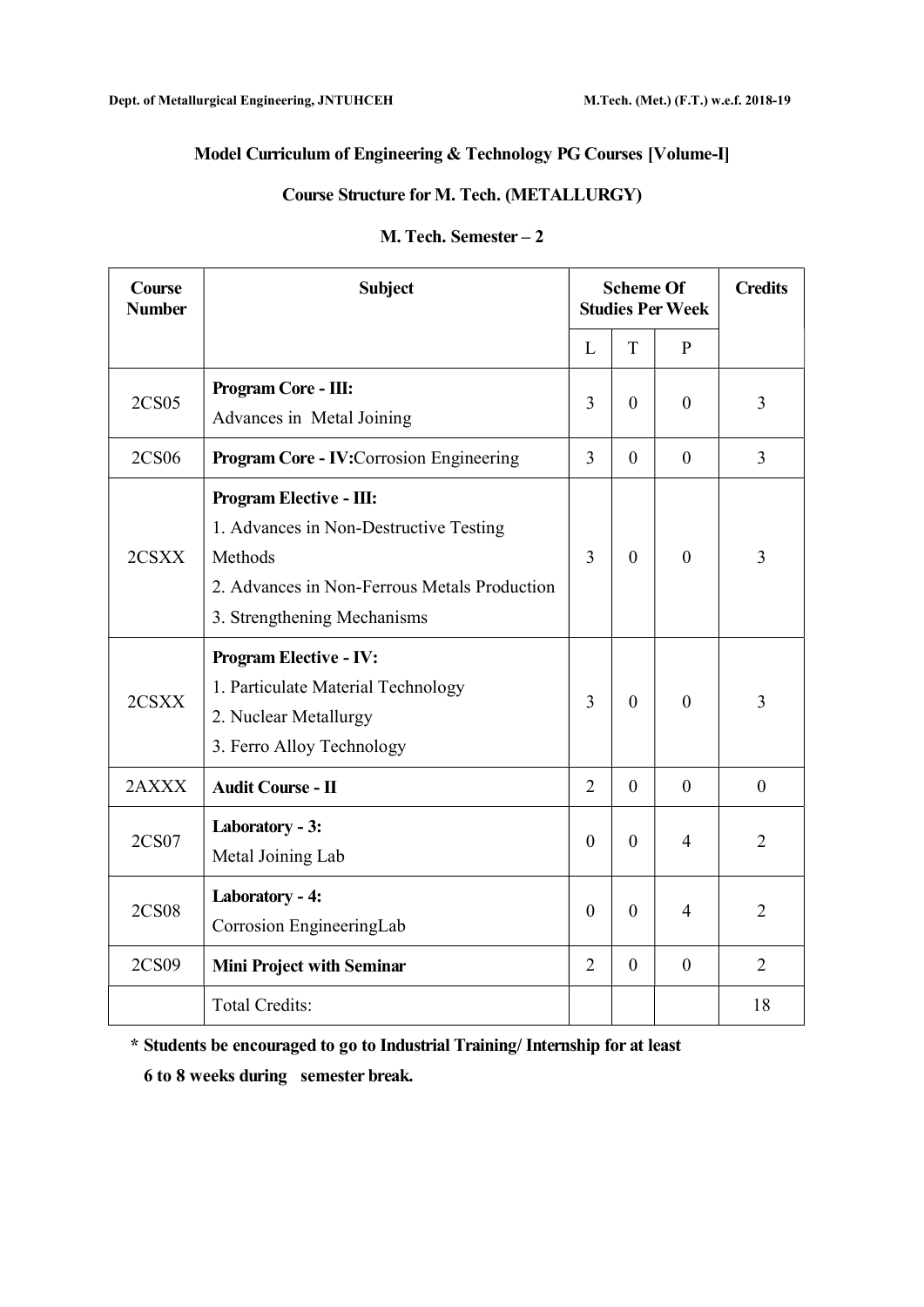## Model Curriculum of Engineering & Technology PG Courses [Volume-I]

## Course Structure for M. Tech. (METALLURGY)

| Course        | <b>Subject</b>                           |                | <b>Scheme Of</b> |                         | <b>Credits</b> |
|---------------|------------------------------------------|----------------|------------------|-------------------------|----------------|
| <b>Number</b> |                                          |                |                  | <b>Studies Per Week</b> |                |
|               |                                          | L              | T                | $\mathbf{P}$            |                |
|               | <b>Program Elective V:</b>               |                |                  |                         |                |
| 3CSXX         | 1. Surface Engineering                   | 3              | $\Omega$         | $\theta$                | 3              |
|               | 2. Materials Characterization Techniques |                |                  |                         |                |
|               | 3. Nano Materials                        |                |                  |                         |                |
|               | <b>Open Elective:</b>                    |                |                  |                         |                |
| 3CSXX         | <b>Composite Materials</b>               | $\overline{3}$ | $\Omega$         | $\theta$                | 3              |
|               |                                          |                |                  |                         |                |
| 3CS10         | Dissertation-I / Industrial Project      | 0              | $\Omega$         | 20                      | 10             |
|               | <b>Total Credits:</b>                    |                |                  |                         | 16             |

## M. Tech. Semester - 3

\* Students going for Industrial Project/Thesis will complete these courses through MOOCs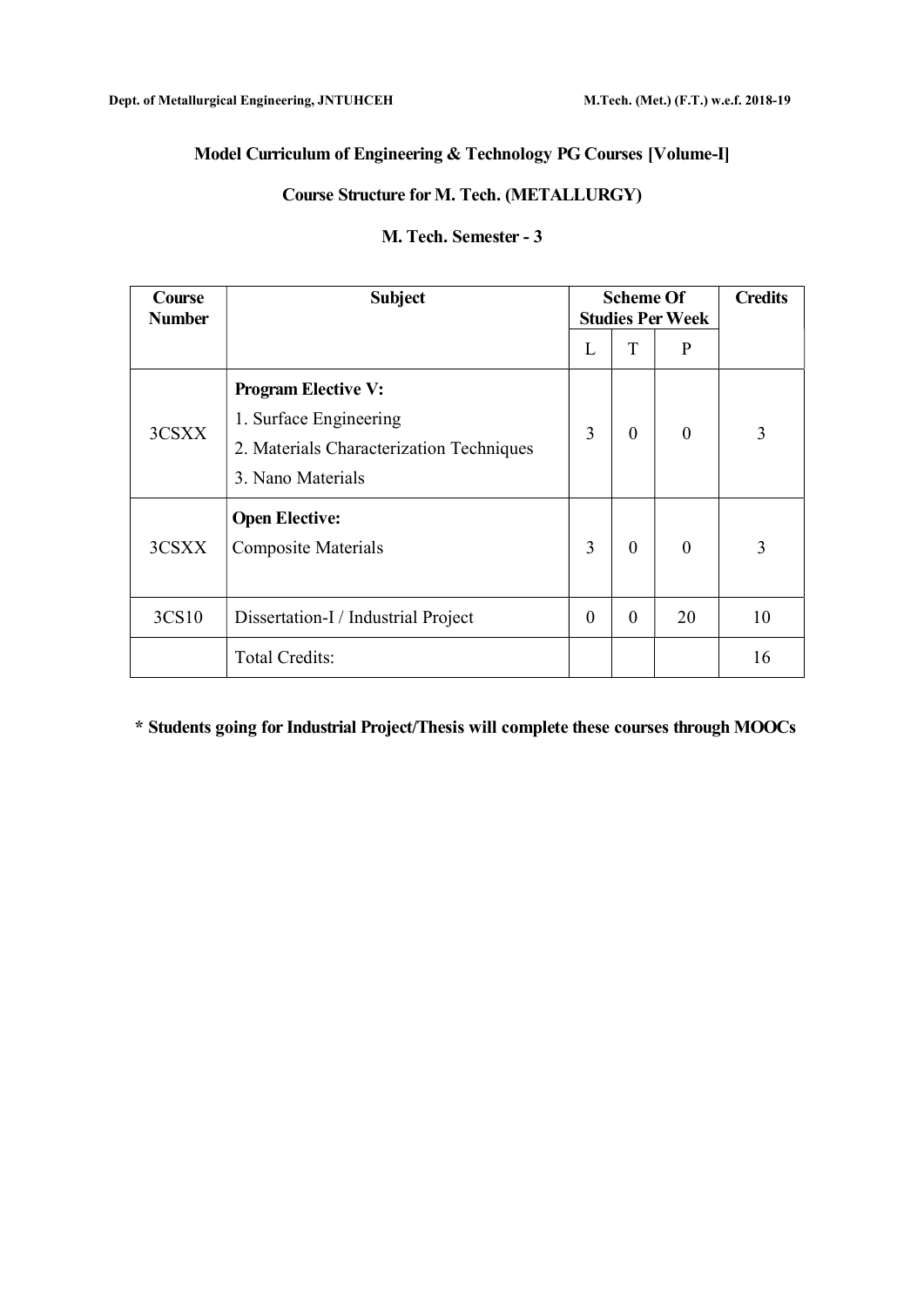## Dept. of Metallurgical Engineering, JNTUHCEH M.Tech. (Met.) (F.T.) w.e.f. 2018-19

| <b>Course</b><br><b>Number</b> | <b>Subject</b>        | <b>Scheme Of</b><br><b>Studies Per Week</b> |          |    | <b>Credits</b> |
|--------------------------------|-----------------------|---------------------------------------------|----------|----|----------------|
|                                |                       | L                                           | T        | P  |                |
|                                | Dissertation II       | $\boldsymbol{0}$                            | $\theta$ | 32 | 16             |
|                                | <b>Total Credits:</b> |                                             |          |    | 16             |

#### Course Structure for M. Tech. (METALLURGY) M. Tech. Semester - IV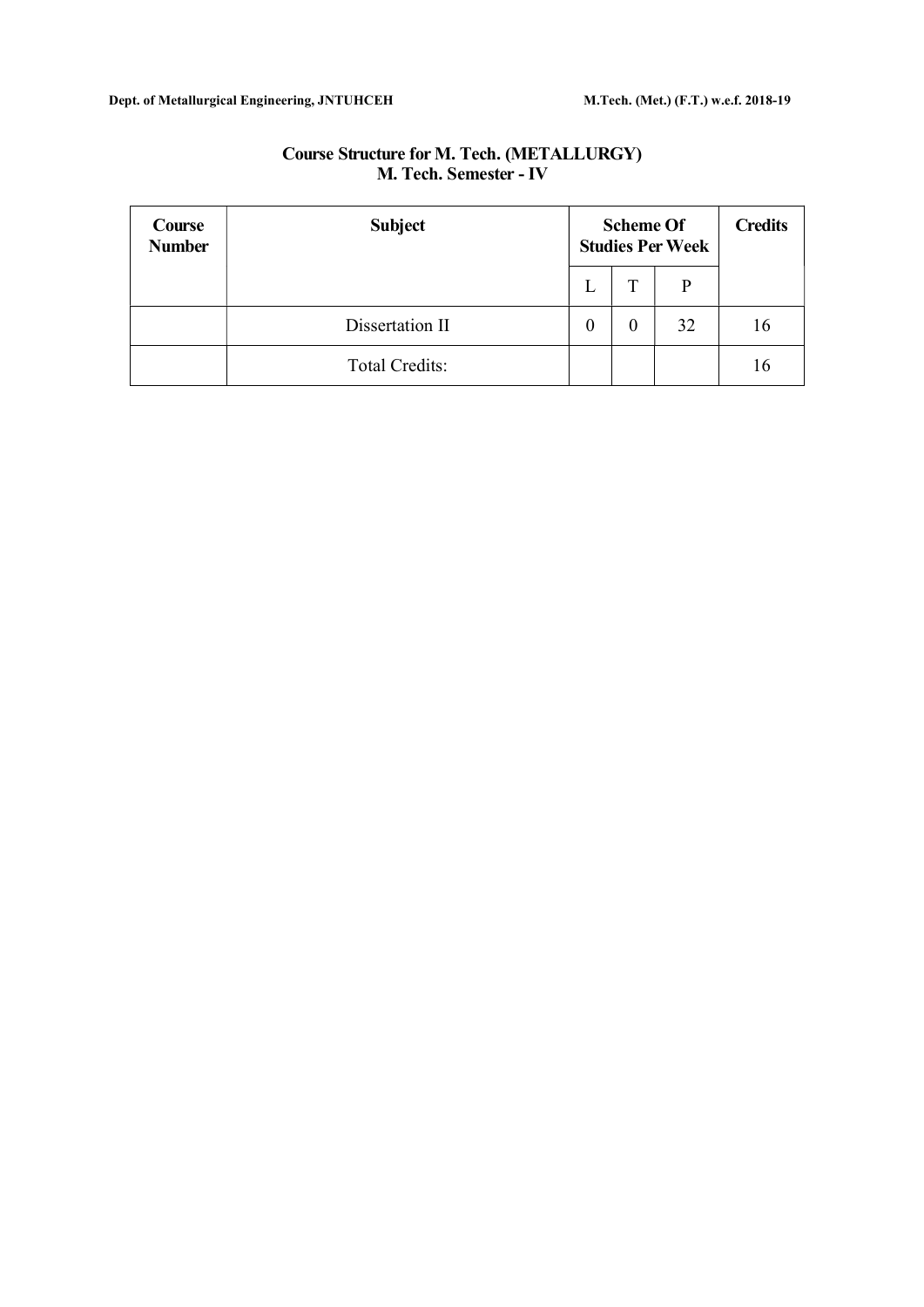## ADVANCES IN MATERIALS TESTING (Program Core – I)

#### M.Tech. I Year I-Sem L T P C

3 0 0 3

#### Pre-Requisites: Nil

## Course Objectives:

- 1. Obtain a working knowledge of various hardness testing machines BHN, VHN, RHN.
- 2. To gain an understanding of the response of various metals under the application of stress and/or temperature.
- 3. Obtain a working knowledge of creep and fatigue and analysis of data.

#### UNIT–I

Introduction, Importance of Hardness testing. Hardness Test:Methods of hardness testing – Brinell, Vickers, Rockwell and Nanoindentation hardness.

The Impact Test:Notched bar impact test and its significance, Charpy and Izod Tests, fracture toughness testing - COD and CTOD tests, significance of transition temperature curve.

#### UNIT-II

The Tension Test:Engineering stress-strain and True stress-strain curves. Tensile properties, conditions for necking. Stress-Strain diagrams for Steel, Aluminum and Cast Iron.

#### UNIT-III

Fatigue Test:Introduction, Stress cycles, S-N Curve, effect of mean stress, mechanism of fatigue failure, effect of stress concentration, size, surface condition and environments on fatigue.

#### UNIT–IV

Creep and Stress Rupture:Introduction, The creep curve, Stress-rupture test, structural changes during creep, mechanism of creep deformation, theories of creep. Fracture at elevated temperature.

#### UNIT–V

NDT: Principle, operation, advantages and limitations of Liquid Penetrant, Magnetic Particle, Radiography and Ultrasonic tests.

#### Text Books:

- 1. Mechanical Metallurgy G. E. Dieter, Third edition, published by Newyork Mc Graw Hill,1986.
- 2. Testing of Metallic Materials A.V.K. Suryanarayana.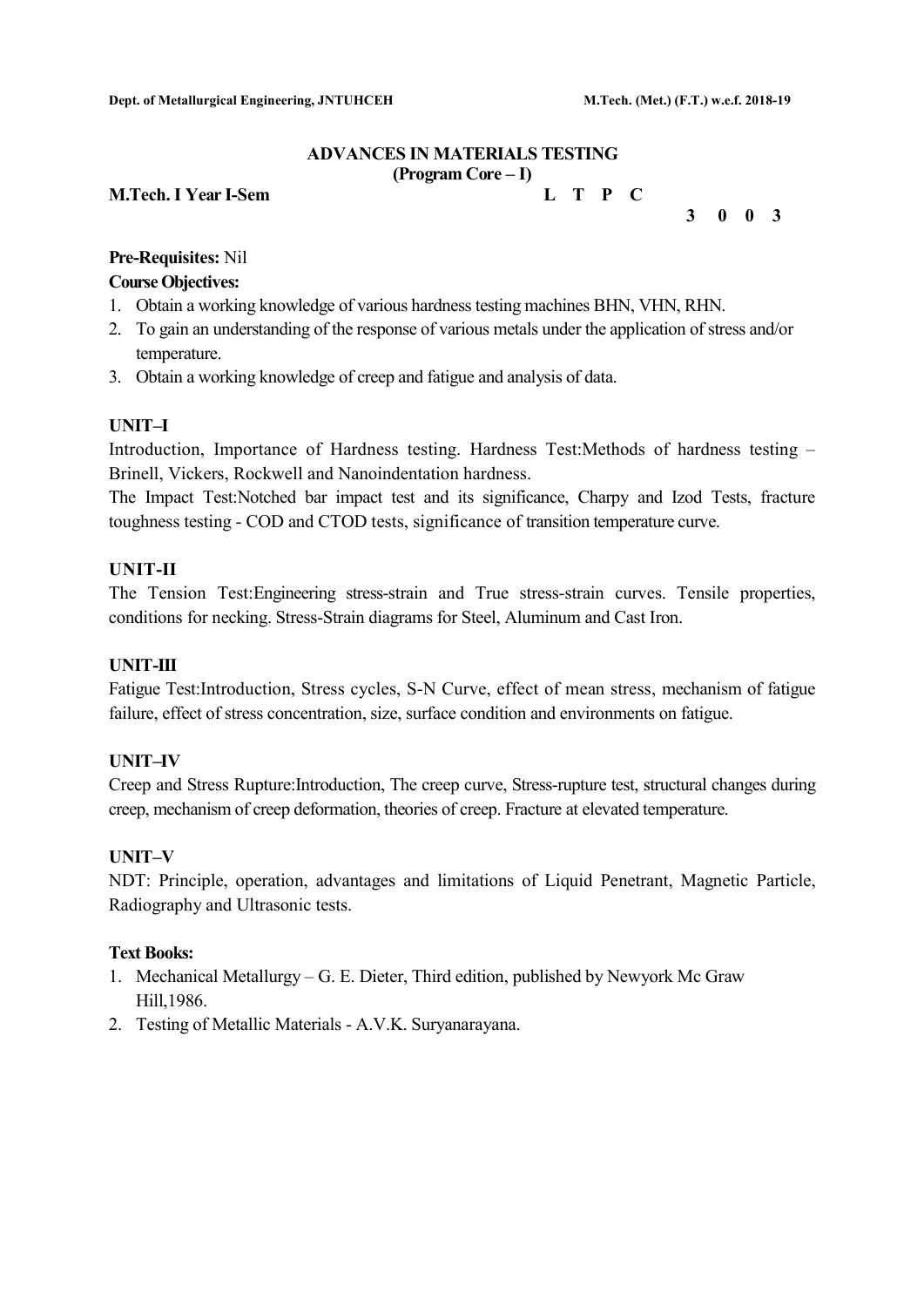#### Reference Books:

- 1. Mechanical Metallurgy White & Lemay.
- 2. Structure and properties of materials by Wulff, John, 1903- ed

#### Course Outcomes:

At the end of the course the student will be able to:

- 1. Classify mechanical testing of ferrous and non-ferrous metals and alloys.
- 2. Identify the testing methods for obtaining strength and hardness.
- 3. Able to construct and study the stress strain diagrams.
- 4. Examine the mechanisms of materials failure through fatigue and creep.
- 5. Learn finding the defects using NDT techniques.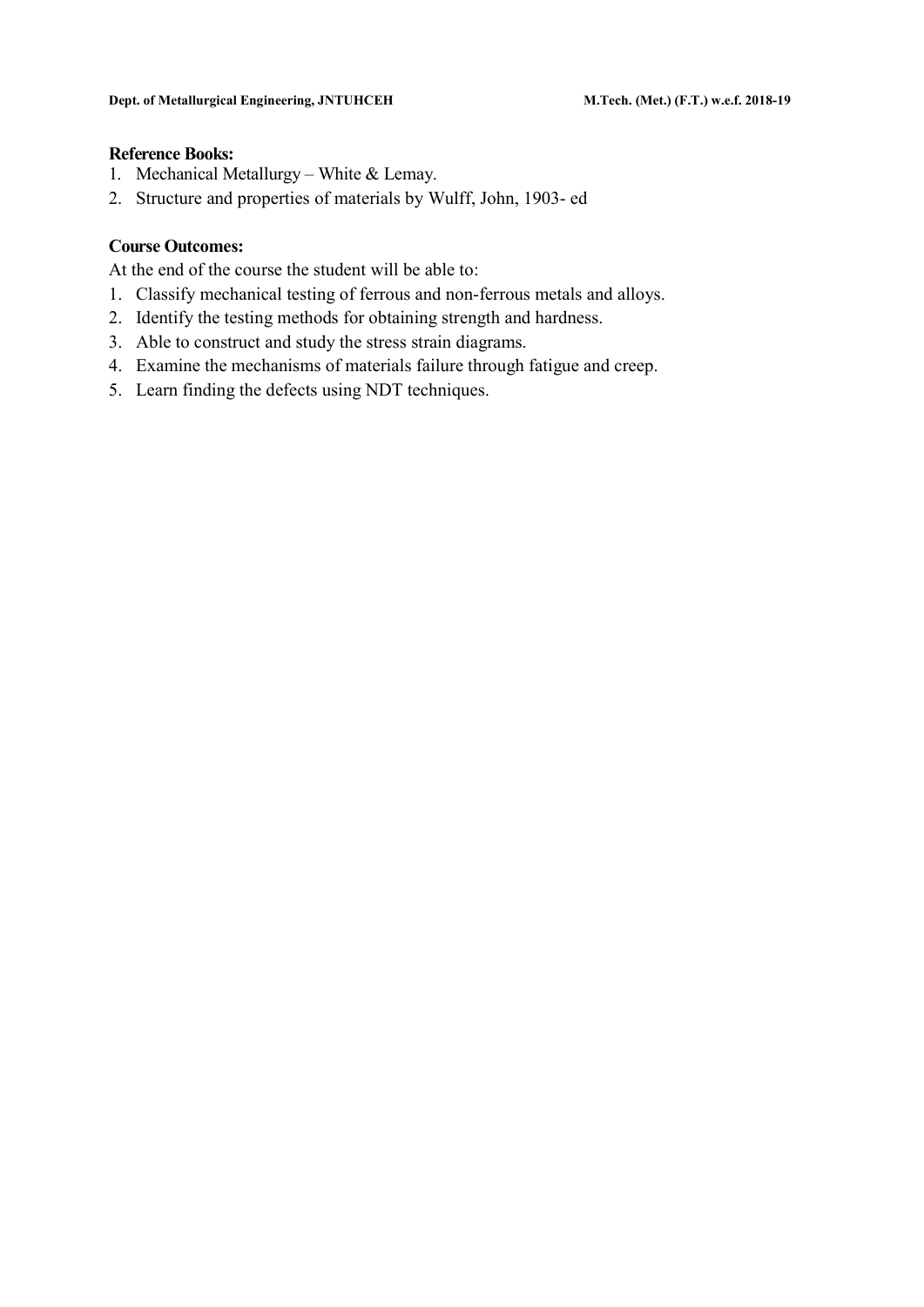## ADVANCES IN METAL CASTING (Program Core – II)

M.Tech. I Year I-Sem L T P C

3 0 0 3

## Pre-Requisites: Nil

## Course Objectives:

This course is mainly intended to

- 1. Introduce and explain various moulding, casting techniques and equipment used.
- 2. Principles of Solidification of casting, defects in castings and their remedies are also dealt in detail.
- 3. Different types of pattern materials using for casting.

## UNIT-I

Pattern materials, types of patterns and pattern allowances, Mould and Core making materials and their characteristics. Recent developments in castings: Full mold casting, Investment casting, Continuous casting, Vacuum casting.

## UNIT-II

Riser design shape, size and placement. Effective feeding distances for simple and complex shapes. Use of chills. Gating design, Factors involved in Gating design, Types of gates, gating ratio.

## UNIT-III

Solidifications of Metals, Nucleation and growth in metals and alloys. Freezing of alloys centreline feeding resistance. Rate of solidification, Solidification Time and Chvorinov rule. Metal-mould reactions. Directional solidifications.

## UNIT-IV

Additive manufacturing: Principles and technology of 3D printing, Advantages, limitations.

## UNIT-V

Melting and quality control of cast iron, steel and aluminium. Defects arising with various casting processes, their identification and preventing methods.

#### Text Books:

- 1. Castings, by John Campbell, Professor of Casting Technology, University of Birmingham, UK, 2<sup>nd</sup> edition, Elsevier.
- 2. Foseco Ferrous Foundryman's Handbook, by John R. Brown.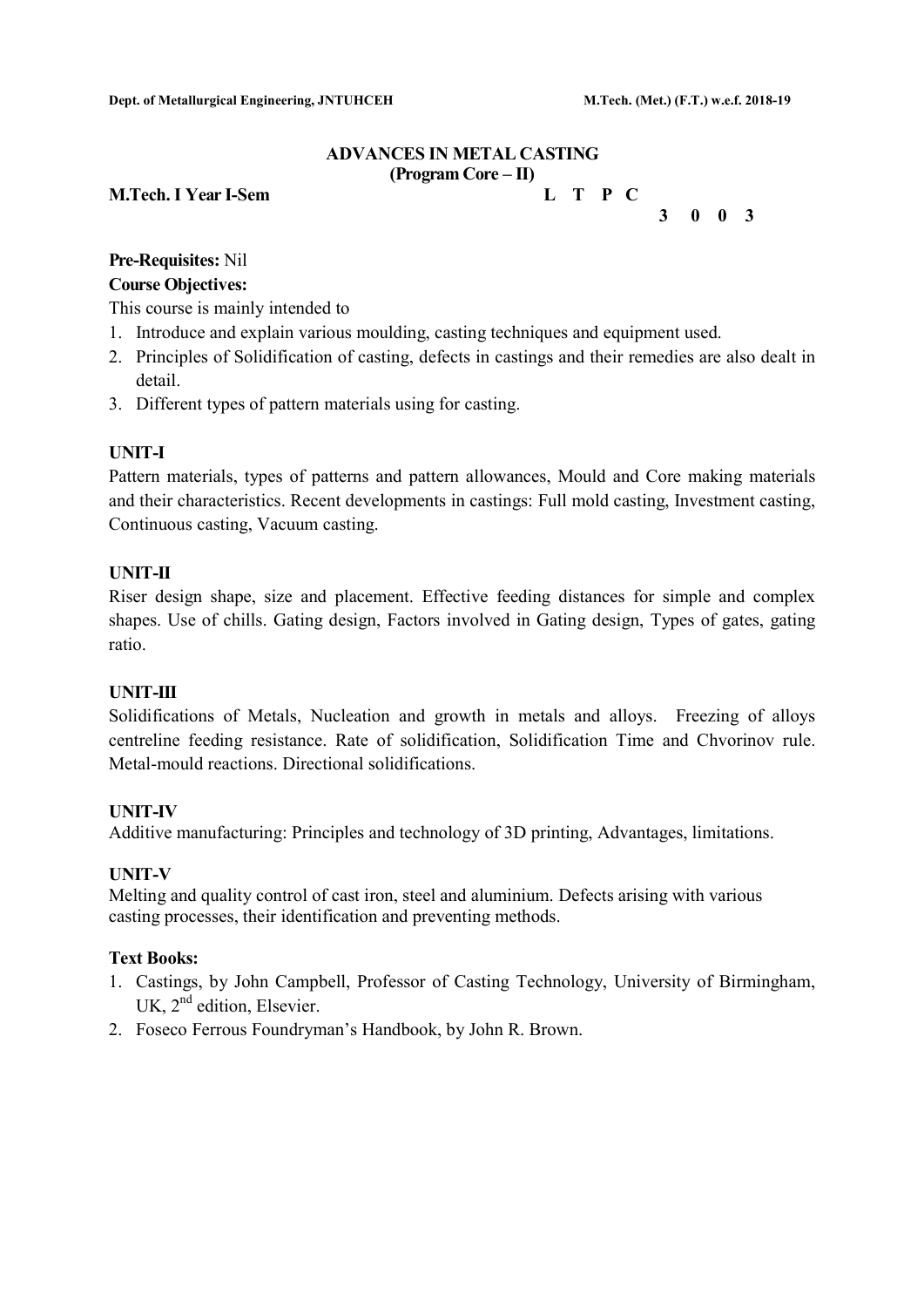#### Reference Books:

- 1. Understanding Additive Manufacturing Rapid prototyping, Rapid Tooling, Rapid Manufacturing, by Andreas Gebhardt published by Hanser, 1 edition year 2011.
- 2. Principle of metal casting by Richard W Heine, Carl R Loper and Philip C Rosenthal, published by Tata Mc Graw Hill, first edition.
- 3. Richard A. Flinn, ―Fundamentals of Metals Casting, published by Addison Wesley.
- 4. Amitabha Ghosh, Manufacturing Science, Affiliated East West Press, 2<sup>nd</sup> edition.
- 5. P.N Rao, ―Manufacturing Technology: Foundry, Forming and Welding 4e (Vol-I), published by Tata McGraw-Hill Education.

#### Course Outcomes:

This course would pave a platform for students to develop a thorough understanding on:

- 1. The casting technology.
- 2. Solidification of metals and alloys.
- 3. Knowledge about nucleation and growth.
- 4. Advantage and limitations of conventional manufacturing techniques.
- 5. Designing pattern techniques for different material with suitable materials
- 6. Advanced techniques in casting.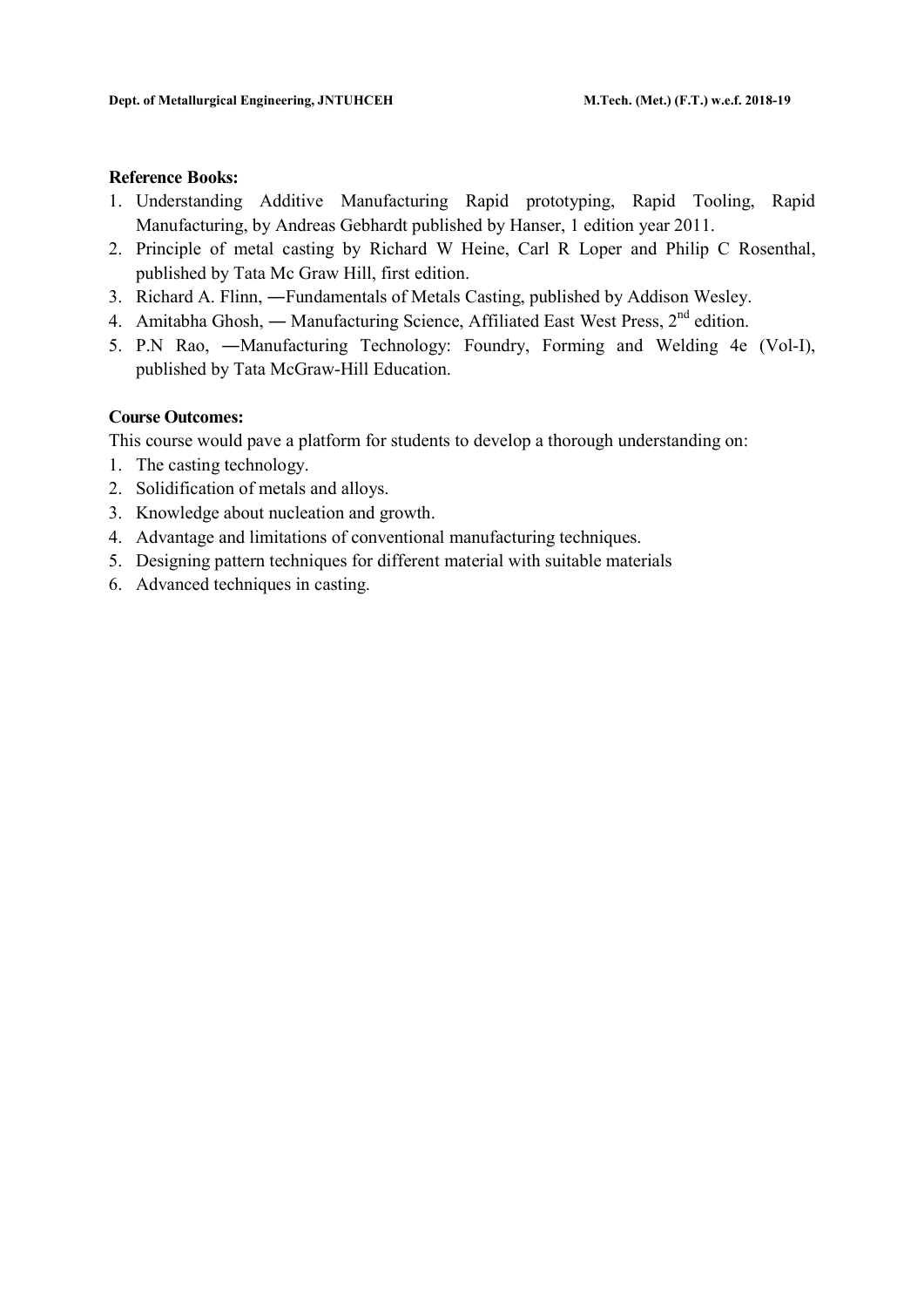#### ADVANCES IN FERROUS METAL PRODUCTION (Program Elective – I)

## M.Tech. I Year I-Sem L T P C

3 0 0 3

## Pre-Requisites: Nil

## Course Objectives:

- 1. To learn alternate routes of iron making based on coal based and gas based processes.
- 2. Gain knowledge about important smelt reduction processes.
- 3. To enhance the technical knowledge in secondary steel making processes.

#### UNIT-I

Basics of iron and steel productions.The need for alternative Iron units. Fundamentals of direct reduction, applications of DRI.

## UNIT-II

Coal based DR processes: Rotary Kiln, Fast met, ITMK 3 process. Gas based DR processes: HYL process, Finmet, HIB process, MIDREX Process.

## UNIT-III

Smelting Reduction Processes: Introduction, need and significance of smelting reduction. Classification of SR processes. Raw materials, advantages and limitations, fundamentals of SR process, Details about COREX, Fast melt processes.

#### UNIT –IV

Secondary Steel Making process: Introduction, objectives, types, advantages and limitations. Stirring techniques, synthesis, slag refining, injection metallurgy.

## UNIT-V

Vacuum treatment of steel: Classification, advantages and limitations. RH process and DH process.Post solidification treatments: ESR and VAR processes.

#### Text Books:

- 1. Amit Chatterjee: Beyond the Blast Furnace, CRC press, 1992.
- 2. Sponge Iron Production by direct Reduction of Iron oxide, by Amit chatterjee. PHI learning Pvt Ltd. M.D.2<sup>nd</sup>Edition.

#### Reference Books:

- 1. Hot Metal production by smelting reduction of Iron oxide, by Amit Chatterjee. PHI learning Pvt Ltd.
- 2. Steel making A.K. Chakrabarti,PHI .
- 3. Ahindra Ghosh: Secondary steel Making Principles and Applications, CRC press, 2001.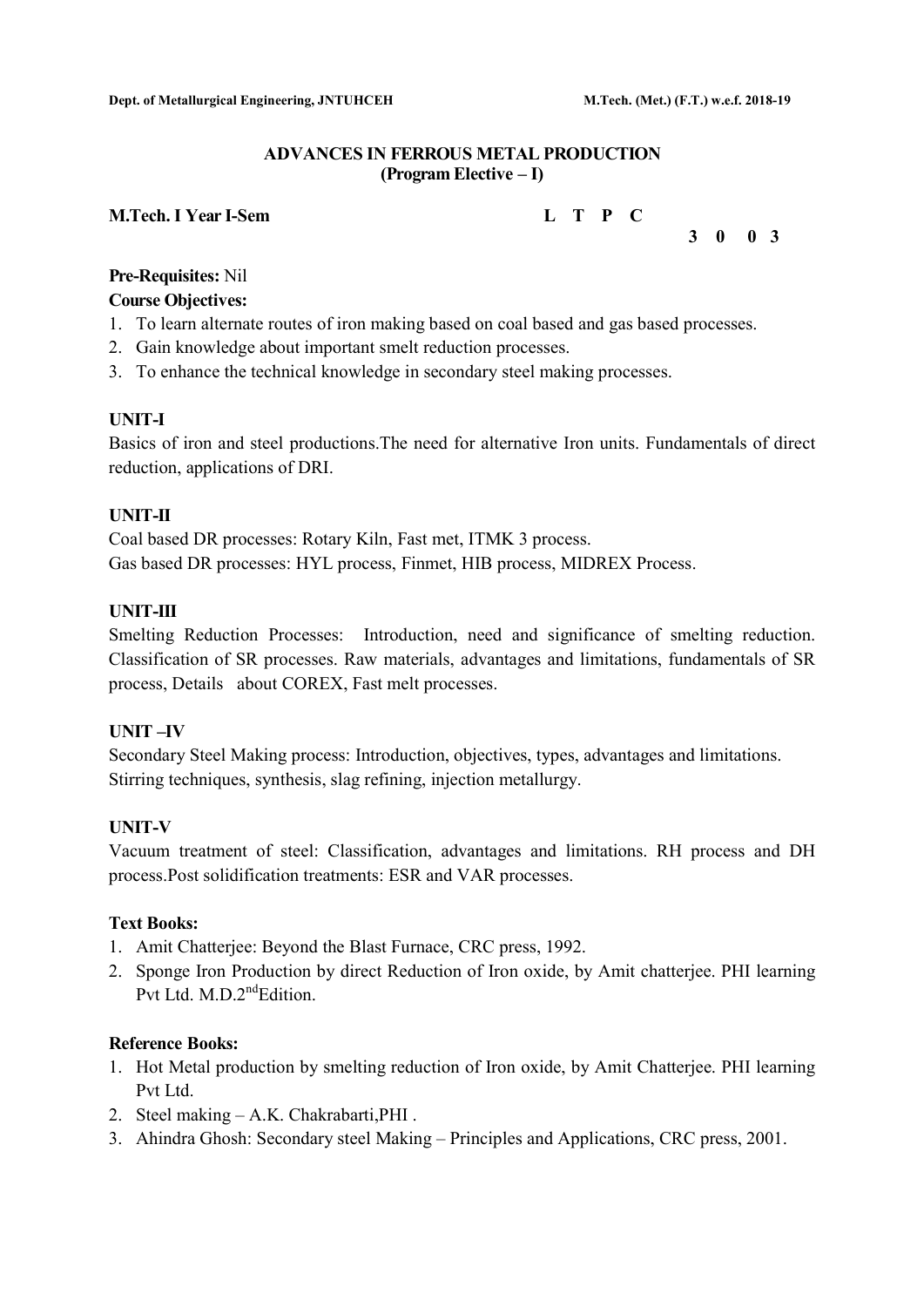#### Course Outcomes:

At the end of the course, student will be able to gain or develop

- 1. Comprehensive understanding of alternate routes to iron making concomitant to kinetics of reduction of oxides of iron.
- 2. Analyze, compare and contrast the different coal based and gas based DR processes.
- 3. Knowledge about classification, advantages and limitations of smelt reduction processes.
- 4. Knowledge about the importance of secondary steel making processes and types of processes and their significance.
- 5. Importance of vacuum in steel making in improving the quality of steels.
- 6. Explain the post solidification processes to alters the microstructure for enhancing the properties of steels.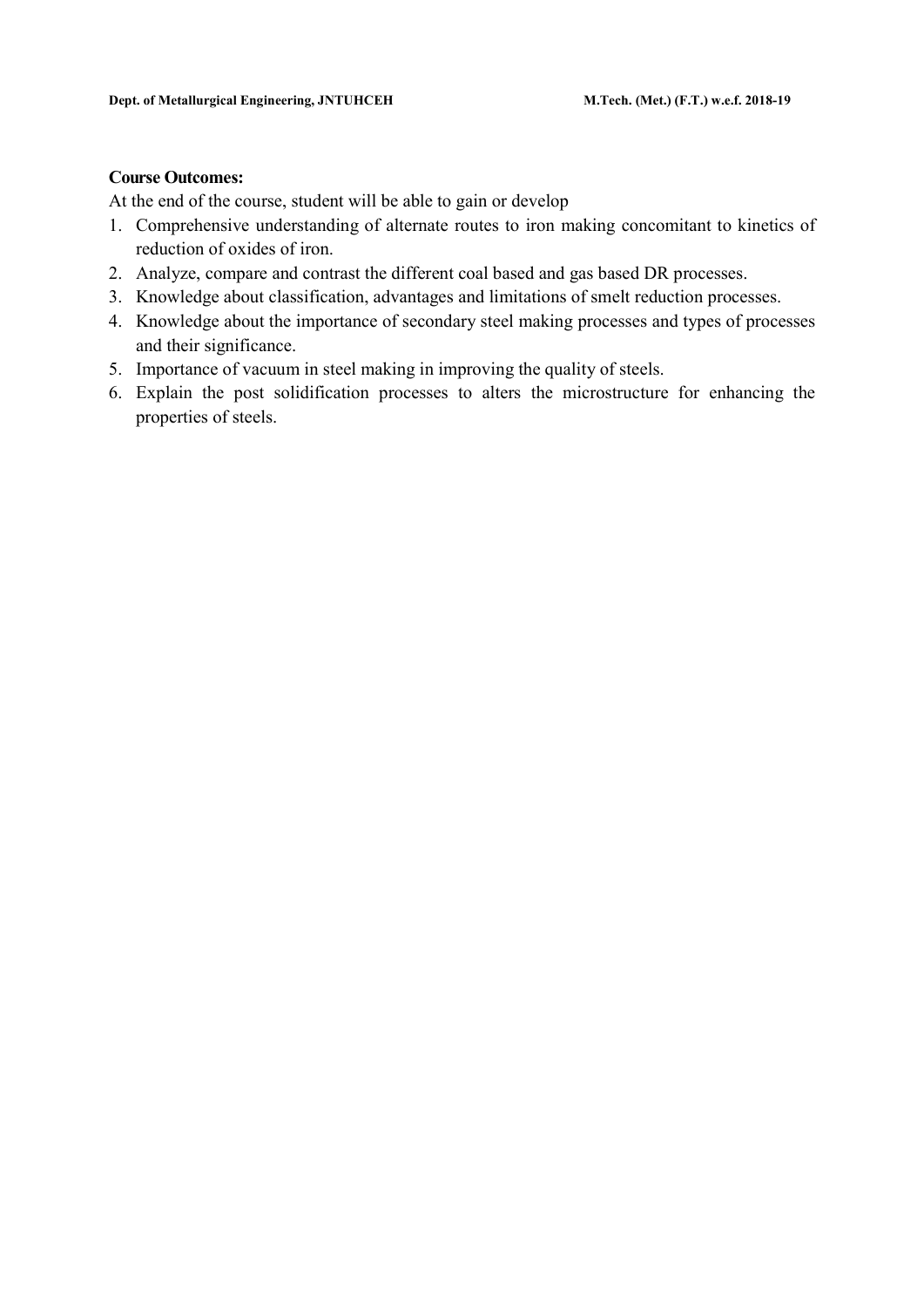#### PHASE TRANSFORMATIONS IN METALS & ALLOYS (Program Elective - I)

# M.Tech. I Year I-Sem L T P C

3 0 0 3

#### Pre-Requisites: Nil Course Objectives:

- 1. This course is mainly designed to impart knowledge about thermodynamics and phase diagrams concerning single and binary components, and various interfaces.
- 2. Gain knowledge about solidification and structure development of metals and alloys.
- 3. Enhance technical knowledge about diffusion and diffusionless transformations.

#### UNIT–I

Thermodynamics and phase Diagrams: Single component systems, Binary solutions, Equilibrium in Heterogeneous systems, Binary phase Diagrams.

#### UNIT–II

Crystal Interfaces and Microstructures: Interfacial free energy, Solid/ Vapour Interfaces, Boundaries in single-phase solids, Interfaces in solids, Interface migration.

#### UNIT–III

Solidification: Nucleation in pure metals, Growth of a pure solid, Alloy solidification, solidification of Ingots and castings, solidification of fusion welds.

#### UNIT–IV

Diffusional Transformation in solids: Homogeneous nucleation, Heterogeneous Nucleation, Precipitate growth, Overall Transformation kinetics, Precipitation in Age–hardening alloys, Spinodal decomposition, Cellular precipitation, Eutectoid Transformations, Massive Transformations, and Ordering Transformations.

#### UNIT–V

Diffusionless Transformations: Characteristics, Martensite crystallography, Theories of Martensite Nucleation, Martensite growth, Tempering of Ferrous Martensites.

#### Text Books:

- 1. Phase Transformations in metal and Alloys: D.A. Porter and K.E.Easterling, Second edition, Reprint 2001.
- 2. Phase Transformations in Materials by Gernot Kostorz.

#### Reference Books:

- 1. Physical Metallurgy –V. Raghavan.
- 2. Physical Chemistry for Metallurgist J. Mackowick.
- 3. Foundations of Materials Science and Engineering WF Smith.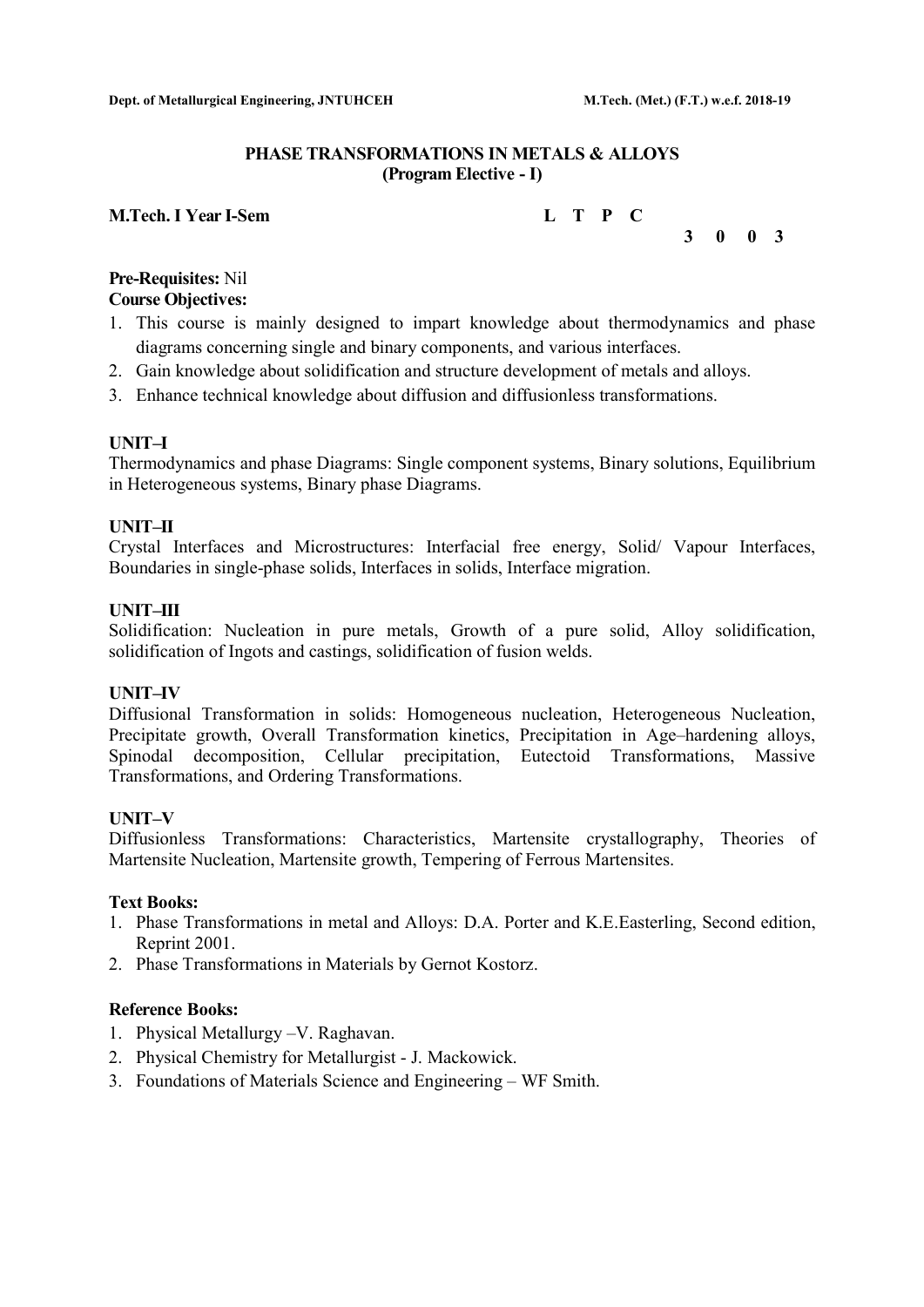### Course Outcomes:

At the end of the course the student will be able to:

- 1. Understand the principle of thermodynamics in phase diagrams.
- 2. Get familiarize with single and binary components and various crystal interfaces.
- 3. Understand the theory of nucleation and growth kinetics of solidification.
- 4. Apply the fundamentals of phase transformation in steels and other engineering materials.
- 5. Understand the diffusion kinetics in phase transformations.
- 6. Understand the characteristics of diffusionless transformations.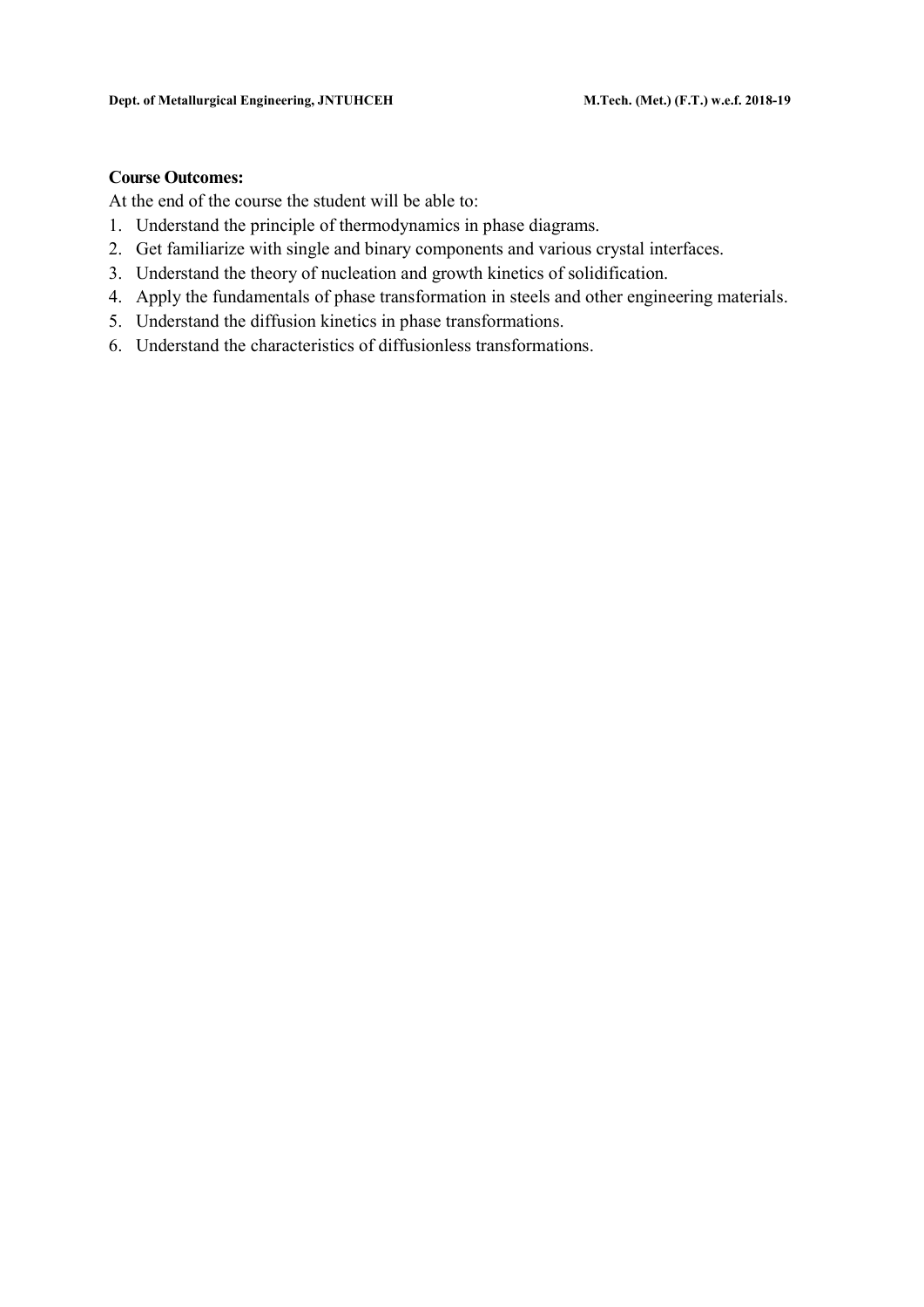## ALLOY STEELS (Program Elective – I)

M.Tech. I Year I-Sem L T P C

3 0 0 3

#### Pre-Requisites: Nil Course Objectives:

This course deals with:

- 1. Describe the physical metallurgy of steels and alloy steels.
- 2. Explain the microstructure and properties of steels and alloy steels.
- 3. Make judgments on microstructural evolution and properties developed in alloy steels.

#### $UNIT-I$

Classification of Steels. Advantages and limitations of Plain carbon steels. Alloy steels classification, purpose and general effects of alloy elements in steels. Cold forming steels, High strength packing steels; HSLA steels; Low-carbon Ferrite pearlite steels, structure property relationships, strengthening mechanisms, Formability of HSLA steels.

#### UNIT – II

Medium- High carbon ferrite-pearlite steels – structure property relationships, Bainitic steels, Low-carbon bainitic steels requirements, development and choice of alloying elements, Mechanical properties, microstructure and impact properties, High-Carbon bainitic steels.

#### UNIT – III

Ultra-high strength steels: Classification and applications. Description steels tempered at low temperatures, secondary hardening, Thermo-mechanical treatments, rapid austenitizing treatments, structure-property relationships in tempered martensite, cold-drawn pearlite steels, maraging steels.

#### UNIT – IV

Stainless steels: Classification, Composition, role of alloying elements, Heat treatment, microstructure and applications.

#### UNIT- V

Tool steels and Heat resistant steels: Classification, Composition, role of alloying elements, Heat treatment, microstructure and applications.

#### Text Books:

1. Physical Metallurgy and the Design of steels: F. B. Pickering, Applied Science publisher, London, 1978.

2. The physical Metallurgy of steels: W. C. Leslie by Hempisphere Publishers Corporation, 1981.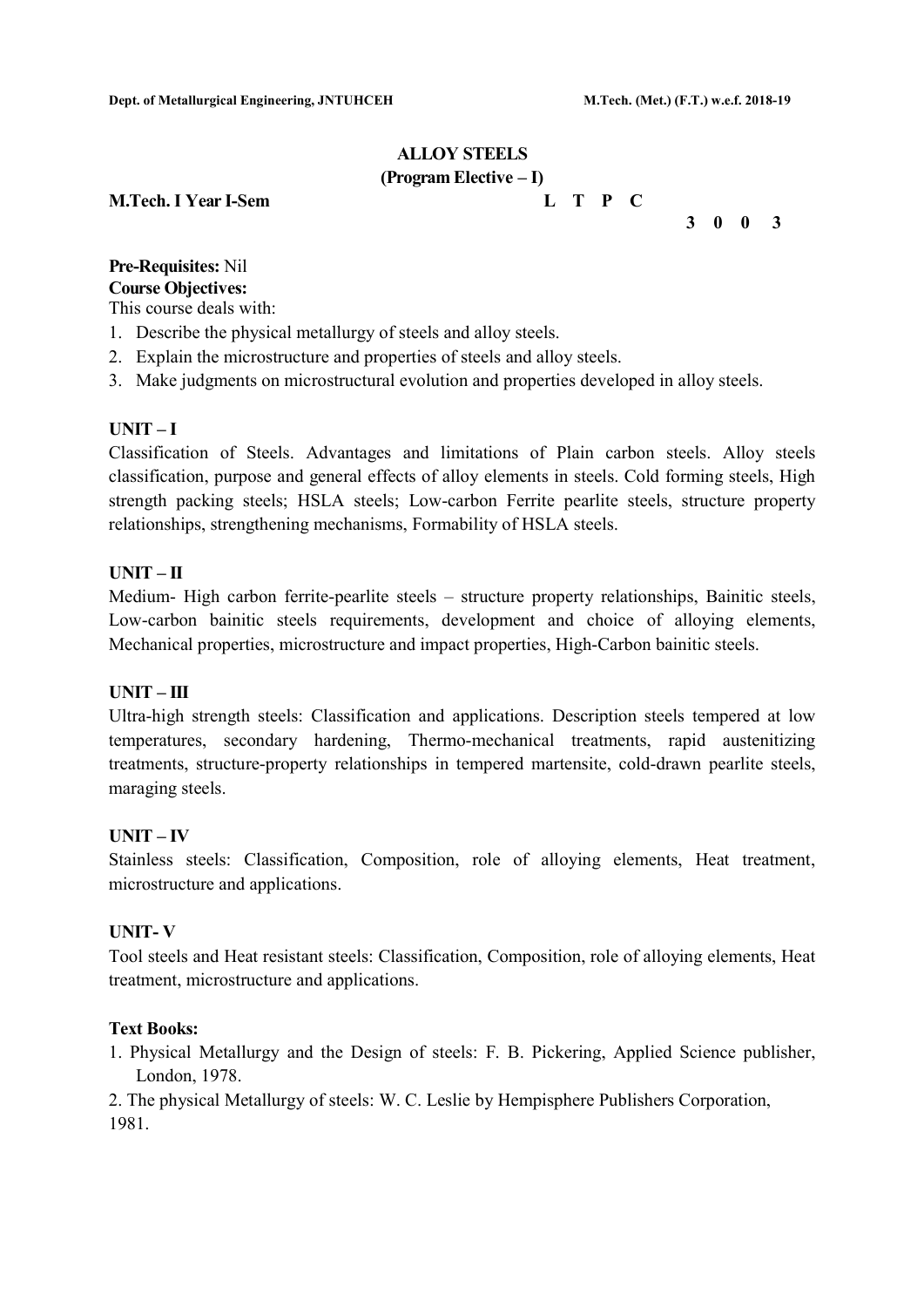#### Reference Books:

- 1. Alloys Steels Wilson.
- 2. Heat Treatment of steels Rajan& Sharma.

#### Course Outcomes:

- 1. Able to classify plain carbon steels, alloy steels and differentiate the steels and appreciate the role of alloy elements in steels and how to modify the structures to get the desired properties in steels.
- 2. Know the importance of structure property correlation study in HSLA, Ultra high strength steels etc.., and their suitable applications.
- 3. Analyze the importance of composition, heat treatment and microstructure effects on properties and uses of stainless steels.
- 4. Analyze the importance of composition, heat treatment and microstructure effects on properties and uses of tool steels and heat resistant steels.
- 5. Able to apply the knowledge gained on microstructural evolution and its stability to optimize the processing routes for specific applications.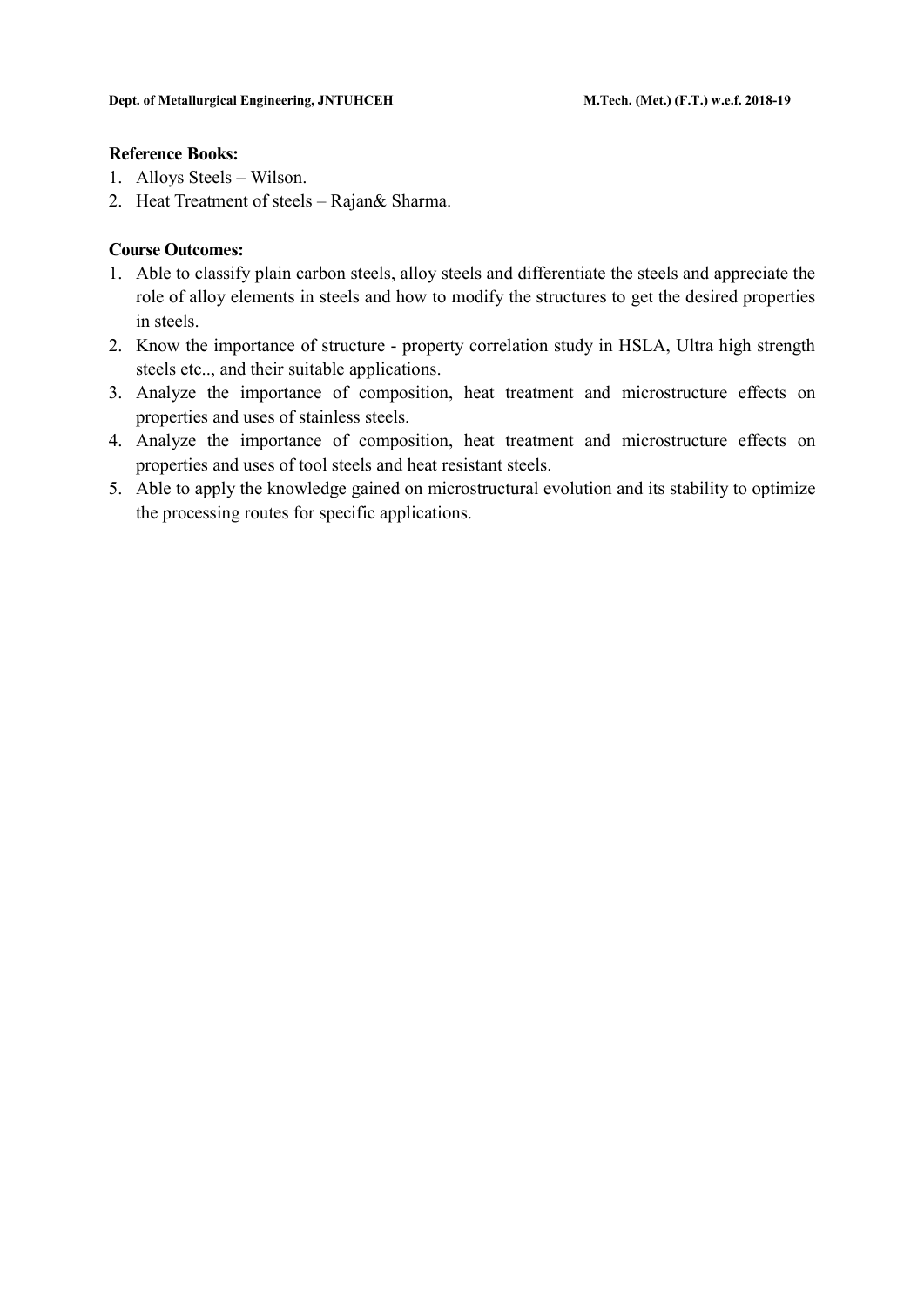## LIGHT METALS AND ALLOYS (Program Elective – II)

M.Tech. I Year I-Sem L C L T P C

3 0 0 3

## Pre-Requisites: Nil

#### Course Objectives:

This course is mainly intended:

- 1. To give an exposure of various alloy systems, phase diagrams and their applications.
- 2. To highlight the importance of alloy selection.
- 3. To demonstrate the influence of composition, processing and microstructural effect on properties of the non ferrous alloys.

## UNIT-I

Aluminium alloys: Classification, Properties and applications, Physical metallurgy of Al-Cu alloys, Al-Mg alloys, Al-Zn alloys, Al-Mn alloys, Al-Si alloys, and Al-Li alloys, Ternary phase diagrams: Al-Cu-Mg alloys, Al-Si-Mg alloys and Al-Zn-Mg alloys.

## UNIT-II

Magnesium Alloys: Classification, properties and applications, Alloying elements to magnesium and their purpose, Designation of magnesium alloys, Temper designation of magnesium alloys, Precipitation hardening in Magnesium alloys, Mg-Al-Zn alloys, Corrosion resistance of Mgalloys.

#### UNIT-III

Titanium alloys: Classification, properties and applications, Interstitial solid solutions of titanium, Strengthening mechanisms of Titanium alloys. Titanium alloys for aerospace and aero engine applications.

## UNIT-IV

Alpha Ti alloys, Beta Ti-alloys, Alpha plus Beta Ti alloys, Ti-6Al-4V, Ti-8Al-1Mo-1V, Ti-13V-11Cr-3Al alloys. Heat treatment and thermomechanical processing of alpha, alpha-beta and beta titanium alloys.

## UNIT-V

Beryllium alloys: Classification properties and applications, Processing of Beryllium alloys, Al-Be alloys, Corrosion resistance of Beryllium alloys.

## Text Books:

- 1. Light alloys: Metallurgy of the light metals by I. J. Polmear.
- 2. Introduction to Physical Metallurgy S.H. Avner.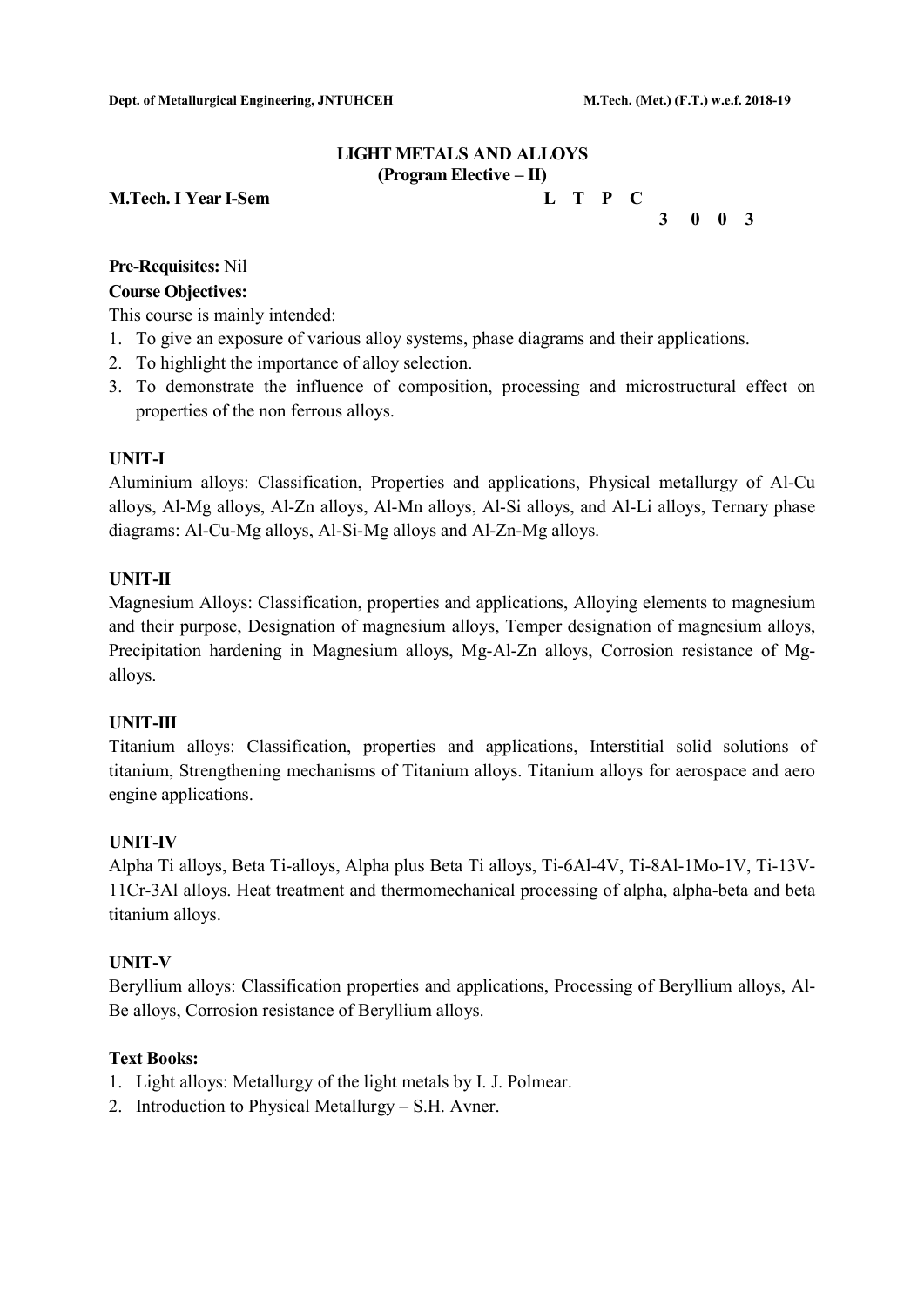#### Reference Books:

- 1. Heat treatment, structure and properties of Nonferrous alloys- Charlie Brooks, ASM Metals Park, Ohio, USA.
- 2. Engineering Physical Metallurgy Lakhtin.
- 3. ASM Metals Handbook Vol-1 & 2.
- 4. Metallurgical abstracts on light metals and alloys KeikinzokuShōgakukai, Light Metal Educational Foundation., 1999.

#### Course Outcomes:

At the end of the course, the student will be:

- 1. Able to classify Aluminum alloys and understand the importance of structure property correlation in binary and ternary alloys.
- 2. Knowledge of Magnesium and Zinc alloys and their applications.
- 3. List out the properties of Titanium and its alloys and comprehend their usage.
- 4. Analyze the importance of properties and applications of Beryllium alloys.
- 5. Can develop and design stronger and safer new light weight alloys with the knowledge of metal properties for specialized applications with minimum consumption of materials.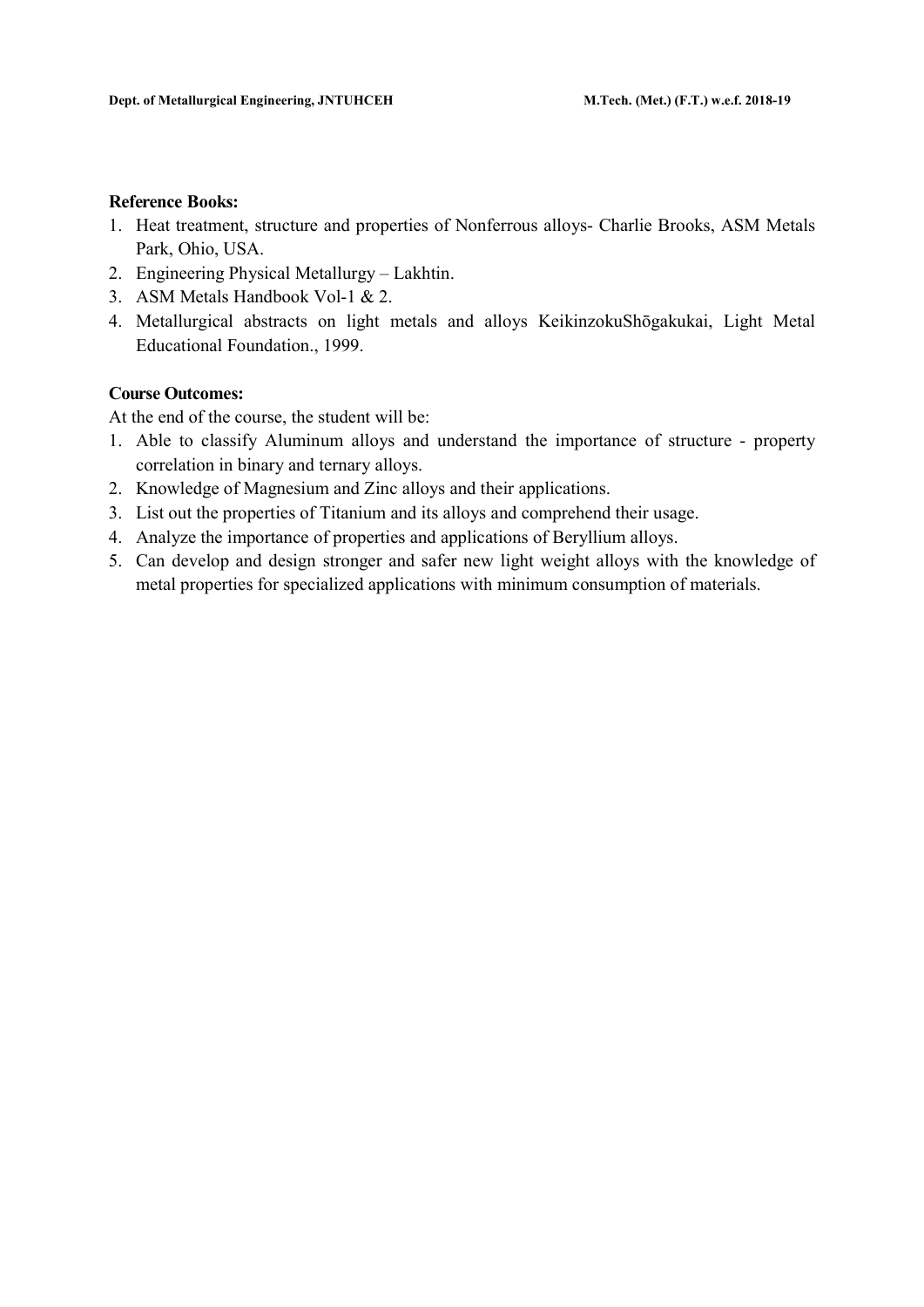## ADVANCES IN METAL FORMING (Program Elective – II)

M.Tech. I Year I-Sem L T P C

3 0 0 3

#### Pre-Requisites: Nil

#### Course Objectives:

- 1. Gain an understanding of fundamentals of metal working.
- 2. Analyze the behavior of metals during plastic deformation.
- 3. Obtain a working knowledge of forging, rolling, extrusion, drawing, Sheet metal forming and other processes.

#### UNIT-I

Forging: Forging types of presses and hammers. Classification: Open die forging and Closed die forging; die design, forging in plane strain, calculation of forging loads; forging defects - causes and remedies, residual stresses in forging. New technologies: Liquid metal forging, Isothermal forging, No draft forging, Roll forging. Lubrications in forging, forging defects and their remedies.

#### UNIT-II

Rolling: Classification of rolling processes, types of rolling mills, hot and cold rolling, rolling of bars and shapes forces and geometrical relationship in rolling, analysis of rolling load, torque and power, rolling mill control, process variables, redundant deformation. Roll flattening, roll camber – its effect on rolling process; mill spring; Automatic gauge control - Roll pass classification  $\&$ design. Lubrication in rolling: rolling defects - causes and remedies.

#### UNIT-III

Extrusion and Drawing: Direct and indirect extrusion, variables affecting extrusion, deformation pattern, equipments, port-hole extrusion die, hydrostatic extrusion, defects and remedies, simple analysis of extrusion, tube extrusion and production of seamless pie and tube, drawing of rods, wires and tubes.

#### UNIT-IV

Sheet metal forming and other processes: Forming methods - Shearing, blanking, bending, stretch forming, deep drawing. Types of dies used in press working, defects in formed part, sheet metal forming, formability limit diagram.

#### UNIT-V

High velocity forming- principles, comparison of high velocity and conventional forming processes. Explosive forming, Magnetic pulse forming, Electro-hydraulic forming. Microforming, Electro Magnetic forming, Microcoining, Microextrusion, Microbending, Stretch forming, coining, embossing, curling, spinning, flow forming, advantages, limitations and application of the process.

#### Text Books:

- 1. Mechanical Metallurgy, Dieter G. E., McGraw-Hill Co., SI Edition, 1995.
- 2. Metal Forming Processes and Analysis, Avitzur, Tata McGraw-Hill Co., New Delhi, 1977.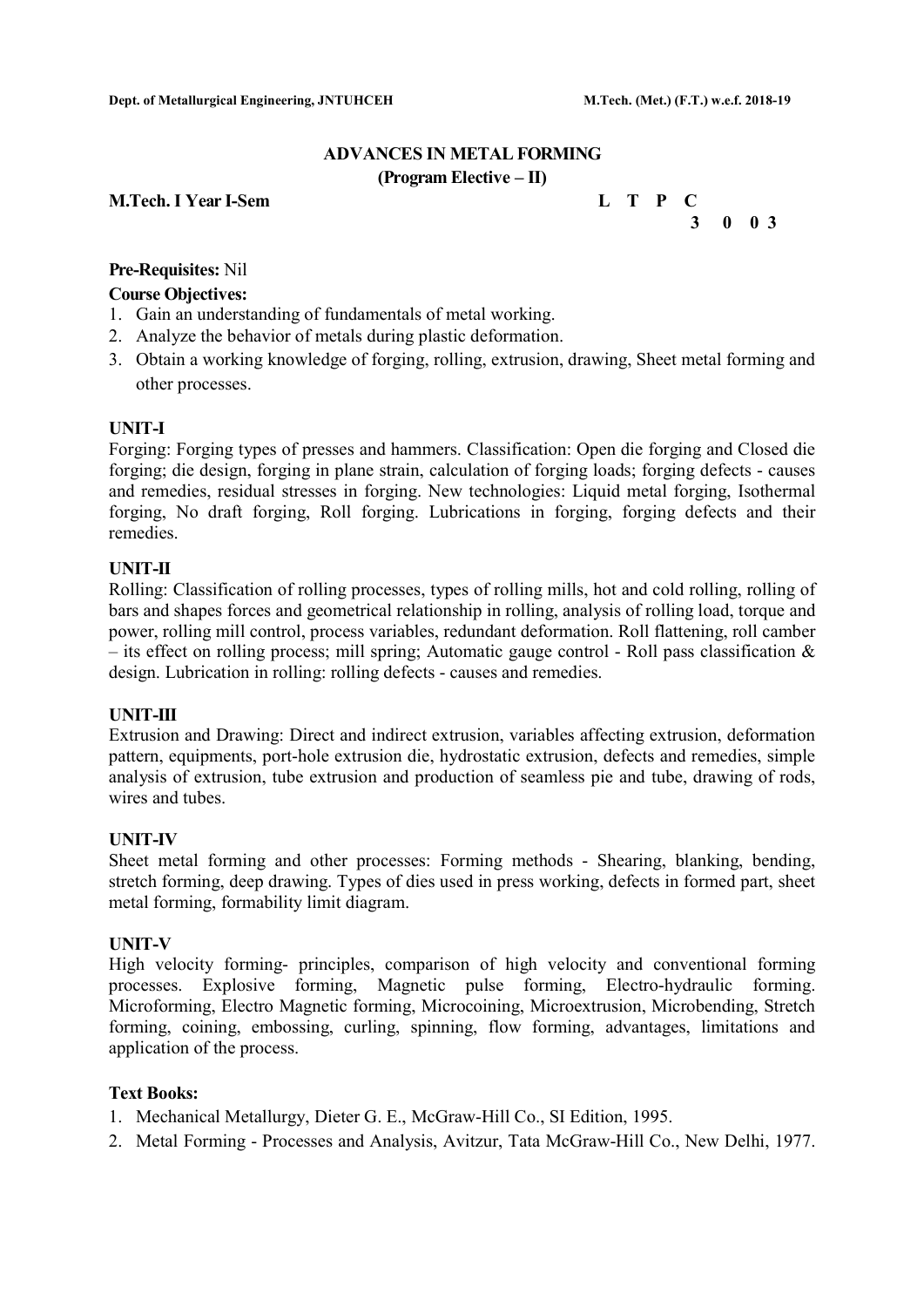#### Reference Books:

- 1. Metal Forming Processes, Nagpal G. R., Khanna Pub., New Delhi, 2000.
- 2. Handbook of Metal Forming, Kurt Lange, Society of Manufacturing Engineers. Michigan, USA, 1988.
- 3. Manufacturing Technology, P. N. Rao, Tata McGrawHill
- 4. Principles of industrial metal working process, G. W. Rowe, Edward Arnold

#### Course Outcomes:

At the end of the course the student will be able to:

- 1. Identify the behavior of metals under the various modes of deformation.
- 2. To use mechanics of metal working principles suitable for various mechanical working operations.
- 3. Identify and adopt a particular deformation process to obtain the required product.
- 4. Study of formability limit diagram.
- 5. Comparison of conventional & high velocity forming processes.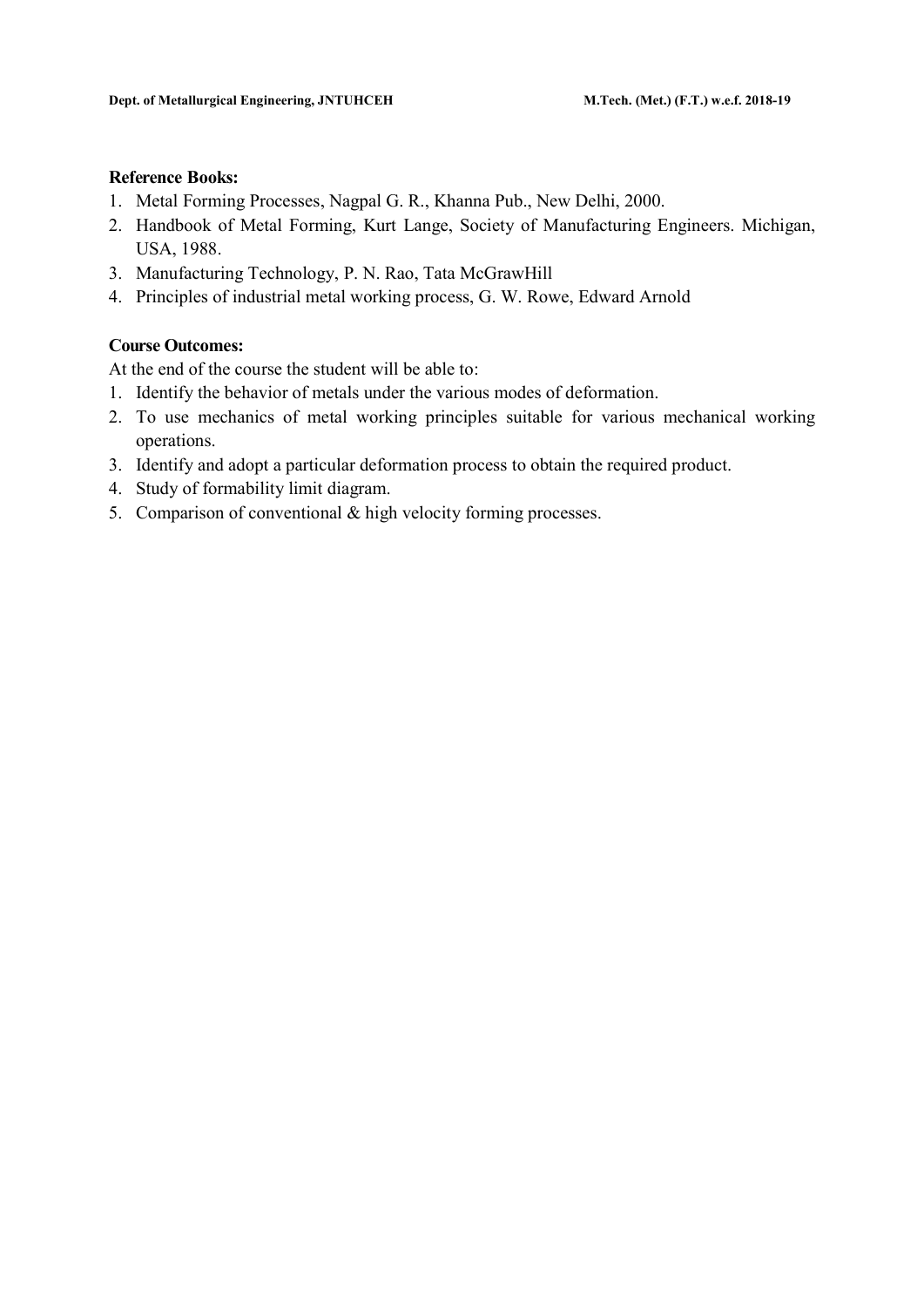#### ADVANCED PHYSICAL AND MECHANICAL METALLURGY (Program Elective – II)

#### M.Tech. I Year I-Sem L T P C

3 0 0 3

## Pre-Requisites: Nil

#### Course Objectives:

- 1. To highlight the importance of solidification, crystallographic texture and structure property correlations.
- 2. To develop a fundamental understanding of stress-strain behaviour, fracture mechanisms.
- 3. To familiarize with effect of cold working, annealing and phase transformations.
- 4. To understand order-disorder transformations and principles of metal forming techniques.

#### UNIT-I

Solidification and solidification structures, interfaces, crystallographic texture, residual stresses, structure - property correlations, Order-disorder Transformations.

#### UNIT-II

Phase transformations: Thermodynamic basics. Austenite – Pearlite transformation, Bainite transformation, Martensitic transformation,

#### UNIT-III

Recovery, re-crystallisation and grain growth: Annihilation, Polygonisation, property changes, driving forces, N - G aspects, Annealing twins, Texture in cold worked and Annealed alloys.

#### UNIT-IV

Plasticity and work hardening: fundamentals, stress - strain behaviour, fracture mechanisms.

#### UNIT-V

Yield criteria for deformation of materials, Variables of metal forming (Temp, Strain rate, friction and lubrication), Formability Limit Diagram.

#### Text Books:

- 1. T. H. Courtney, Mechanical Behaviour of Materials, McGraw-Hill, 2nd Ed., 2000.
- 2. R.W. Cahn, P. Haasen and E.J. Kramer, (Eds.), Materials Science and Technology: A Comprehensive Treatment, VCH, Weinheim, Germany, 1993.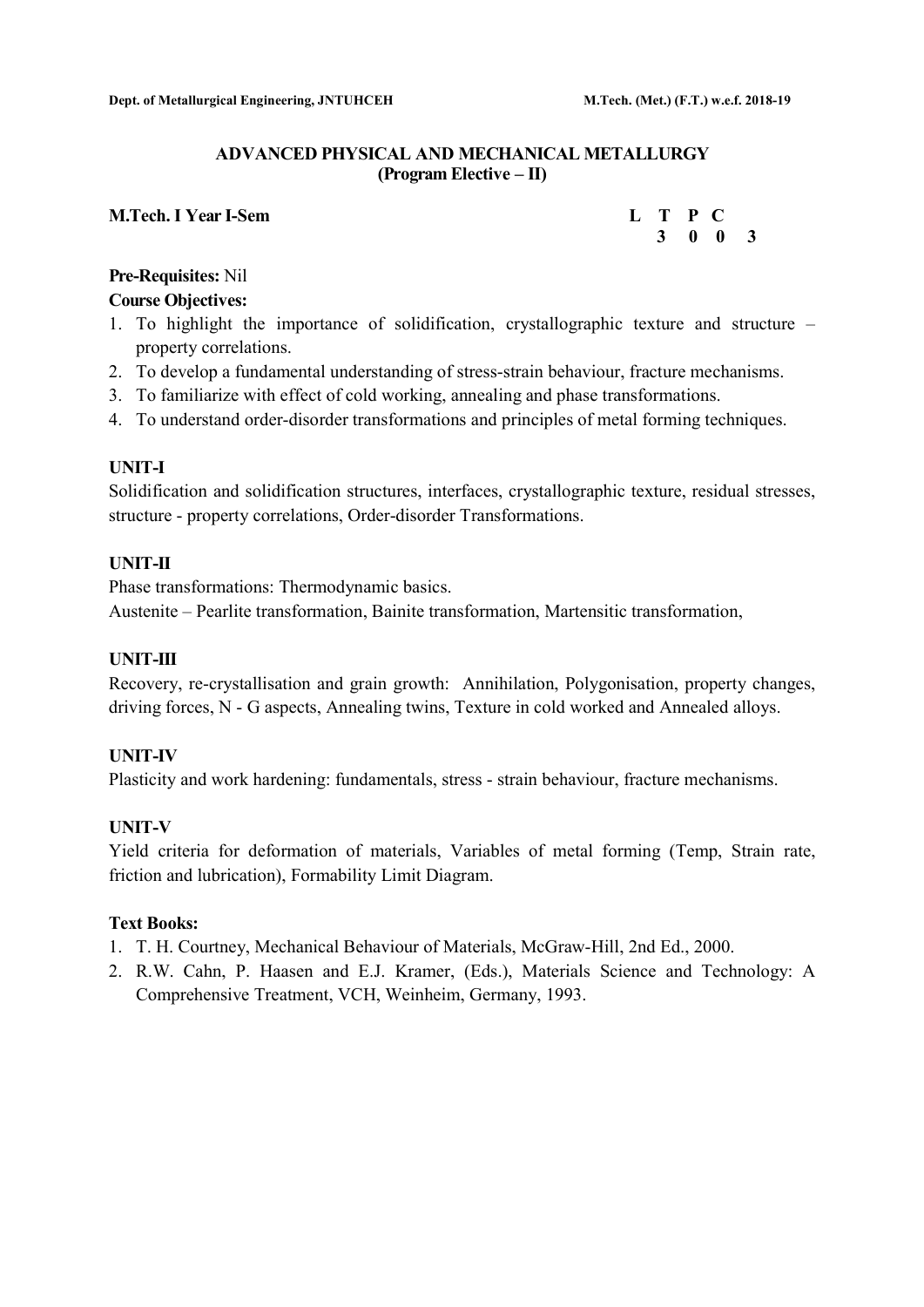#### Reference Books:

- 1. R. E. Smallman and A. H. W. Ngan, Physical Metallurgy & Advanced Materials, 7th Ed., Elsevier, 2007.
- 2. J. W. Martin, R. D. Doherty and B. Cantor, Stability of Microstructures in Metallic Systems, 2nd Ed.,Cambridge University Press, UK, 1997.
- 3. D. A. Porter, and K. E. Easterling, Phase Transformations in Metals and Alloys, Van Nostrand

Reinhold, UK, 1986.

- 4. C. R. Calladine, Plasticity for Engineers Theory and Applications, Horwood, Chichester, England, 2000.
- 5. B. Verlinden, J. Driver, I. Samajdar, R.D. Doherty, Thermo-Mechanical Processing of Metallic
- 6. Materials, Pergamon Materials Series, Series Ed. R.W. Cahn, Elsevier, Amsterdam, 2007.

## Course Outcomes:

At the end of the course the student will be able to:

- 1. Identify the solidification structures and gain a basic knowledge about crystallographic texture.
- 2. Gain knowledge about phase transformations andorder-disorder transformations.
- 3. Understanding of basic thermodynamics required for phase transformations.
- 4. Awareness of cold worked and annealed properties of given alloys.
- 5. Gain knowledge about stress-strain behaviour and fracture mechanisms under various conditions.
- 6. Gain a basic knowledge about principles of metal forming techniques and formability limit diagrams.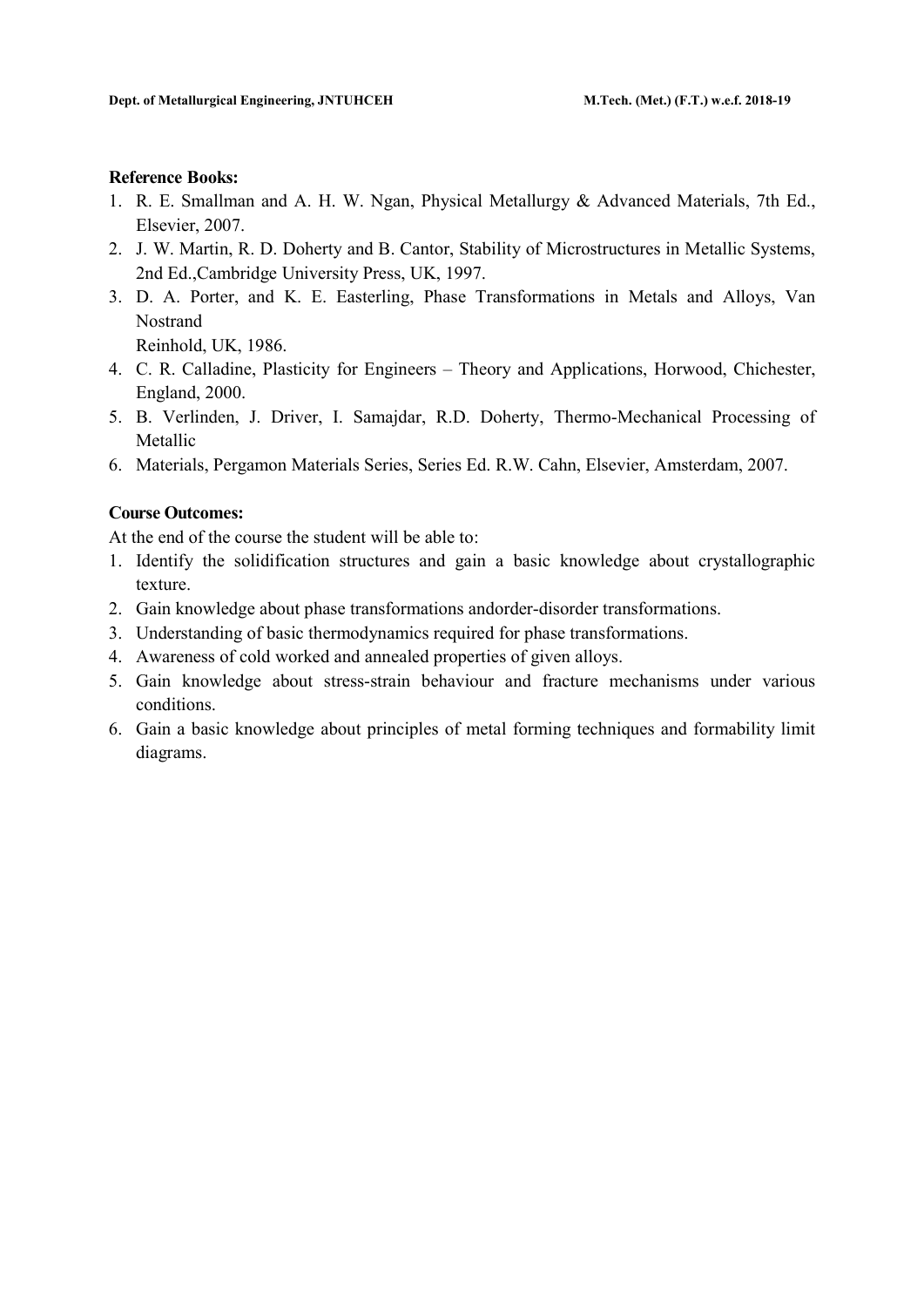#### RESEARCH METHODOLOGY AND IPR

#### M.Tech. I Year I-Sem and the contract of the U.S. T. P. C.

2 0 0 2

#### Pre-Requisites: Nil

#### Course Objectives:

- 1. To understand the research problem
- 2. To know the literature studies, plagiarism and ethics
- 3. To get the knowledge about technical writing
- 4. To analyze the nature of intellectual property rights and new developments
- 5. To know the patent rights

#### UNIT-I

Meaning of research problem, Sources of research problem, Criteria Characteristics of a good research problem, Errors in selecting a research problem, Scope and objectives of research problem.

Approaches of investigation of solutions for research problem, data collection, analysis, interpretation, Necessary instrumentations

#### UNIT-II

Effective literature studies approaches, analysis, Plagiarism, Research ethics

#### UNIT-III

Effective technical writing, how to write report, Paper Developing a Research Proposal, Format of research proposal, a presentation and assessment by a review committee

#### UNIT-IV

Nature of Intellectual Property: Patents, Designs, Trade and Copyright. Process of Patenting and Development: technological research, innovation, patenting, development. International Scenario: International cooperation on Intellectual Property. Procedure for grants of patents, Patenting under PCT.

#### UNIT-V

Patent Rights: Scope of Patent Rights. Licensing and transfer of technology. Patent information and databases. Geographical Indications. New Developments in IPR: Administration of Patent System. New developments in IPR; IPR of Biological Systems, Computer Software etc. Traditional knowledge Case Studies, IPR and IITs.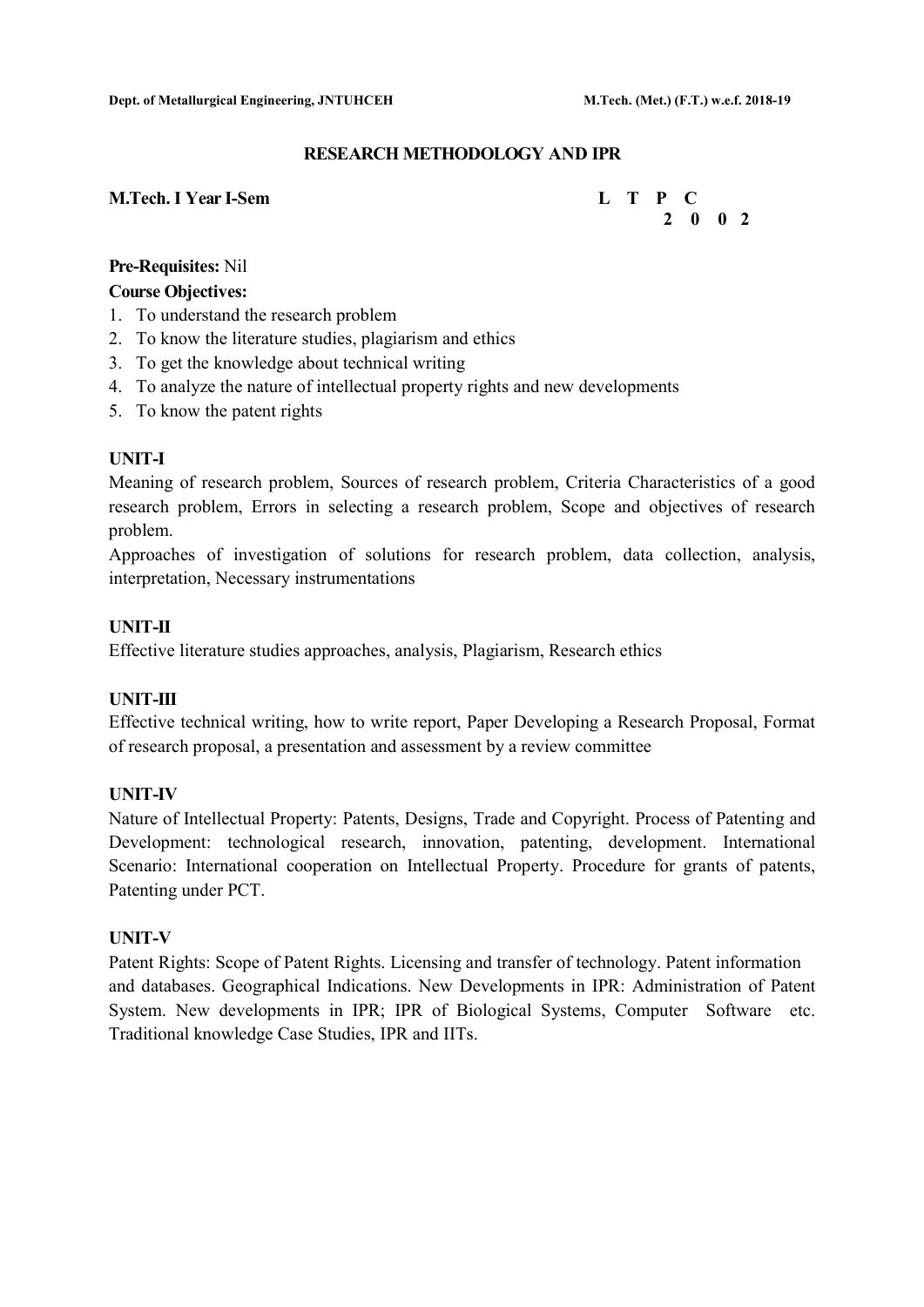#### TEXT BOOKS:

- 1. Stuart Melville and Wayne Goddard, "Research methodology: an introduction for science & engineering students'"
- 2. Wayne Goddard and Stuart Melville, "Research Methodology: An Introduction"

#### REFERENCES:

- 1. Ranjit Kumar, 2nd Edition, "Research Methodology: A Step by Step Guide for beginners"
- 2. Halbert, "Resisting Intellectual Property", Taylor & Francis Ltd, 2007.
- 3. Mayall, "Industrial Design", McGraw Hill, 1992.
- 4. Niebel, "Product Design", McGraw Hill, 1974.
- 5. Asimov, "Introduction to Design", Prentice Hall, 1962.
- 6. Robert P. Merges, Peter S. Menell, Mark A. Lemley, "Intellectual Property in New Technological Age", 2016.
- 7. T. Ramappa, "Intellectual Property Rights Under WTO", S. Chand, 2008

#### Course Outcomes

At the end of this course, students will be able to

- 1. Understand research problem formulation.
- 2. Analyze research related information
- 3. Follow researchethics
- 4. Understand that today's world is controlled by Computer, Information Technology, but tomorrow world will be ruled by ideas, concept, andcreativity.
- 5. Understanding that when IPR would take such important place in growth of individuals & nation, it is needless to emphasis the need of information about Intellectual Property Right to be promoted among students in general & engineering inparticular.
- 6. Understand that IPR protection provides an incentive to inventors for further research work and investment in R & D, which leads to creation of new and better products, and in turn brings about, economic growth and socialbenefits.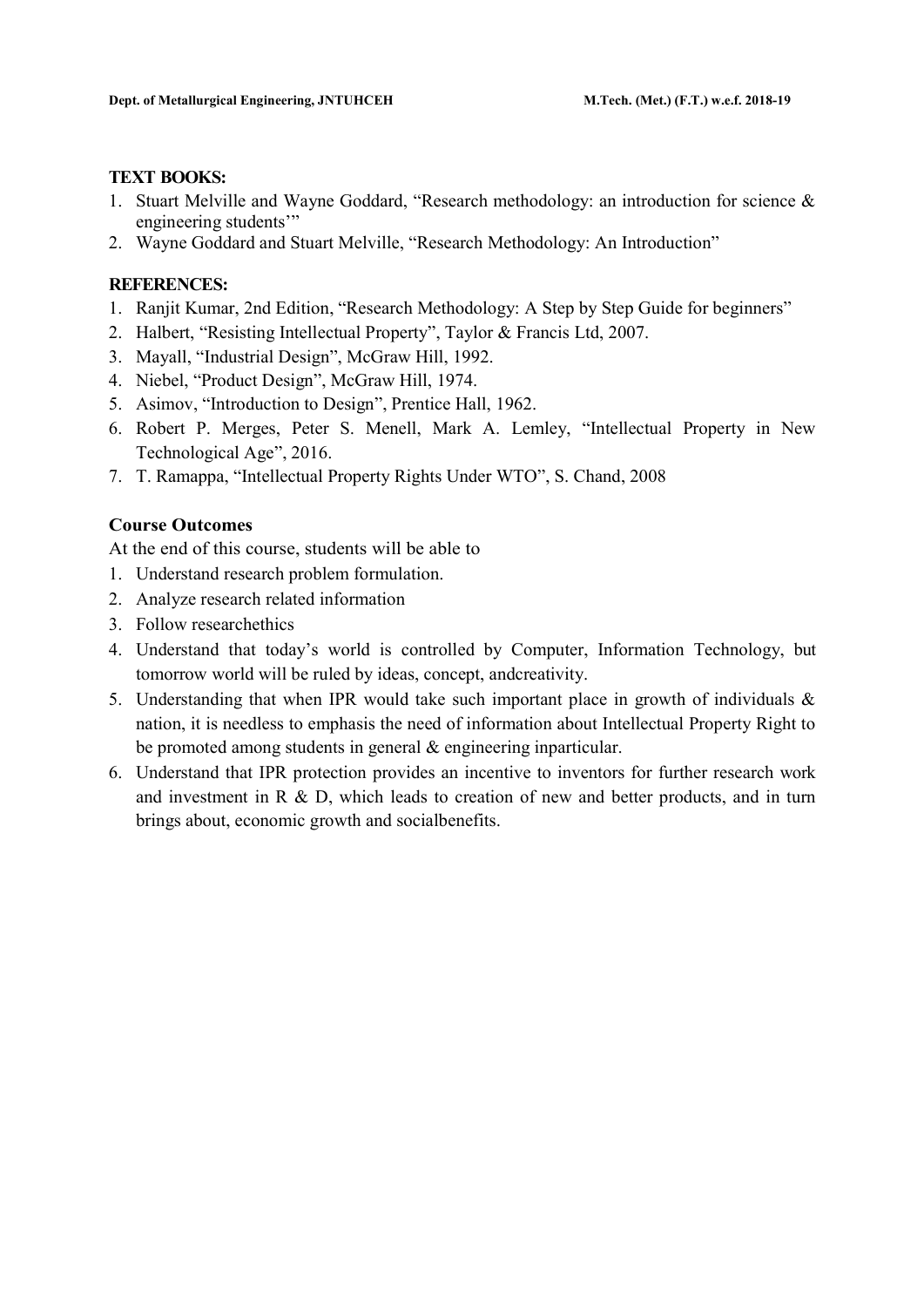## VALUE EDUCATION AUDIT COURSE – I

M.Tech. I Year I-Sem L T P C

2 0 0 0

## Course Objectives:

Students will be able to

- 1. Understand value of education and self-development
- 2. Imbibe good values in students
- 3. Let the should know about the importance of character

#### UNIT-I

- Values and self-development-Social values and individual attitudes. Work ethics, Indian vision of humanism.
- Moral and non-moral valuation. Standards and principles
- Value judgements

#### UNIT-II

- Importance of cultivation of values.
- Sense of duty. Devotion, Self-reliance. Confidence, Concentration. Truthfulness, Cleanliness.
- Honesty, Humanity. Power of faith, National Unity.
- Patriotism. Love for nature, Discipline

#### UNIT-III

- Personality and Behavior Development Soul and Scientific attitude. Positive Thinking. Integrity and discipline.
- Punctuality, Love and Kindness.
- Avoid fault Thinking.
- Free from anger, Dignity of labour.
- Universal brotherhood and religious tolerance.
- True friendship.
- Happiness Vs suffering, love for truth.
- Aware of Self-destructive habits.
- Association and Cooperation.
- Doing best for saving nature

#### UNIT-IV

- Character and Competence-Holy books vs Blind faith
- Self-management and Good health.
- Science of reincarnation.
- Equality, Nonviolence, Humility, Role of Women.
- All religions and same message.
- Mind your Mind, Self-control.
- Honesty, Studying effectively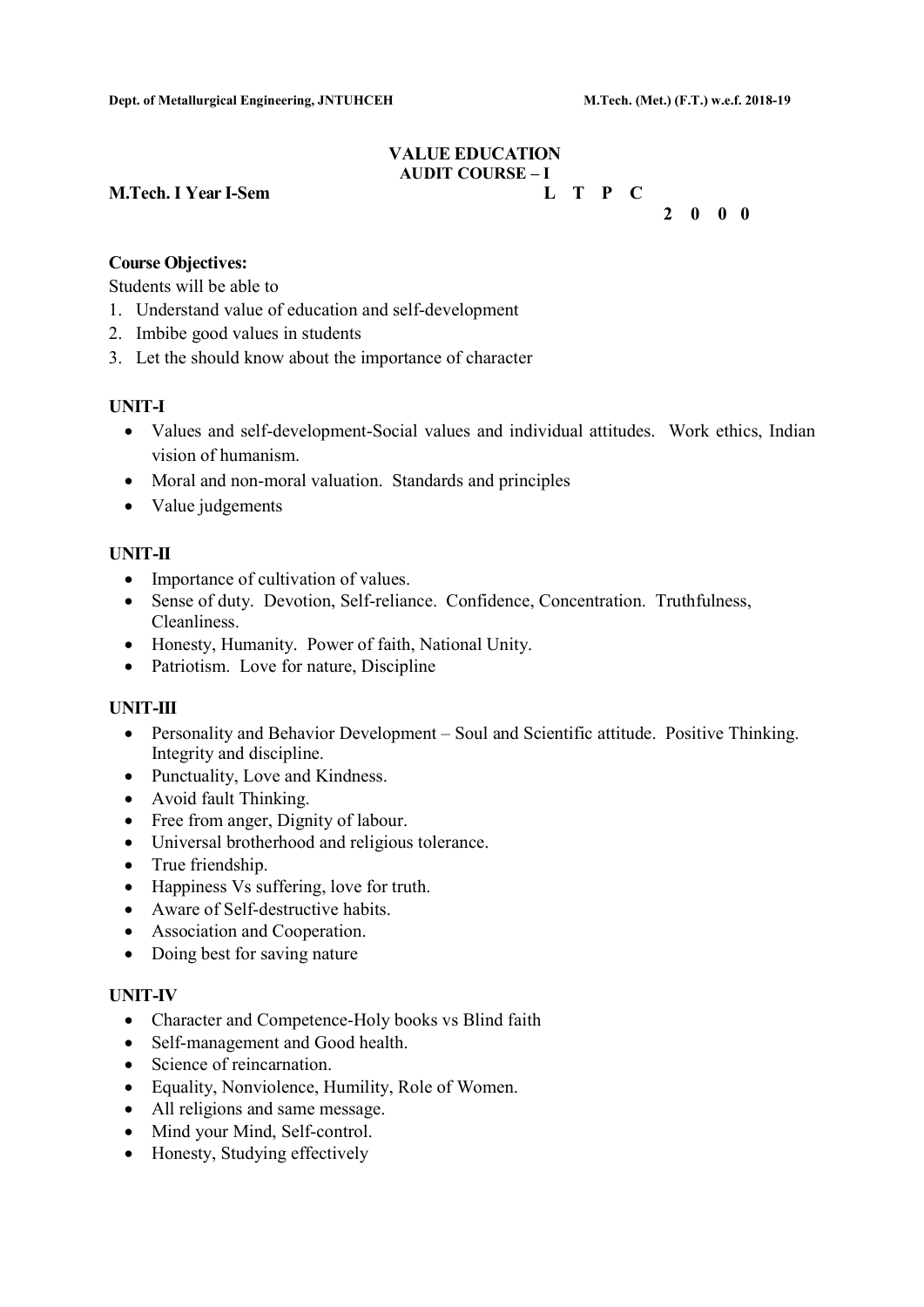#### Suggested reading

1. Chakroborty, S.K. "Values and Ethics for organizations Theory and practice", Oxford University Press, New Delhi.

## Course Outcomes:

Students will be able to

- 1. Knowledge of self-development
- 2. Learn the importance of Human values
- 3. Developing the overall personality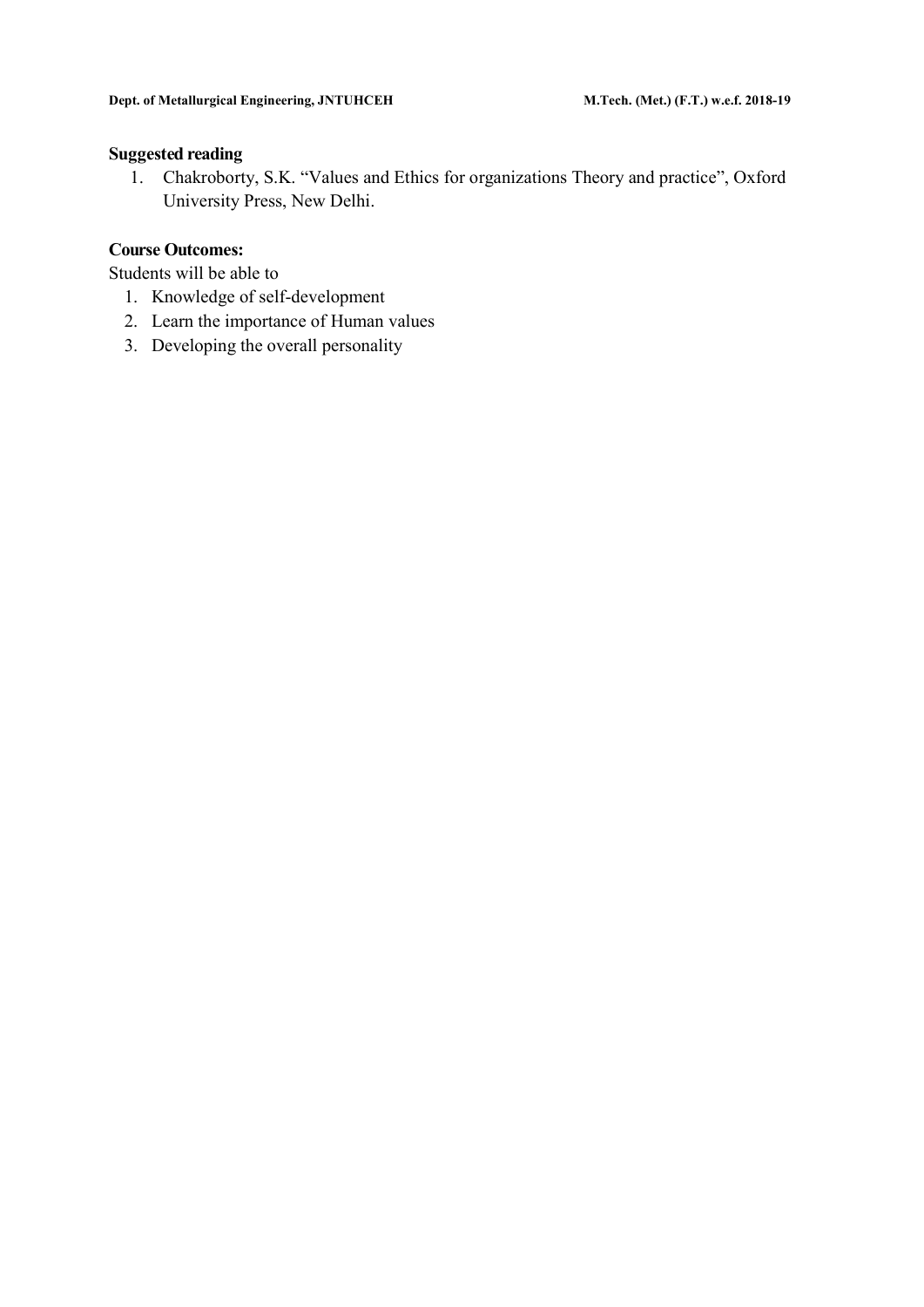## MATERIALS TESTING LAB (LABORATORY - I)

M.Tech. I Year I-Sem L T P C

 $0 \quad 0 \quad 4 \quad 2$ 

Pre-Requisites: Advances in Materials Testing

## Course Objectives:

Students will be able to:

- 1. Demonstrate skill in using different hardness testing machines.
- 2. Explain the rationale for using particular loads in testing fatigue and tensile properties of materials.
- 3. Use the standard specimens in determining toughness and ductility of materials.

## List of Experiments:

- 1. Tensile Testing (Room Temperature and High Temperature)
- To determine the
	- i. Elastic modulus
	- ii. Yield and Ultimate tensile strength
	- iii. Breaking stress
	- iv. Percentage Elongation
	- v. Percentage reduction in area of a given specimen.
- 2. Compression Testing at room temperature:
	- To determine the mechanical properties of materials under compression conditions.
- 3. Three Point Bend Testing:
	- To measure the specimen's flexural strength, modulus etc.,
- 4. Low Cycle Fatigue:

To determine the fatigue properties of a given material under fatigue condition.

- 5. High Cycle Fatigue: To determine the fatigue properties of a given material under fatigue condition.
- 6. Creep Test: To study the creep properties and practice the testing procedure.
- 7. Fracture Mechanics  $(K_{1C}, J_{1C})$  at room temperature: To study the fracture mechanism of the specimen.

## Course Outcomes:

After completing the course, the student will be able:

- 1. Explain the methods of destructive testing (Tensile testing, Compression testing, Three point bend testing, Low cycle fatigue High cycle fatigue, Creep testing and Fracture mechanics.
- 2. Analyze, interpret and present the observation from the tests conducted.
- 3. Can prepare formal laboratory reports describing the experimental and the results obtained.
- 4. Solve material problems associated with testing.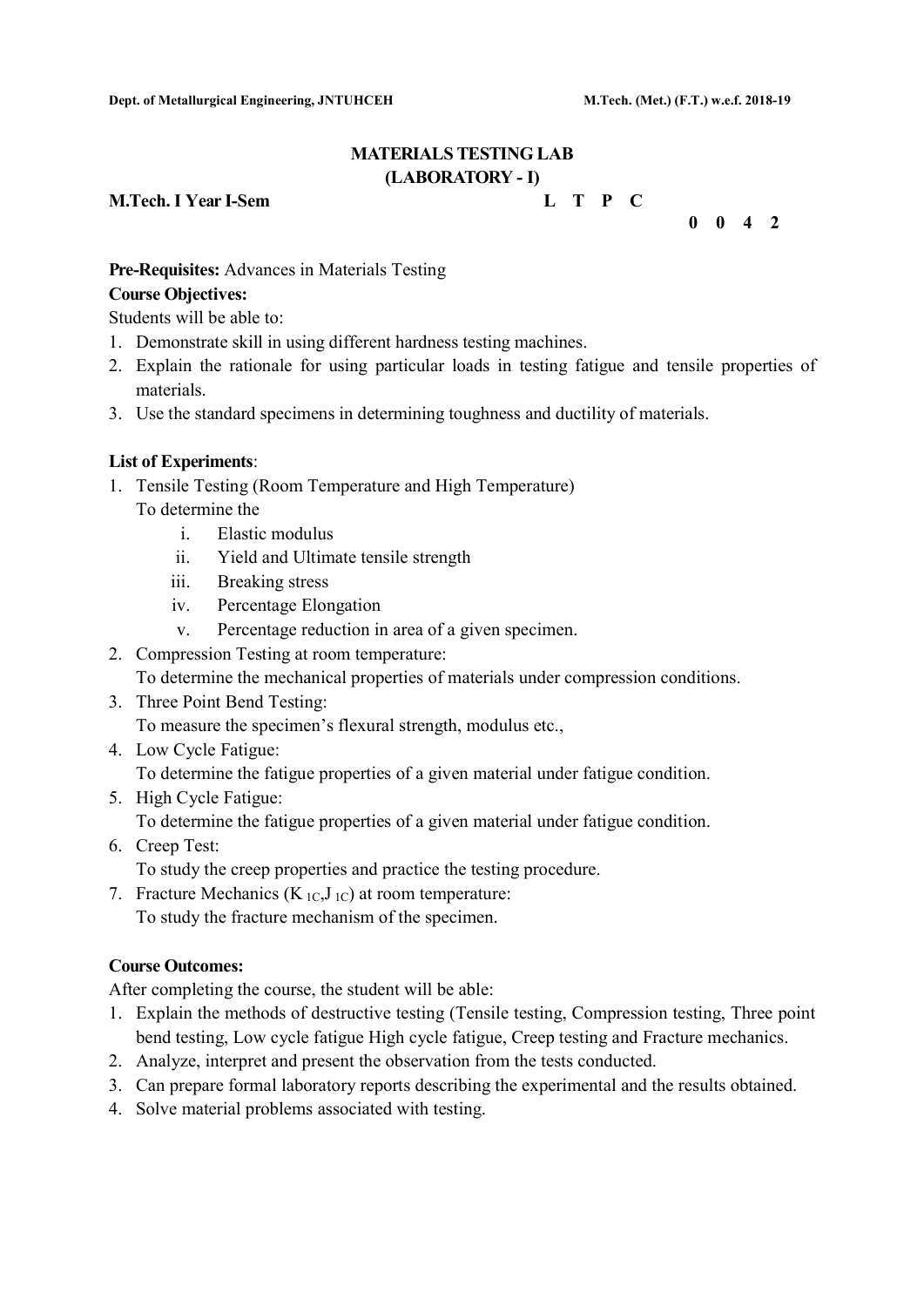## METAL CASTING LAB (LABORATORY - II)

M.Tech. I Year I-Sem L T P C

0 0 4 2

## Pre-Requisites: Advances in Metal Casting

#### Course Objectives:

- 1. To give basic idea of different mould sands and binders used to prepare green sand.
- 2. Operate instruments to find different properties of green sand.
- 3. Handling of NDT equipment and determine flaws in material.

#### List of Experiments:

- 1. Preparation of gating system using green sand.
- 2. Study of particle size distribution of the sand.
- 3. Study of the variation of permeability of the green sand with clay and water.
- 4. Determination of the variation of sand properties like green hardness, green compact strength with additives in sands.
- 5. Determination of the variation of hot compact hardness and hot shear strength with additives in sands.
- 6. Determination of clay content in sand.
- 7. Determination of the shatter index of green sand.
- 8. Preparation of aluminium coatings.
- 9. Charge calculations and melting practice of cast iron in a cupola.
- 10. Preparation of  $CO<sub>2</sub>$ moulds.
- 11. Making of pipes by centrifugal casting process.
- 12. Non-destructive testing of a few cast iron components.

#### Course Outcomes:

- 1. Able to determine the green sand properties.
- 2. Able to operate basic furnaces.
- 3. Knowledge about particle size distribution calculation.
- 4. Learn about the NDT techniques and able to conduct.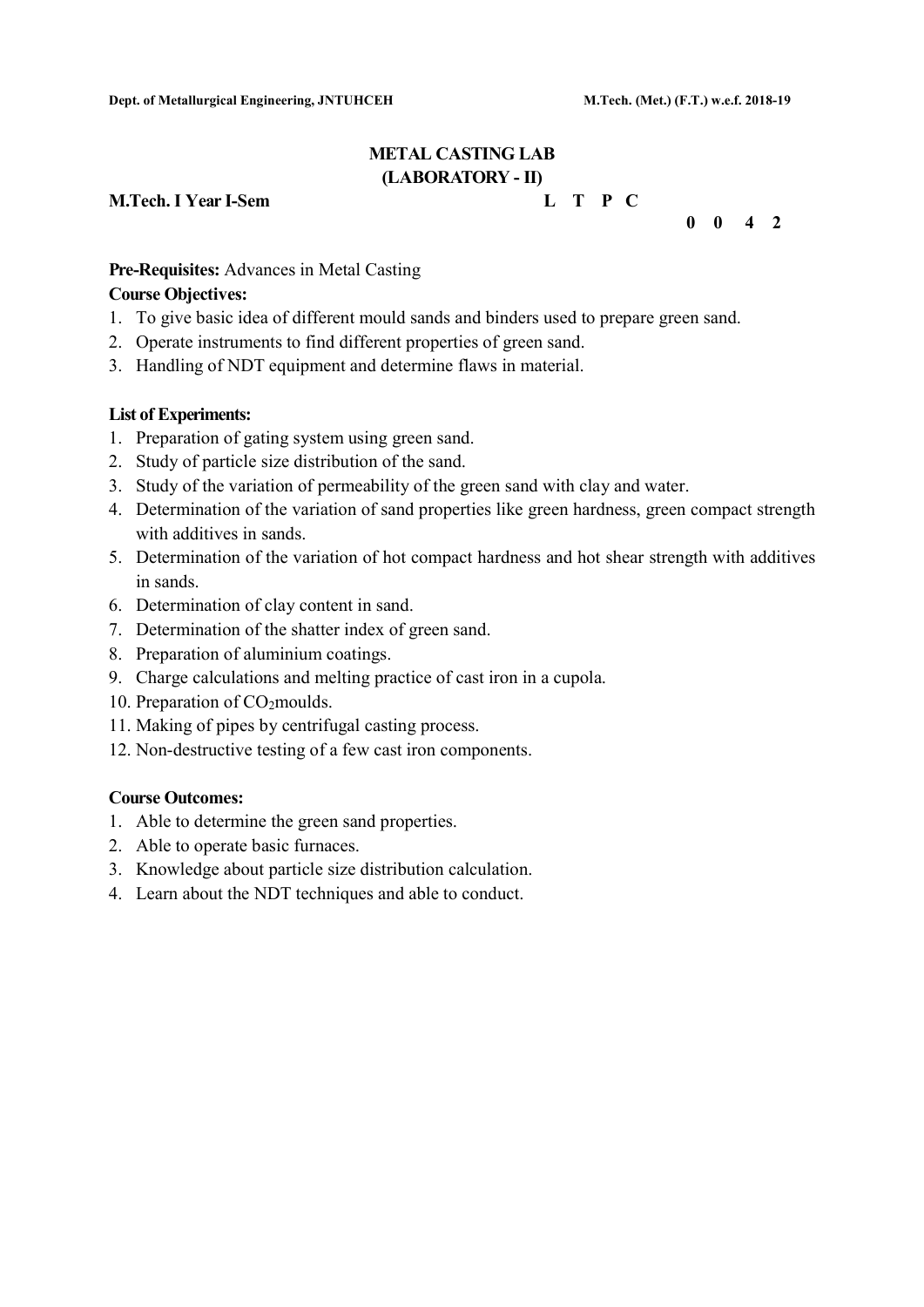#### ADVANCES IN METAL JOINING (Program Core – III)

M.Tech. I Year II-Sem L T P C

3 0 0 3

## Pre-Requisites: Nil

#### Course Objectives:

- 1. To develop understanding of metallurgical fundamentals of welding with regard to heat flow and phase transformations during welding.
- 2. To study Welding of ferrous metals and alloys.
- 3. To study Welding of non ferrous metals and alloys.
- 4. To gain a knowledge about quality control methods in welded joints.

## UNIT–I

Heat flow - temperature distribution-cooling rates - influence of heat input, joint geometry, plate thickness, preheat, calculation of heat input and heat affected zone width.

#### UNIT–II

Flux assisted GTAW process, friction welding processes, friction stir welding and friction surfacing, microwave Joining and hybrid welding.

#### UNIT–III

Weld metal solidification - Phase transformations- weld CCT diagrams - carbon equivalentpreheating and post heating- weldability of carbon steels and low alloy steels.

#### UNIT–IV

Welding of stainless steels use of Schaffler and Delong diagrams, welding of cast irons, welding of aluminum alloys.

#### UNIT–V

Welding of titanium alloys and welding of dissimilar metals. Weld defects: Causes and remedial measures, Weldability tests - effect of metallurgical parameters.

#### Text Books:

- 1. Linnert G. E.,'Welding Metallurgy', Volume I and II, 4th Edition, AWS, 1994.
- 2. Granjon H., 'Fundamentals of Welding Metallurgy', Jaico Publishing House, 1994.

#### Reference Books:

- 1. Kenneth Easterling, 'Introduction to Physical Metallurgy of Welding', 2nd Edition, Butterworth Heinmann, 1992.
- 2. Saferian D., 'The Metallurgy of Welding', Chapman and Hall, 1985.
- 3. Jackson M. D., 'Welding Methods and Metallurgy', Griffin, London, 1967.
- 4. Mishra. R.S and Mahoney. M.W, Friction Stir Welding and Processing, ASM, 2007.
- 5. Welding Metallurgy SindoKour,  $2<sup>nd</sup>$  edition, published by Wiley.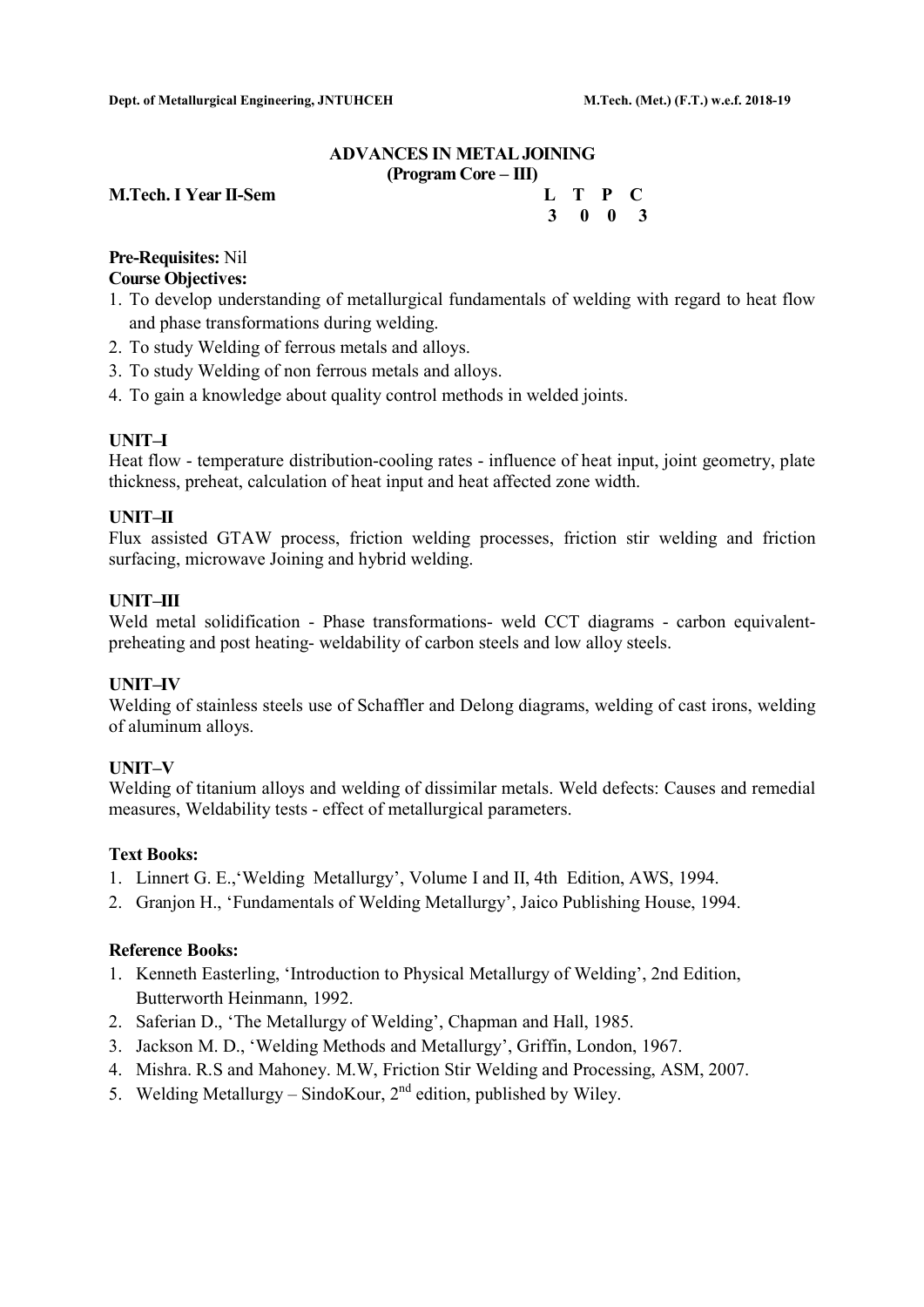## Course Outcomes:

At the end of the course, student will be able to gain:

- 1. Basic theoretical & practical knowledge of welding of ferrous metals and alloys.
- 2. Basic theoretical & practical knowledge of welding of non ferrous metals and alloys.
- 3. Conduct quality control tests on welded joints.
- 4. Knowledge of heat affected zone and its analysis.
- 5. Knowledge about different welding processes.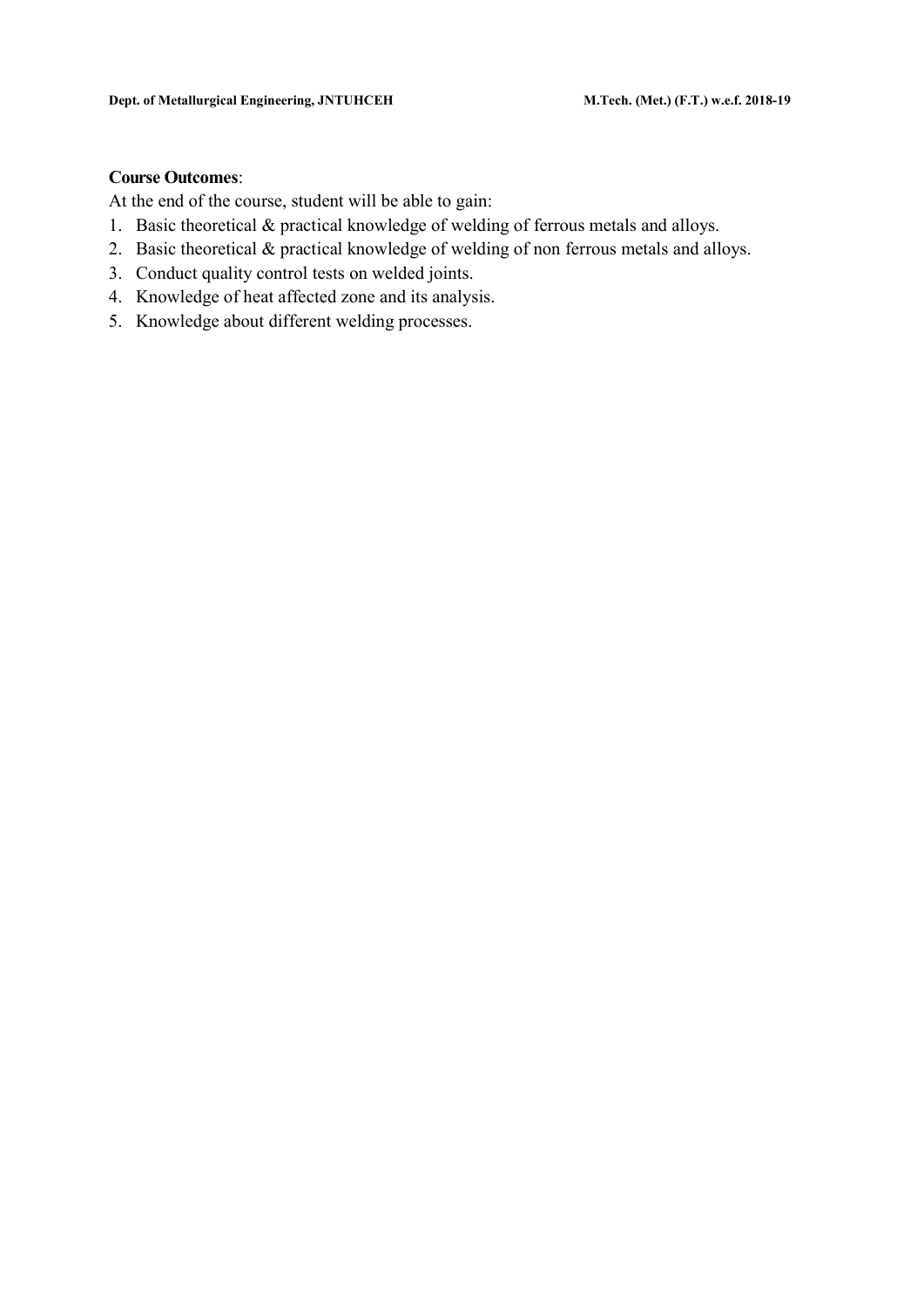#### CORROSION ENGINEERING

(Program Core – IV)

M.Tech. I Year II-Sem Letter that the contract of the C

3 0 0 3

#### Pre-Requisites: Nil

#### Course Objectives:

- 1. Electrometallurgy principles in deposition, winning and the efficiency of the bath to be discussed.
- 2. Testing methods are to be studied. Various ways in which corrosion takes place in metals/alloys together with corrosion protection methods and tests conducted are to be studied.
- 3. Design corrosion resistant structures and materials.

#### UNIT-I

Introduction, electro chemistry principles, electrochemical reactions, Polarization, Passivity, environmental effects (oxygen, oxidizers, velocity, temperature, corrosive concentration, galvanic coupling).

#### UNIT-II

Corrosion, introduction, definition, classification, forms of corrosion, uniform corrosion. Two metal corrosion: sacrificial anode, EMF and galvanic Series, environmental effects. Pitting corrosion: pit shape and growth, autocatalytic nature of pitting, crevice corrosion.

#### UNIT-III

Intergranular corrosion: Sensitization, weld decay, Knife-line attack.

Stress corrosion cracking: crack morphology, stress effects, environmental factors, metallurgical factors, Erosion corrosion: cavitation damage, fretting corrosion, corrosion fatigue.

#### UNIT-IV

Corrosion prevention methods: Alteration of environment (inhibitors), design, coatings, cathodic and anodic protection. Materials selection, metallurgical aspects, hydrogen damage (hydrogen blistering, hydrogen embrittlement, prevention).

#### UNIT-V

Modern theory and applications of corrosion: Introduction, free energy, cell potentials, emf series, applications of thermodynamics to corrosion, corrosion rate expressions and measurements, corrosion testing.

#### Text Books:

- 1. Corrosion Engineering, M. G. Fontana, 3<sup>rd</sup> edition, McGraw-Hill, 1985.
- 2. Theory of Corrosion and Protection of Metals, N. D. Tomashov, Macmillan, 1967.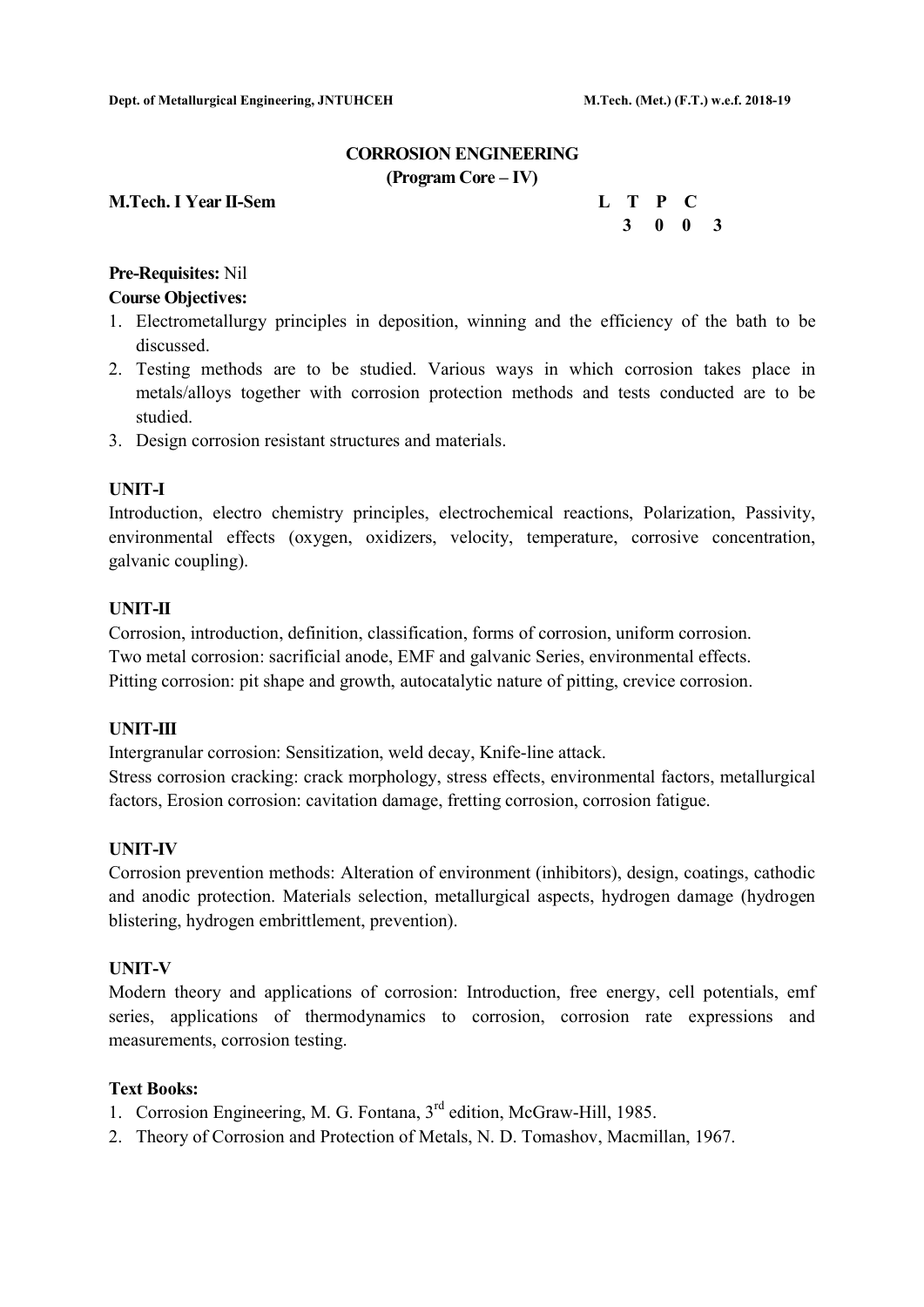#### Reference Books:

- 1. Corrosion and Corrosion Control, H. H. Uhlig, Wiley, 1985.
- 2. Introduction to Electrometallurgy & Corrosion by Sharan Narayan.
- 3. Corrosion Engineering 1<sup>st</sup> Edition Principles and Solved Problems by Branko Popov.
- 4. Handbook of Corrosion Engineering, Second Edition by: Pierre R. Roberge, Ph.D.

#### Course Outcomes:

- 1. Able to interpret electro chemical phenomenon.
- 2. Can explain different types of corrosion and their causes and effect.
- 3. Able to identify the different remedial measures to be taken.
- 4. Able to design corrosion resistant structures and materials.
- 5. Determine the thermodynamic causes of corrosion.
- 6. Conduct corrosion tests and able to quantify the corrosion processes.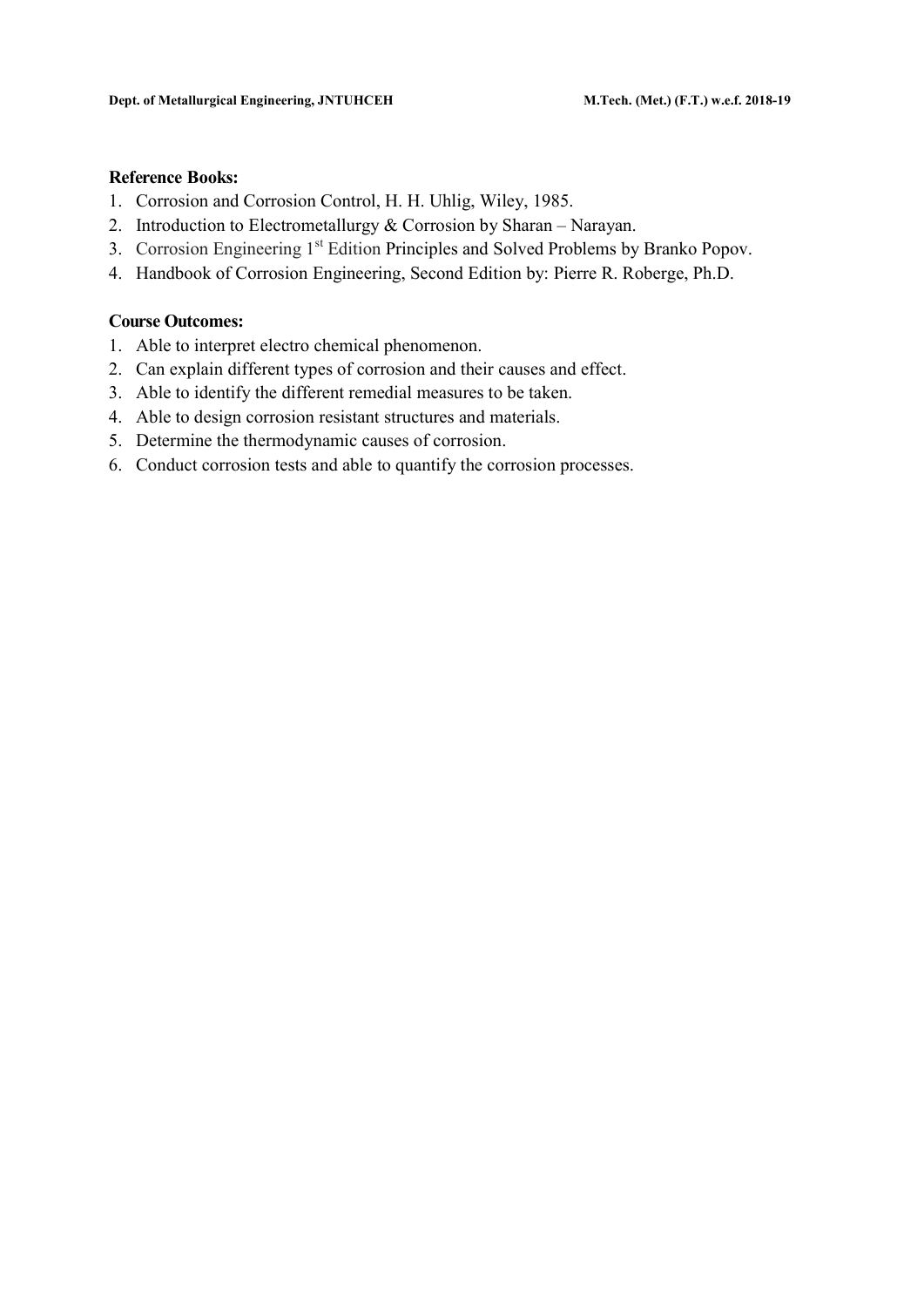## ADVANCES IN NON DESTRUCTIVE TESTING METHODS (Program Elective – III)

#### M.Tech. I Year II-Sem and the contract of the C L T P C

3 0 0 3

## Pre-Requisites: Nil

Course Objectives:

- 1. Provide an opportunity to learn visual methods, electrical methods and magnetic methods.
- 2. To develop a fundamental understanding of ultrasonic testing of material and radiographic methods.
- 3. To be able to select the suitable NDT methods for particular environments.

#### UNIT-I

Introduction. Visual methods: Optical aids, In-situ metallography, Optical holographic methods, Dynamic inspection.

#### UNIT-II

Penetrant flaw detection: Principles, Process, and Penetrant systems. Liquid penetrant materials, Emulsifiers, cleaners, developers, sensitivity. Advantages, limitations and applications.

Magnetic methods: Methods of generating fields, magnetic particles and suspending liquids. Magnetography, field sensitive probes,advantages, limitations and applications of magnetic methods.

#### UNIT-III

Electrical methods: Eddy current methods, potential-drop methods, applications.

Electromagnetic testing: Magnetism, Magnetic domains, Magnetization curves, Magnetic Hysteresis. Hysteresis-loop tests, comparator - bridge tests Absolute single-coil system, applications.

#### UNIT-IV

Ultrasonic testing of materials:Generation of Ultrasonic waves, general characteristics of ultrasonic waves; methods and instruments for ultrasonic materials testing; special techniques. Principles, test procedures of composites by Ultrasonic flaw inspection. Advantages, disadvantages, Applications.

Acoustic emission methods: Basic Principles and practice, computerized tomography, composite health monitoring.

#### UNIT-V

Radiographic methods: Principles of radiography, sources of radiation, Ionizing radiation - Xrays sources, gamma-rays sources. Recording of radiation. Radiographic sensitivity, principles and practice as applied to composites. Fluoroscopic methods, Special techniques, Radiation safety,advantages and limitations.

#### Text Books:

- 1. Non-Destructive Testing by R. Halmshaw,  $2<sup>nd</sup>$  edition, by The British Institute of NDT.
- 2. Ultrasonic Testing of Metals; J Krantkramer and H. Krantkramer, SpingerVekg, 1987.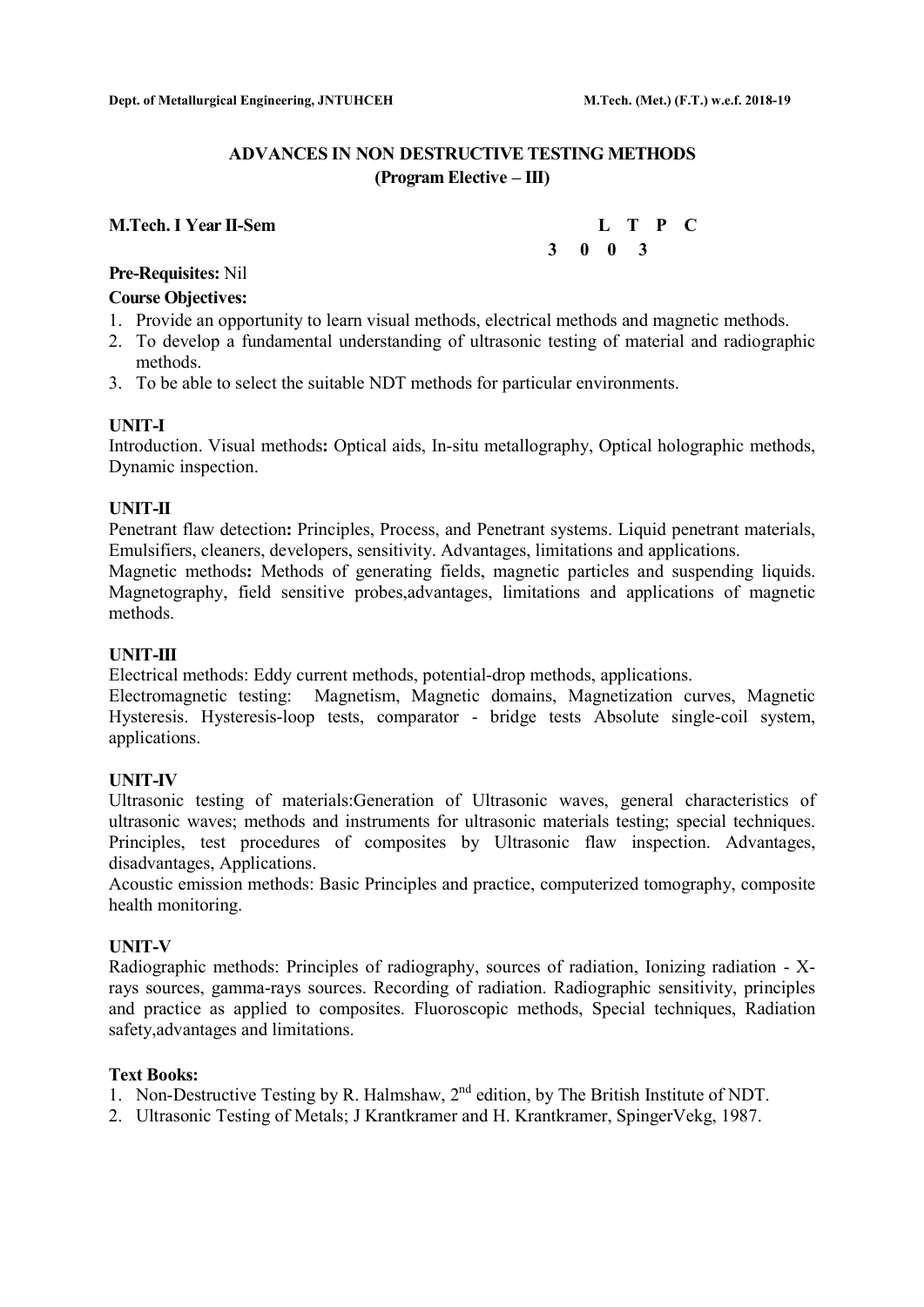#### Reference Books:

- 1. Testing of Materials by A. V. K. Suryanarayana, 2<sup>nd</sup> edition, BS publications, 2007.
- 2. Metals Handbook Vol. II, Nondestructive inspection and quality control.
- 3. R. C. Mc Master Ed., Non-destructive Testing Hand Book Vol. I & II, Ronald Press Company.
- 4. J. F. Himsley, Non-destructive Testing, Macdonald and Evans, London, 1959.

#### Course Outcomes:

The end of the student gain will be:

- 1. Complete knowledge on microscopic evaluation and dynamic inspection.
- 2. Knowledge about applications of NDT methods like visual observation, penetrant detection, electrical methods etc.
- 3. Ability to use ultrasonic testing and radiographic methods for checking various types of defects.
- 4. Selection of suitable NDT methods for various environments.
- 5. Documentation of testing and evaluation of results for further analysis.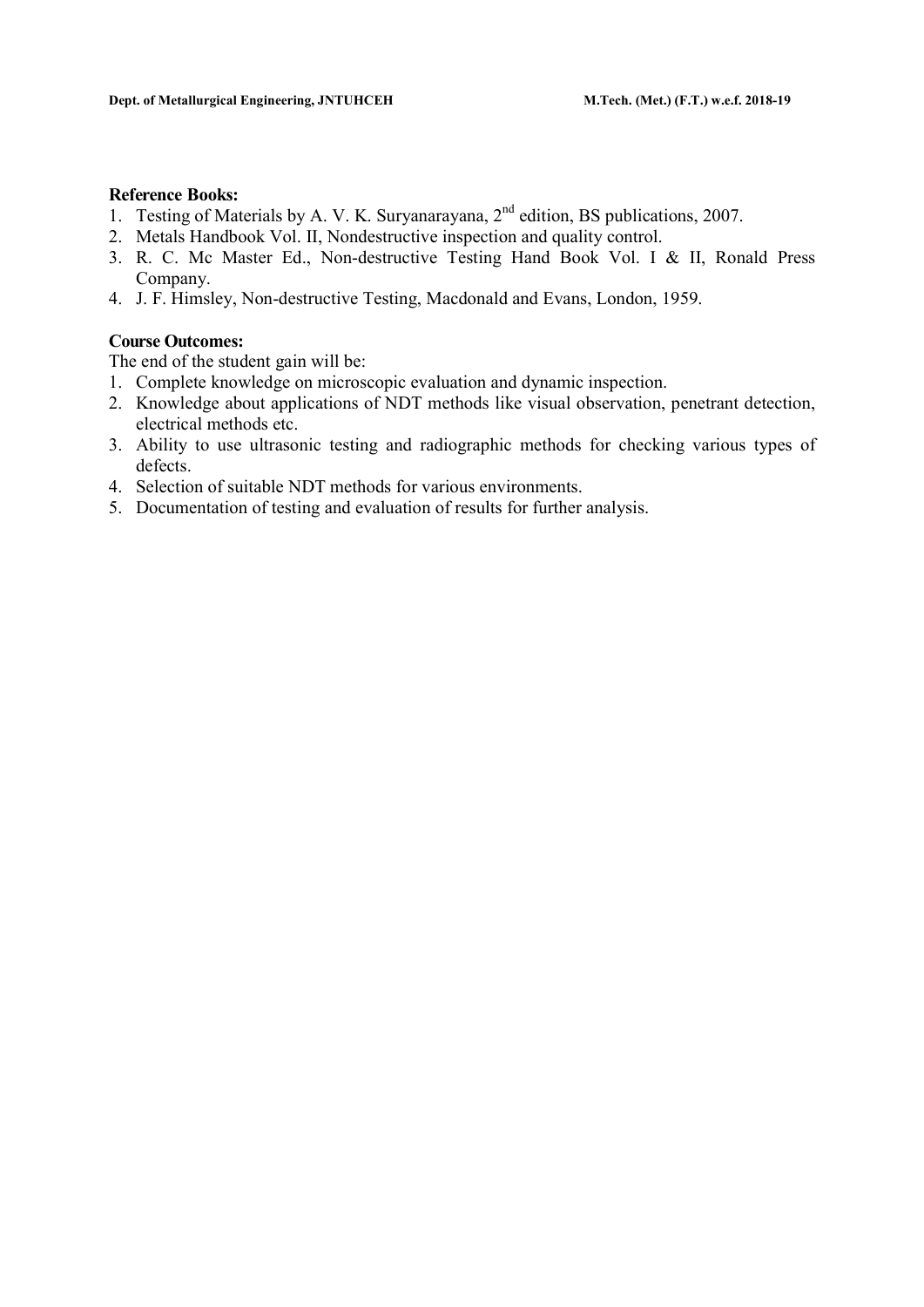## ADVANCES IN NON-FERROUS METALS PRODUCTION (Program Elective – III)

M.Tech. I Year II-Sem and the contract of the contract of the contract of the contract of the contract of the contract of the contract of the contract of the contract of the contract of the contract of the contract of the

3 0 0 3

#### Pre-Requisites: Nil

#### Course Objectives:

- 1. Toexplain the fundamentals of extraction of non ferrous metals.
- 2. Gain knowledge in extraction of Copper, Zinc, Aluminium and Titanium in modern techniques.
- 3. Gain knowledge in extraction of Uranium, Thorium, Zirconium and their refining techniques.

#### UNIT-I

Introduction, Unit operations for pyrometallurgy, Hydrometallurgy, Electrometallurgy. Advantages and disadvantages.

#### UNIT-II

Advanced extraction and refining techniques for the production of Cu, Zn, Al and Ti.

#### UNIT-III

Processing techniques for the extraction of Nuclear reactor materials.

Uranium:Acid and alkali processes for digestion of uranium ores,purification of crude salt, production of reactor grade  $UO<sub>2</sub>$  and uranium.

#### UNIT-IV

Thorium: Flow sheets, Acid and alkali processes for digestion of thorium ores,purification and production.

#### UNIT-V

Zirconium: Flow sheets, Acid and alkali processes for digestion of zirconium ores,purification and production.

#### Text Books:

- 1. Nuclear Reactor General Metallurgy N. Sevryukov, B. Kuzmin and Y.Chelishchevr.
- 2. Extraction of Non- Ferrous Metals HS Ray, KP Abraham and R. Sridhar, Affiliated East-West press pvt, ltd, New Delhi,1985.

#### Reference Books:

- 1. S. Glasstone and A. Sesonke, Nuclear Reactor Engineering, CBS Publishers and Distributors, Delhi,2003.
- 2. C. B. Gill, Non- Ferrous Extractive Metallurgy, John Wiley and Sons, 1980.
- 3. FathiHabashi, Hand Book of Extractive Metallurgy, Vols. II and III, Wiley- VCH, 1997.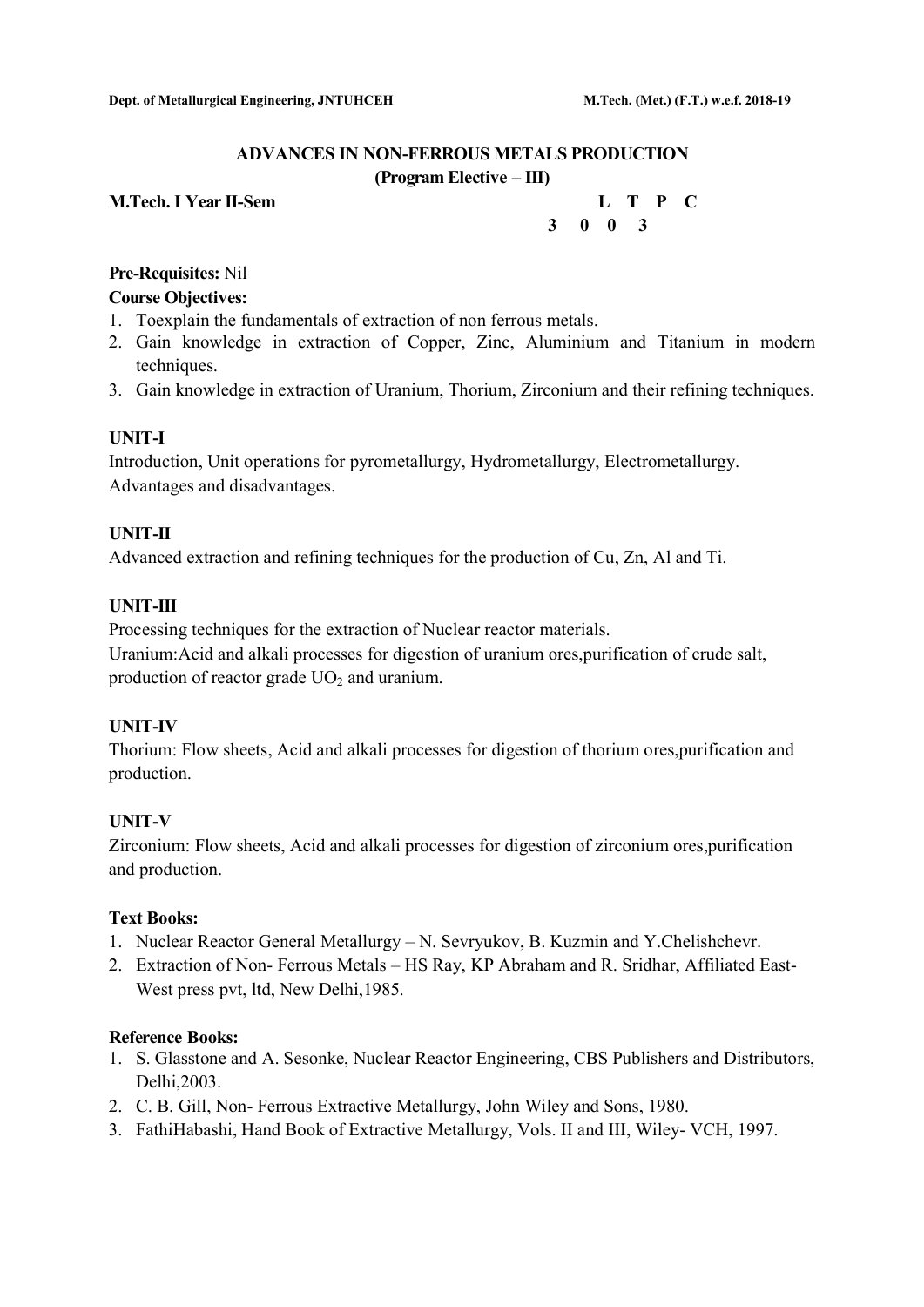#### Course Outcomes:

At the end of the course, student would be able to apply:

- 1. The fundamental understanding of principles of extraction.
- 2. Awareness about modern extraction and refining techniques in production of Copper, Zinc, Aluminium, Titanium, Uranium, Thorium and Zirconium.
- 3. Know the advantages and disadvantages in different extraction processes.
- 4. Able to understand different types of solution and their properties used in extraction process.
- 5. Gain knowledge about different purification techniques for different materials.
- 6. Comparison between traditional and modern techniques of extraction.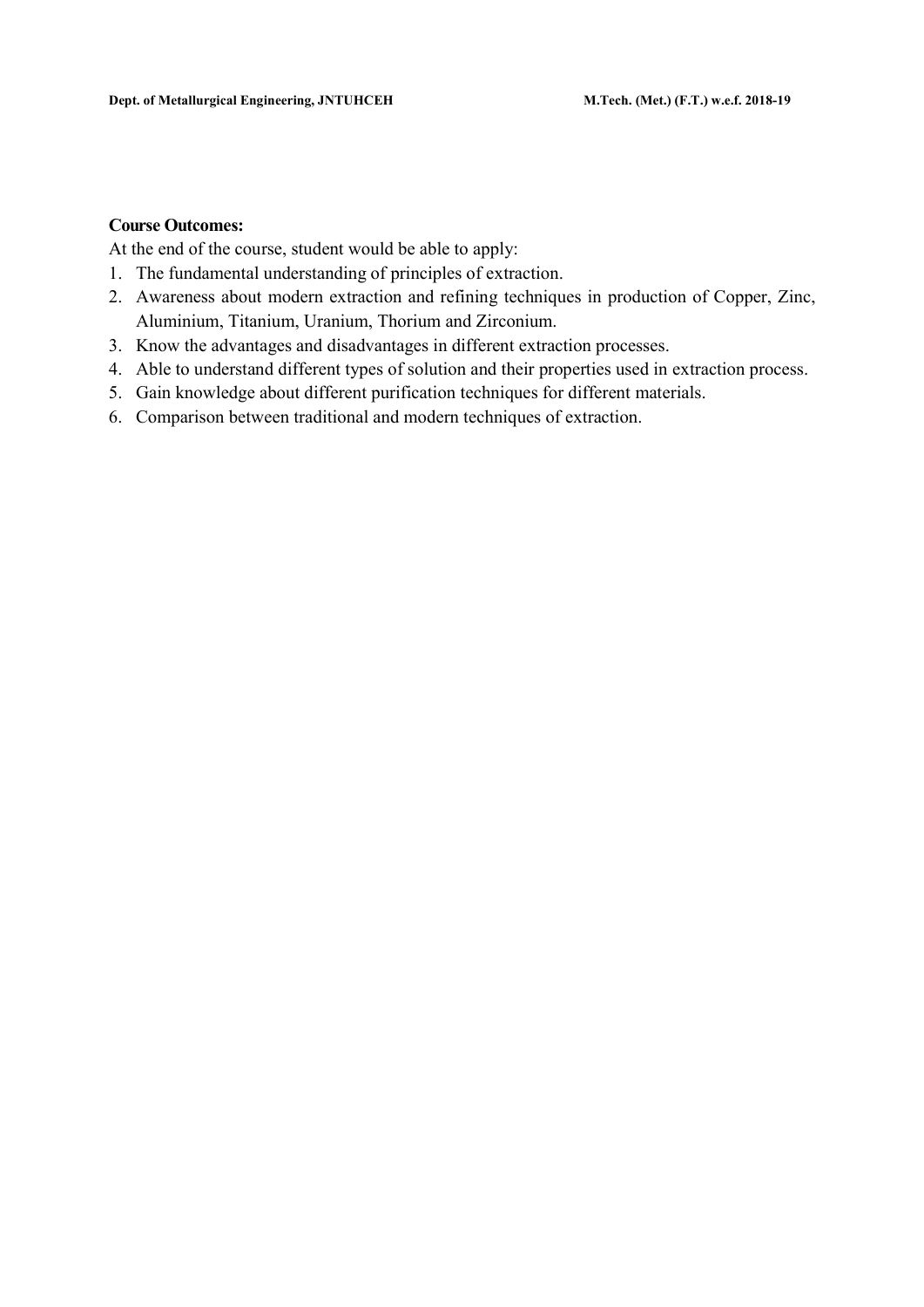## STRENGTHENING MECHANISMS

(Program Elective – III)

M.Tech. I Year II-Sem L C L T P C

3 0 0 3

## Pre-Requisites: Nil

## Course Objectives:

- 1. To explain and describe various strengthening mechanisms involved in the development of existing alloys and new alloys.
- 2. To understand the role of solutes, precipitates, fibers in the strengthening mechanisms.
- 3. To understand recovery, recrystallization and grain growth.

#### UNIT-I

Strengthening from grain boundaries, Hall-Petch relation, ASTM grain size measurement, yieldpoint phenomenon, strain aging.

#### UNIT-II

Solid solution strengthening: Elastic interaction, modulus interaction, stacking fault interaction, electrical interaction, short range order interaction, long range order interaction.

#### UNIT-III

Cold working: Strain hardening of single crystals, Annealing of cold worked metal, Recovery, Recrystallization and Grain growth.

#### UNIT-IV

Strengthening from fine particle: Principle, mechanisms and examples of Precipitation hardening (age hardening), Dispersion hardening.

#### UNIT-V

Fiber strengthening, strength and moduli of composites (Iso-strain and Iso-stress condition), influence of fiber length, orientation and concentration. Martensitic strengthening.

#### Text Books:

- 1. Mechanical Metallurgy G. E. Dieter, Third edition, published by Newyork Mc Graw Hill,1986.
- 2. Mechanical Behaviour of Materials Thomas H Courtney, published by Wave land Pr. Inc, 2<sup>nd</sup> edition,2005.

#### Reference Books:

- 1. Materials Science and Engineering an Introduction William D Callister Jr, David G. Rethwisch, published by John Wiley and Sons, Inc eighth edition.
- 2. Materials Science and Engineering V Raghavan fifth edition published by PHI learnings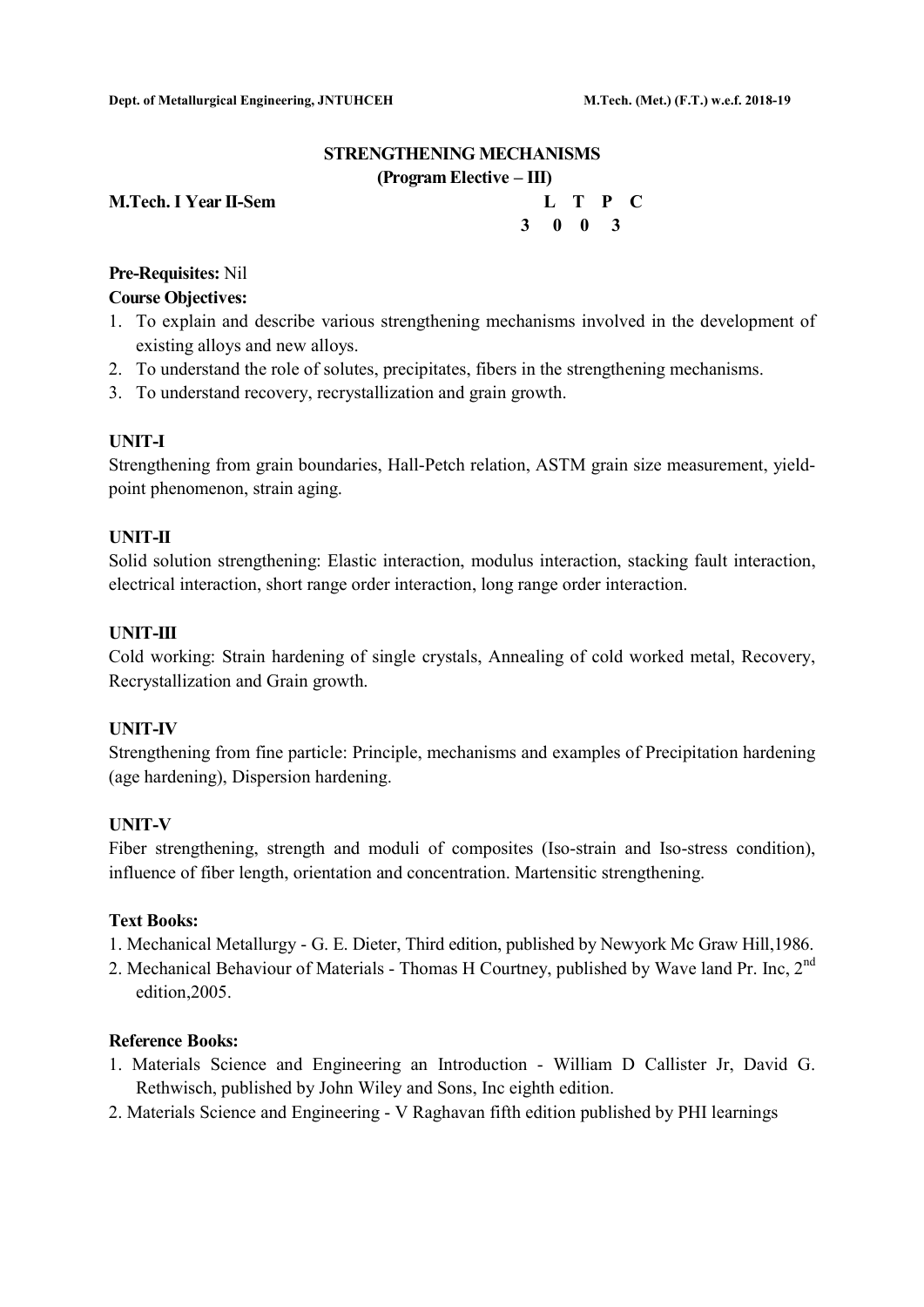#### Course Outcomes:

At the end of the course, student would be able:

- 1. Able to explain the process of strengthening by grain / grain boundary in materials.
- 2. Explain and illustrate how alloying can improve strength in metals.
- 3. Choose cold working and annealing cycles for improving strength and ductility in materials for suitable applications.
- 4. Gain knowledge about strengthening by the secondary phase particles.
- 5. Analyze the composite strengthening by various methods of orientation of fibers in materials.
- 6. Can develop particular strengthening mechanisms for design of high strength metals and alloys.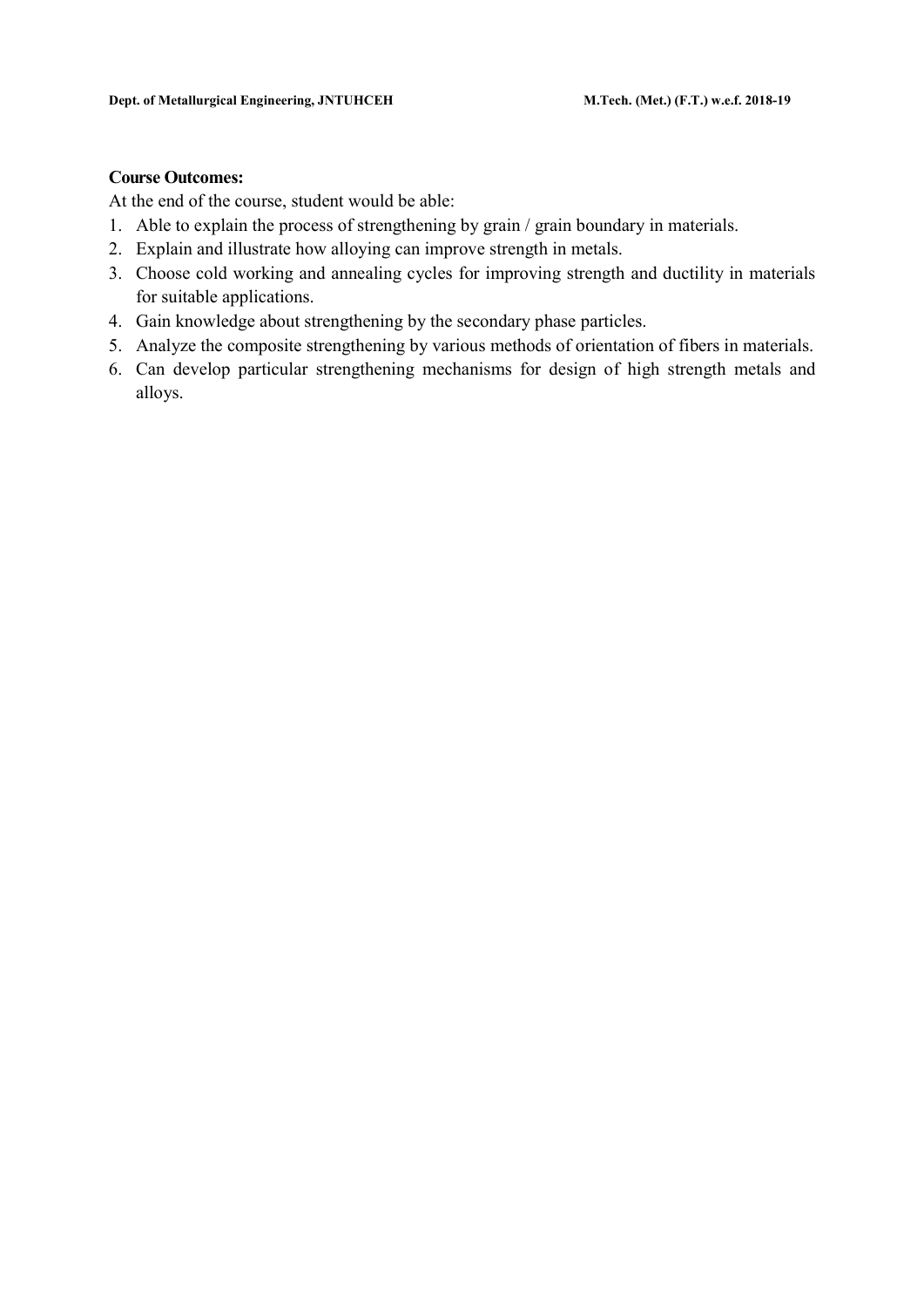## PARTICULATE MATERIAL TECHNOLOGY

(Program Elective – IV)

### M.Tech. I Year II-Sem L T P C

3 0 0 3

#### Pre-Requisites: Nil

## Course Objectives:

- 1. To build the necessary background of emergence and importance of powder metallurgy, scope and limitations.
- 2. Obtain a necessary knowledge about various powder production techniques and characteristics.
- 3. Obtain a working knowledge of compaction and sintering techniques.
- 4. Gain an effective knowledge of applications of powder metallurgy products.

#### UNIT-I

Introduction: Emergence and importance of particulate materials and their processing, comparison of powder metallurgy with other manufacturing techniques, its scope and limitations; Metal powder production methods: physical Methods, chemical methods and mechanical methods; selection of metal powder production method.

#### UNIT-II

Characterization and testing of particulate materials: Chemical composition and structure, particle size and shape, Particle surface topography, Surface area, apparent and tap density, flow rate, compressibility, green strength, pyrophorosity and toxicity and Porosity measurements.

#### UNIT-III

Treatment of metal powders: Annealing, powder mixing, mechanical milling, shape forming: die compaction: types of presses, tooling and design; behavior of powder during compaction, modern methods of powder consolidation:isostatic pressing, roll compaction, powder extrusion, and forging, slip casting, gel casting, tape casting, hot pressing and hot isostatic pressing.

#### UNIT-IV

Sintering: Solid state sintering: stages of sintering, driving forces for sintering, mechanism of sintering; liquid phase and activated sintering; sintering furnaces: batch type furnaces, continuous sintering furnaces and vacuum furnaces; Sintering zones: entrance zone, high temperature zone and cooling zone; sintering atmosphere: hydrogen, reformed hydro carbon gases, nitrogen, dissociated ammonia, argon and helium and vacuum.

#### UNIT-V

Powder metallurgy applications: Production of self lubricating bearings, porous metals and filters, cermets, cemented carbides, electrical and magnetic materials; dispersion strengthened alloys by powder metallurgy route.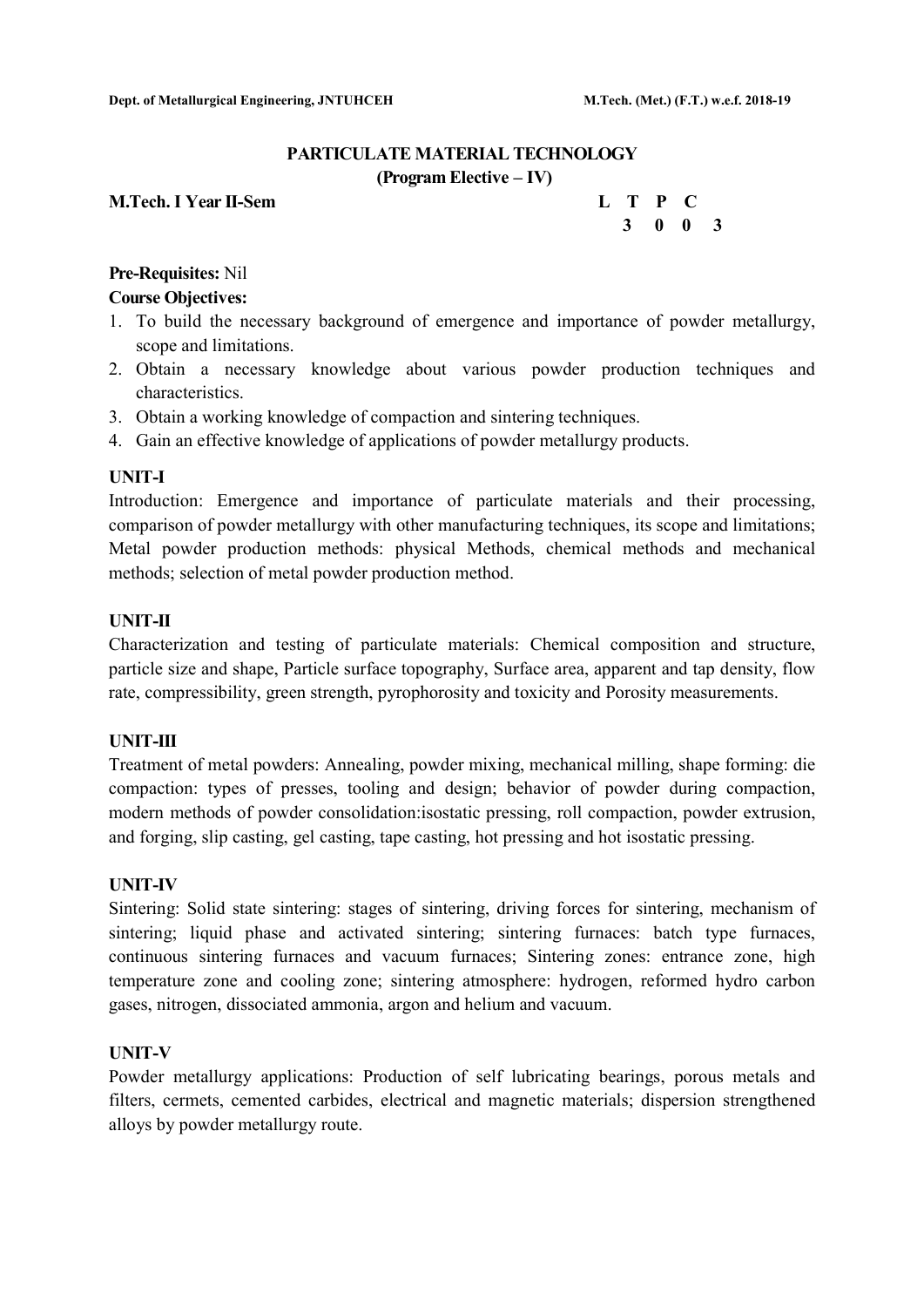#### Text Books:

- 1. Powder Metallurgy PC Angelo, PSG College.
- 2. Powder Metallurgy Technology by G S Upadhyaya.

#### Reference Books:

- 1. Powder Metallurgy Science RM German, MPIF, NJ, USA, 1994.
- 2. Powder Metallurgy Principles FV Lenel.
- 3. Introduction to Powder metallurgy JS Hirschhorn.
- 4. ASM Handbook on Powder Metallurgy, Metals Park, Ohio, USA.

## Course Outcomes:

At the end of the course the student will be able to:

- 1. Classify powder preparation techniques.
- 2. Explain the characterization techniques of powders.
- 3. Describe hot, cold and pressure-less powder compaction and sintering techniques of powder compacts.
- 4. To understand sintering zones and gain knowledge about sintering atmospheres.
- 5. List out the applications of powder metallurgy.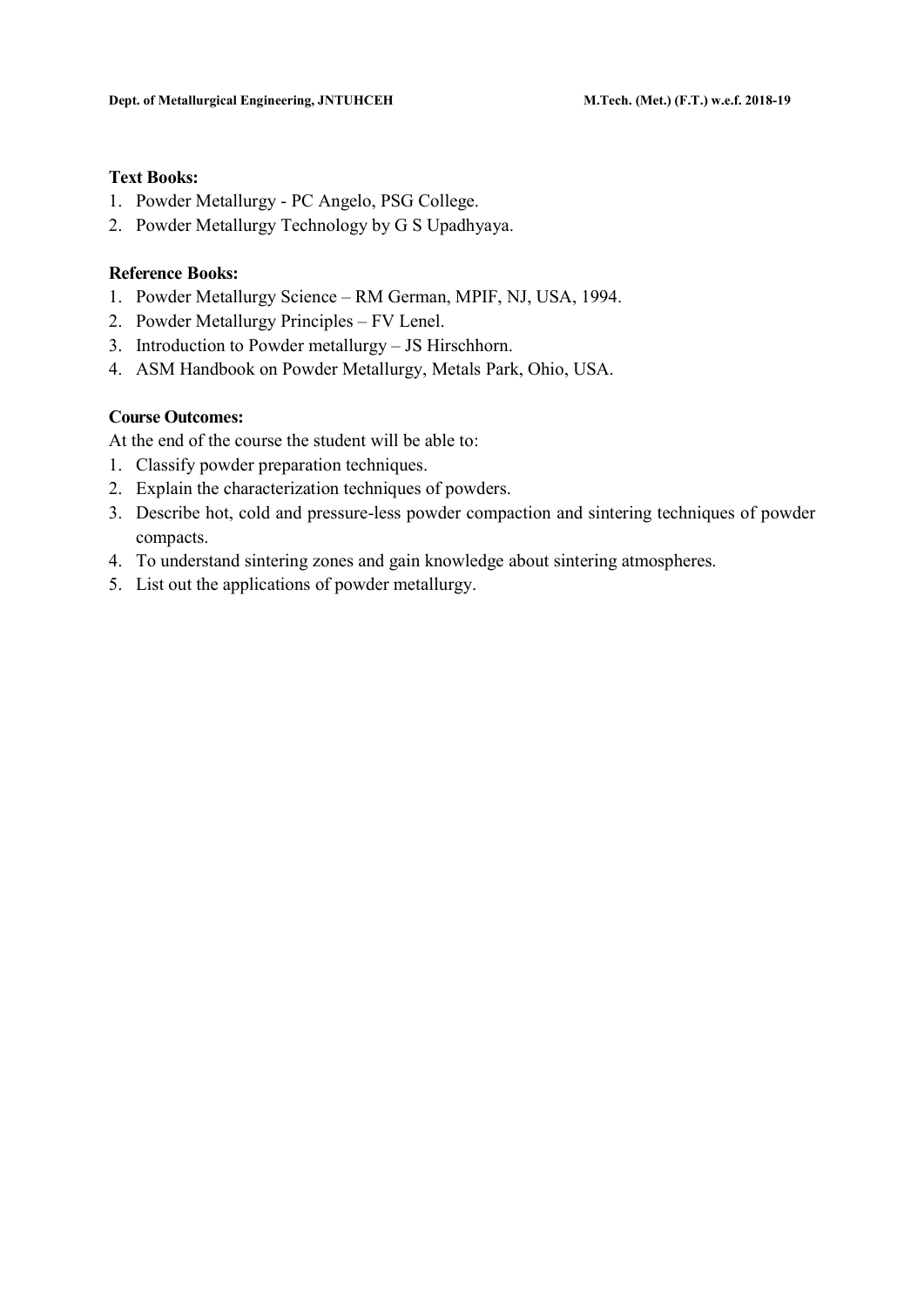#### NUCLEAR METALLURGY (Program Elective – IV) M.Tech. I Year II-Sem L T P C

## 3 0 0 3

#### Pre-Requisites: Nil Course Objectives:

- 1. To explain and describe the basics of Nuclear technology and relevance of metallurgy to nuclear reactors.
- 2. To gain a working knowledge of extraction of nuclear metals like Uranium, Thorium, and Beryllium.
- 3. To understand principles of nucleation reactors and its safety.

## UNIT–I

Elementary nuclear physics and chemistry: Structure of nucleus, radioactivity, binding energy: nuclear interaction; fission and fusion: nuclear reaction; energy release and chain reactions; neutron cross-section; multiplication and criticality concepts and factors.

## UNIT-II

Mechanisms of moderation, radiation detection, radiation effects on fissile and non-fissile materials; radiation damage and radiation growth; thermal cycling; protection against radiations.

#### UNIT–III

Types of reactors and classification.

Considerations in selection and properties of common materials used as nuclear fuels, their physical and chemical properties; canning materials; coolants; control rods; reflectors and shielding materials.

#### UNIT–IV

Occurrence and general characteristics of nuclear minerals.Flow sheets of processing of nuclear minerals for the production of nuclear grade Uranium, Thorium, Beryllium and Zirconium with emphasis on basic scientific principles involved.

#### UNIT–V

Production and enrichment of uranium, Fabrication of fuel elements. Irradiated fuel processing for recovery of Plutonium.

Nuclear power production in India and its economics.

## Text Books:

- 1. Metallurgy in Nuclear Power Technology: Wright JC, Iliffe Book Ltd., 1962
- 2. Nuclear Reactor Metallurgy: Wilkinson WD and Murphy WF, Van Nostrand, 1958.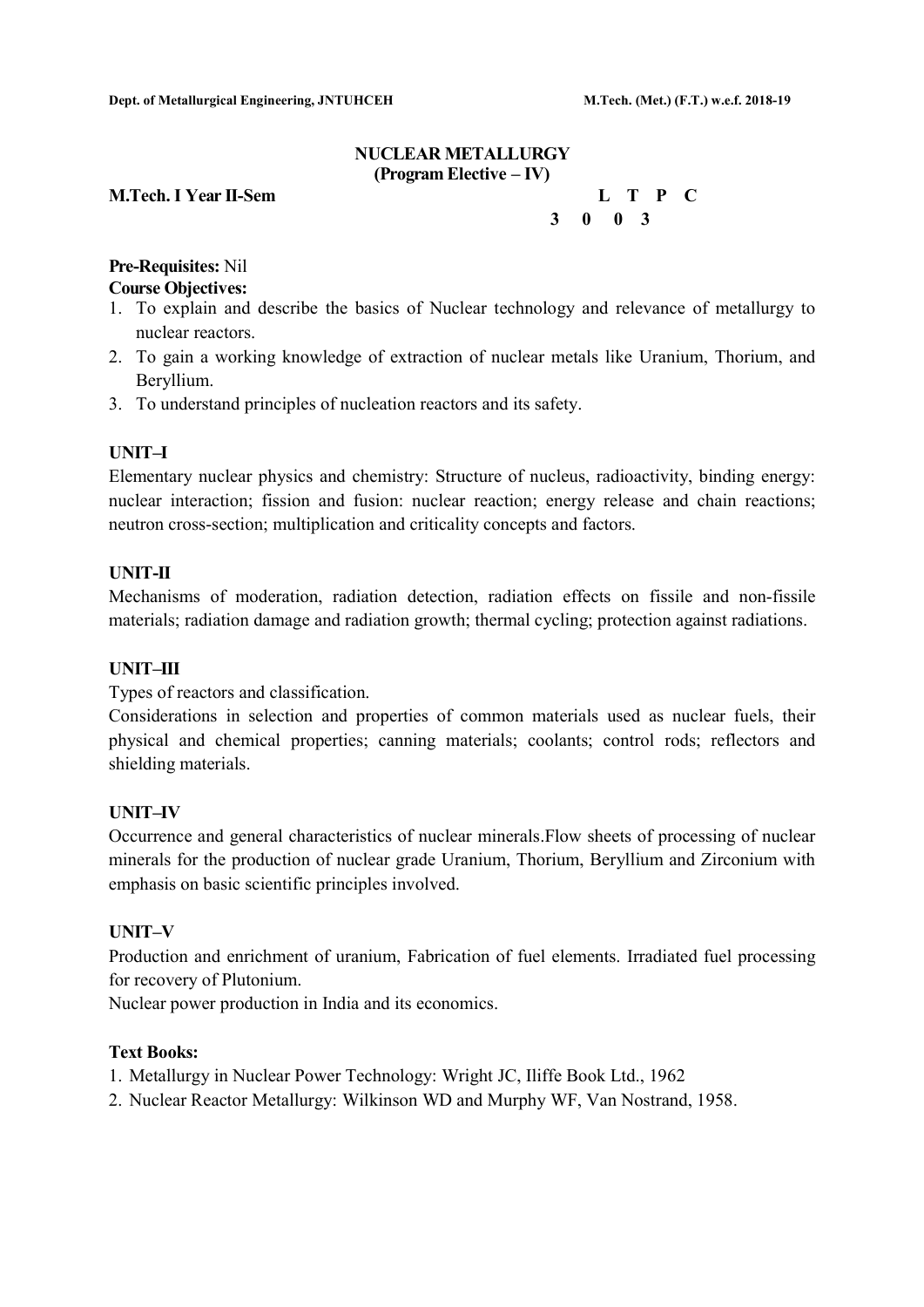#### Reference Books:

- 1. Symposium on Rare Materials: Indian Institute of Metals 1957.
- 2. Nuclear Chemical Engineering ManstionBendict and Thomas H. Pigfort.
- 3. Nuclear Reactor General Metallurgy N. Sevryukov, B. Kuzmin and Y. Chelishchevr.

## Course Outcomes:

At the end of the course, student would be able to:

- 1. Use fundamental concepts of physics and chemistry to know the basics of nuclear energy. Understand the use of nuclear energy as a major source of energy.
- 2. Recognize the predominant mechanisms for materials failure in radiation environments, and understand the fundamentals of radiation damage events and gain knowledge about the safety measures and control.
- 3. Understand the guiding principles of reactor safety and report findings including recommendations for improvement.
- 4. Understand materials design issues in various reactor configurations and recognize the materials used in different types of reactor applications.
- 5. Understand the manufacturing processes and fabrications methods used for various materials used in reactors.
- 6. Work and communicate effectively in diverse and multi-disciplinary teams and be aware of modern professional, ethical, and societal issues as well as recognize the need for lifelong learning.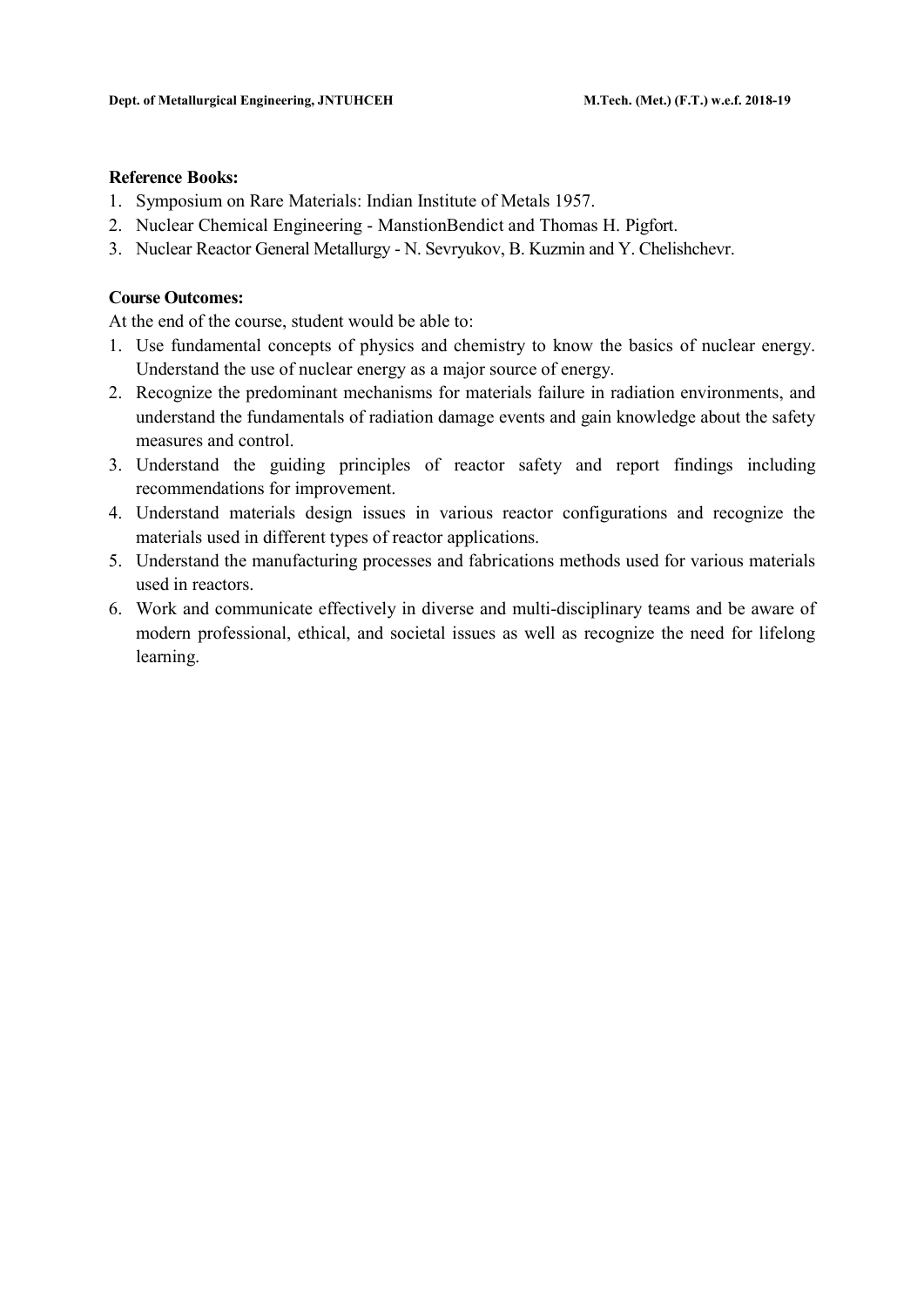## FERRO ALLOY TECHNOLOGY

(Program Elective – IV)

M.Tech. I Year II-Sem Letter that the contract of the C

3 0 0 3

## Pre-Requisites: Nil Course Objectives:

The prime objective of the course is to

1. Make the student aware of various ferroalloys properties and their uses.

2. To expose the students to various production methods of ferro alloys.

#### UNIT-I

Mechanical equipment of ferro alloy furnaces: Principle elements, Closed top furnaces, Lining of furnaces. Electrical equipment and dimensions of reaction chamber.

#### UNIT-II

Manufacture of Ferro – Silicon:Physico - chemical properties of silicon, Raw materials, furnaces,Physico – chemical conditions of the Process, Melt procedure and deviation from normal run, Tapping and Teeming, The quality of metal, Technico-economical indices.

Manufacture of Ferro – chrome:Physico - chemical properties of ferro - chrome, Chrome Ores, Methods for making ferro – chrome, High-carbon ferro – chrome, Low-carbon and Extralow carbon ferro – chrome.

#### UNIT-III

Manufacture of Ferro – Manganese:Physico - chemical properties of Manganese, High-Carbon Ferro-Manganese, Silicon – Manganese, Medium and Low - Carbon Ferro-Manganese, Manganese metal by elctrothermic process, Electrolytic Manganese.

Manufacture of Ferro – Vanadium:Physico - chemical properties of vanadium, recovery of vanadium form Ores, Chemical processing of vanadium slags, Smelting of Ferro-Vanadium.

#### UNIT-IV

Manufacture of Ferro – Tungsten:Physico - chemical properties of Tungsten, smelting of Ferro-Tungsten.

Manufacture of Ferro – Titanium:Physico - chemical properties of Titanium, smelting of Ferro-Titanium.

#### UNIT-V

Manufacture of Ferro – Molybdenum:Physico - chemical properties ofMolybdenum, Charge materials and charge preparation and smelting of Ferro-Molybdenum.

#### Text Books:

- 1. Riss M. And Khodorovsky V Production ferroalloys, Mir Publishers, Moscow 1967.
- 2. Ferro Alloys- F.P.Edneral, Mir Publishers 1979.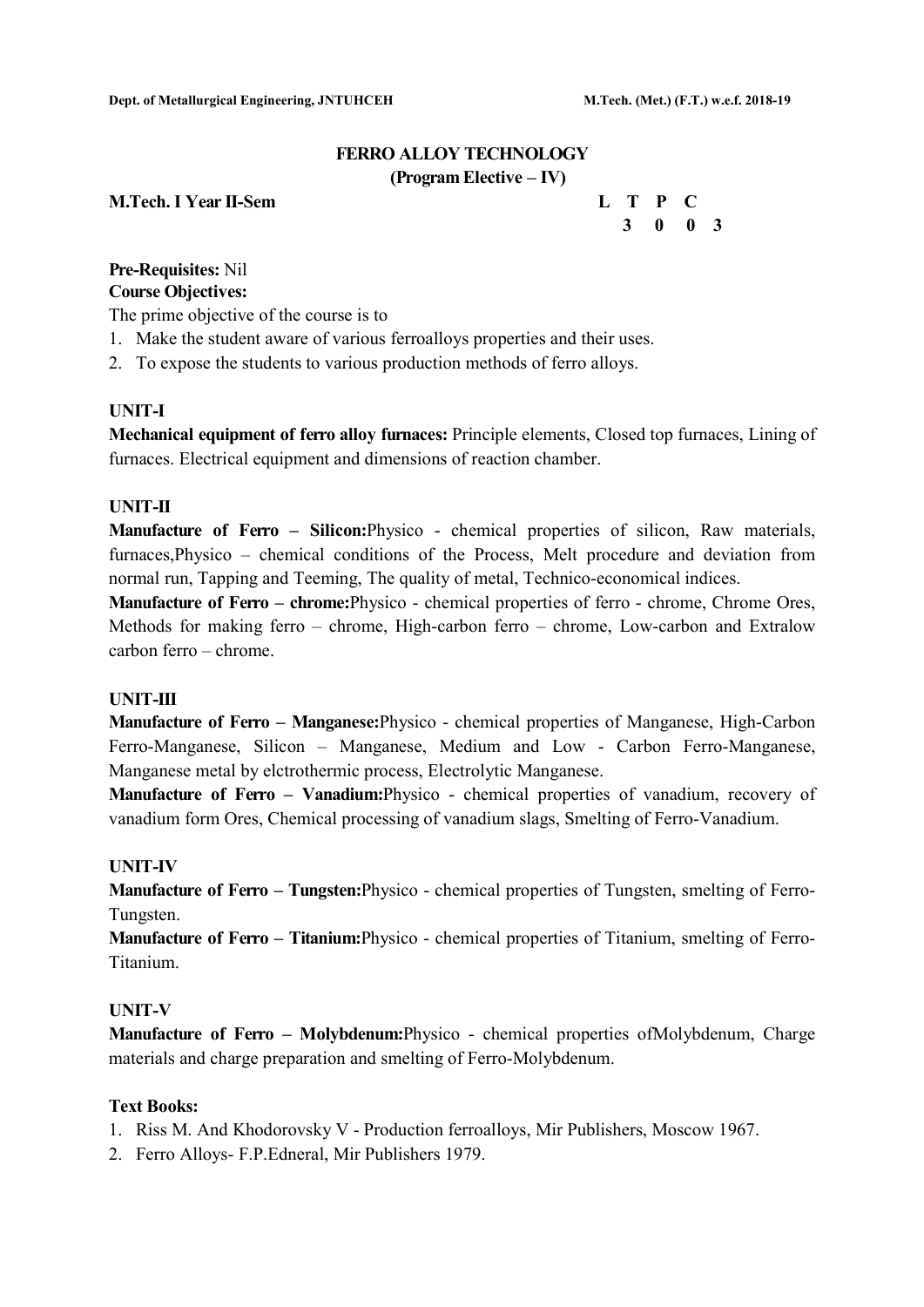#### Reference Book:

- 1. Symposium on ferro alloys: NML Technical Jl. Feb 1962.
- 2. Handbook of Ferroalloys 1<sup>st</sup> Edition Theory and Technology by Michael Gasik.

#### Course Outcomes:

At the end of the course, student would be able to:

- 1. Can list out the various ferro alloys, their applications, illustrate and know the importance of design of furnaces.
- 2. Explain the process/production methods for Ferro Silicon and Ferro chrome and the necessary corrective steps to be taken to overcome the problems arising during production.
- 3. Describe the raw materials and production for Ferro Manganese, Ferro Vanadium process.
- 4. Describe the smelting procedure of Ferro Tungsten and Ferro Titanium.
- 5. Appreciate the need for recover, reuse, and recycle of by-products.
- 6. Judge and predict the future of Ferro alloy technology.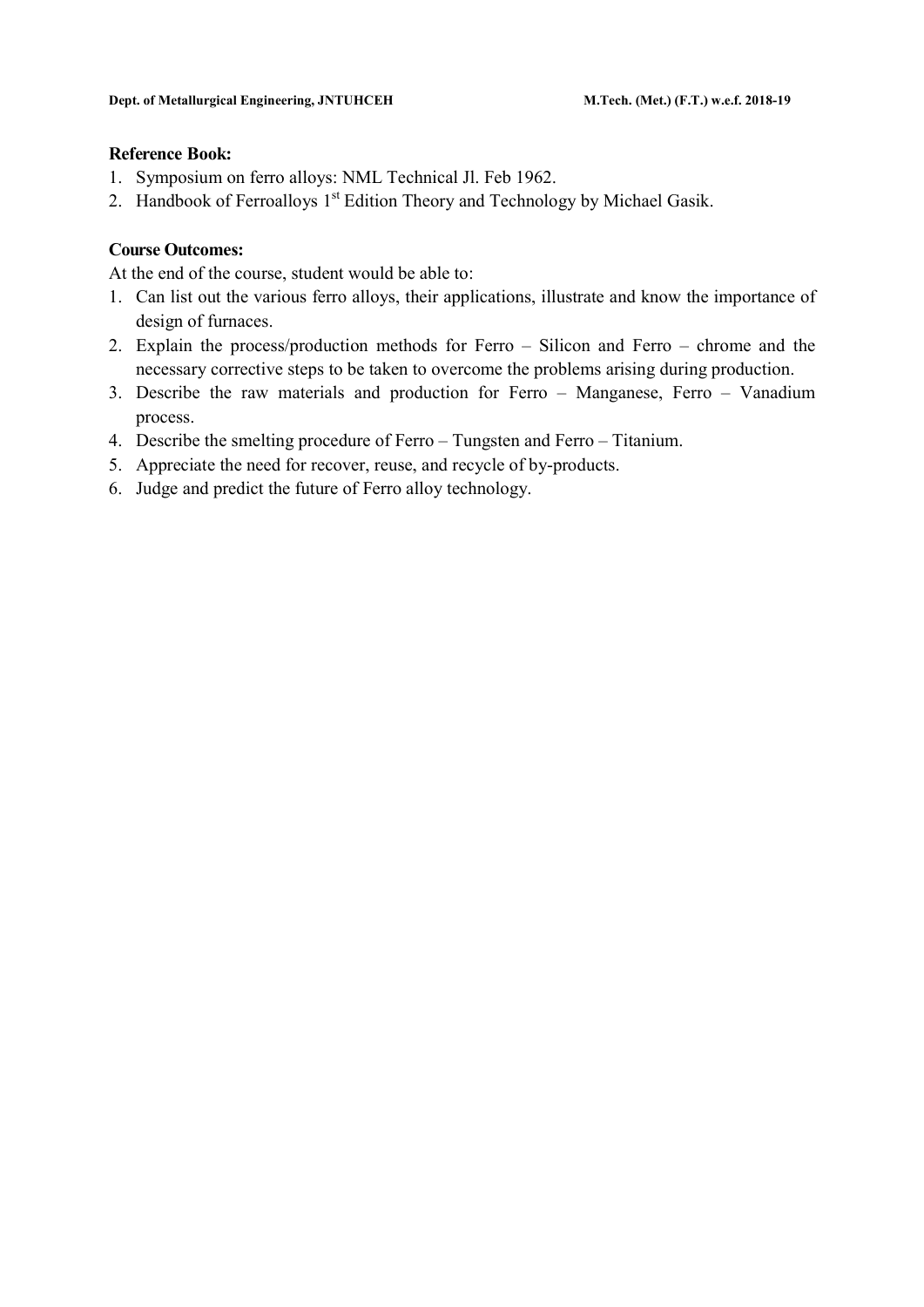## ENGLISH FOR RESEARCH PAPER WRITING AUDIT COURSE – II

#### M.Tech. I Year II-Sem

| II-Sem | L T P C |                          |  |
|--------|---------|--------------------------|--|
|        |         | $2\quad 0\quad 0\quad 0$ |  |

## Course Objectives:

Students will be able to:

- 1. Understand that how to improve your writing skills and level of readability
- 2. Learn about what to write in each section
- 3. Understand the skills needed when writing a Title
- 4. Ensure the good quality of paper at very first-time submission

#### UNIT-I

Planning and Preparation, Word Order, Breaking up long sentences, Structuring Paragraphs and Sentences, Being Concise and Removing Redundancy, Avoiding Ambiguity and Vagueness

## UNIT-II

Clarifying Who Did What, Highlighting Your Findings, Hedging and Criticising, Paraphrasing and Plagiarism, Sections of a Paper, Abstracts. Introduction.

#### UNIT-III

Review of the Literature, Methods, Results, Discussion, Conclusions, The Final Check.

#### UNIT-IV

Key skills are needed when writing a Title, key skills are needed when writing an Abstract, key skills are needed when writing an Introduction, skills needed when writing a Review of the Literature

#### UNIT-V

Skills are needed when writing the Methods, Skills needed when writing the Results, Skills are needed when writing the Discussion, Skills are needed when writing the Conclusions

#### UNIT-VI

Useful phrases, how to ensure paper is as good as it could possibly be the first – time submission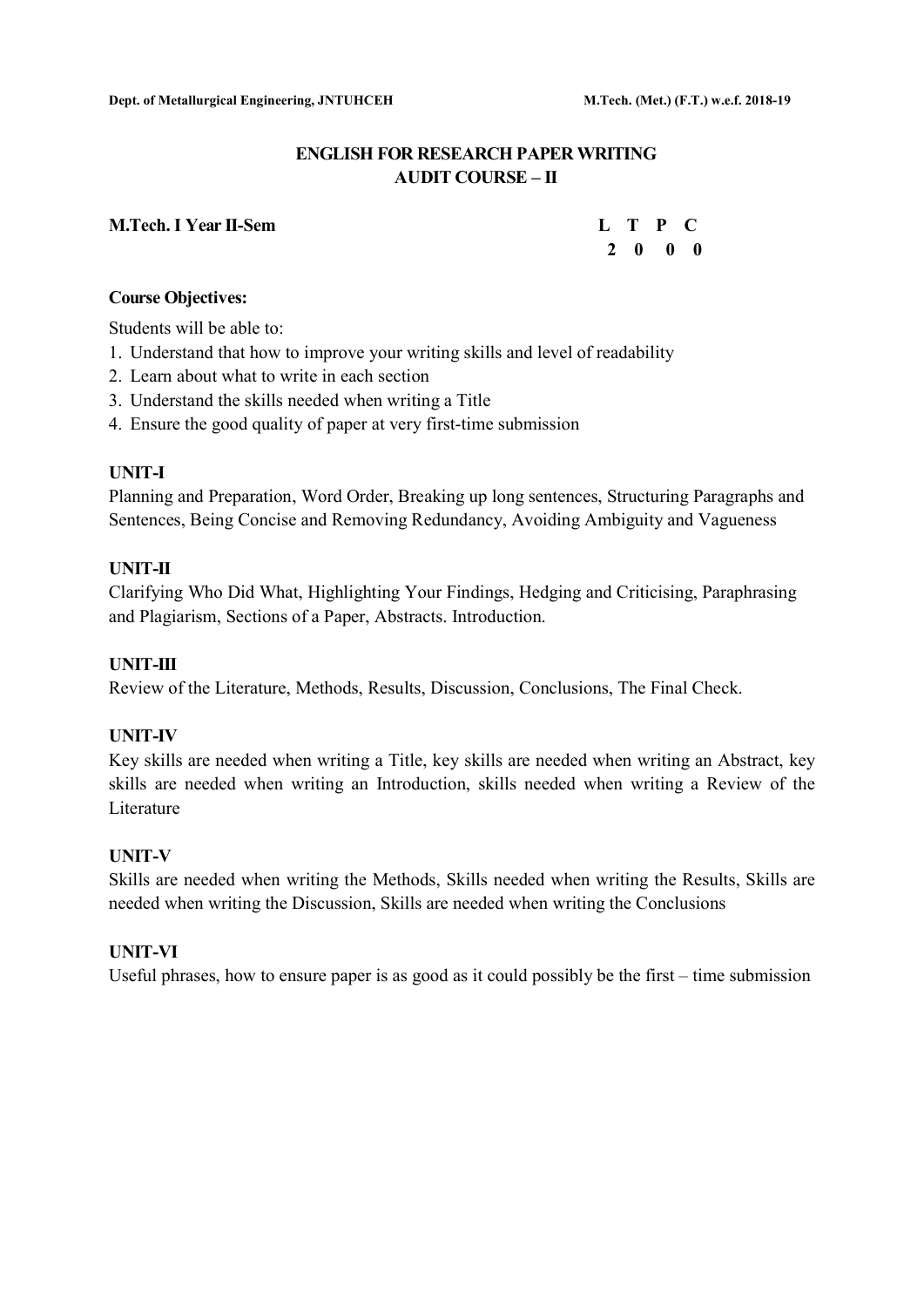#### Suggested Studies:

- 1. GoldbortR(2006) Writing for Science, Yale University Press (available on Google Books)
- 2. Day R (2006) How to Write and Publish a Scientific Paper, Cambridge University Press
- 3. Highman N (1998), Handbook of Writing for the Mathematical Sciences SIAM. Highman's book.
- 4. Adrian Wallwork, English for Writing Research Papers, Springer New York Dordrecht Heidelberg London, 2011
- 5. Highman M(1998P), Handbook of Writing for the Mathematical Seiences, SIAM. Highman's Book
- 6. Adrian Wallwork, English for Writing Research Papers, Springer New York Dordrecht Heidelberg London, 2011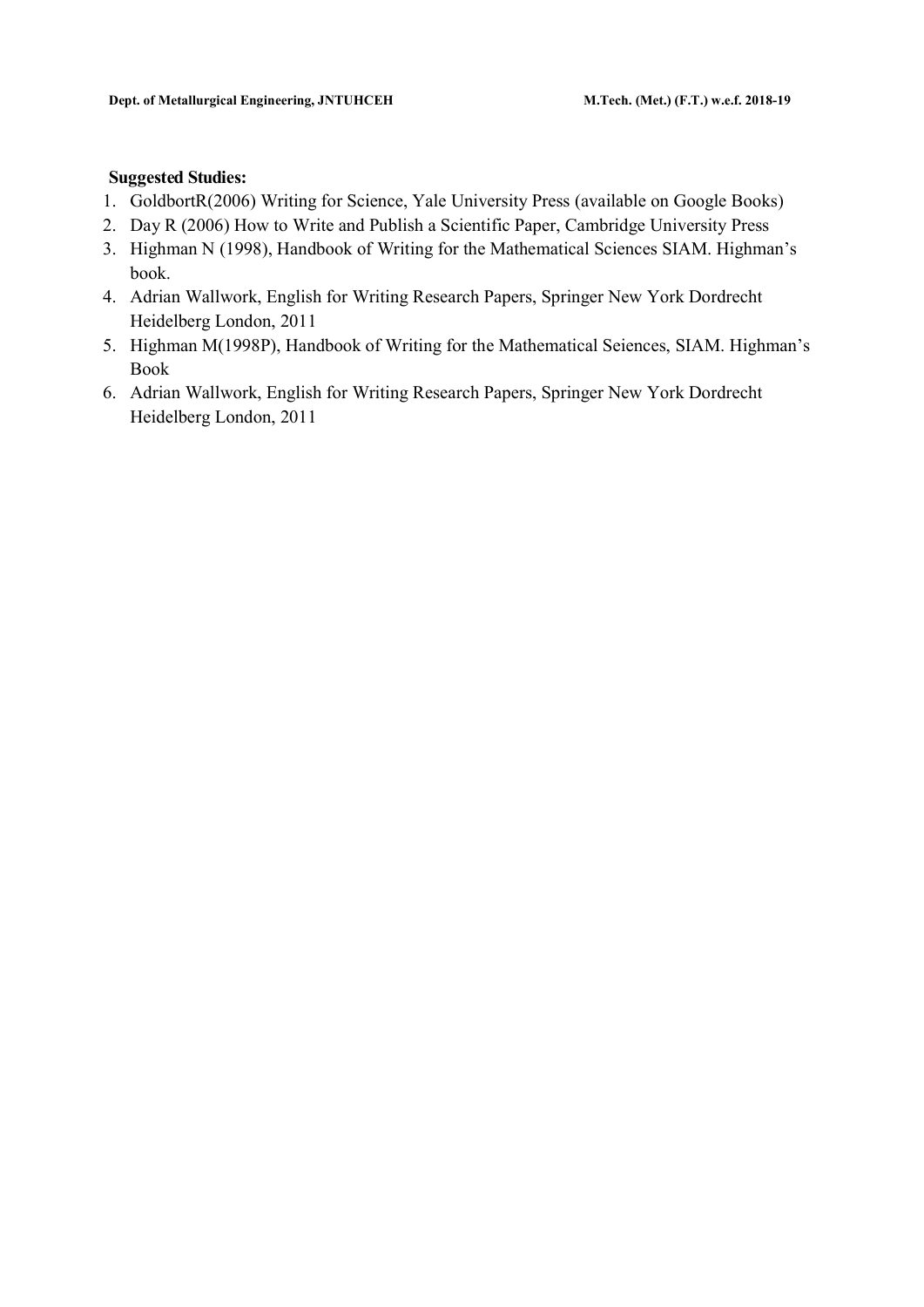## METAL JOINING LAB (LABORATORY - III)

M.Tech. I Year II-Sem Letter that the contract of the C

 $0 \quad 0 \quad 4 \quad 2$ 

## Pre-Requisites: Advances inMetal Joining Course Objectives:

- 1. To expose students to different weld joining techniques.
- 2. To study the properties of weld.
- 3. To inspect the quality of welded joints.

#### List of Experiments:

- 1. Fabrication of weld joints using Arc welding.
- 2. Fabrication of weld joints using Gas welding.
- 3. Fabrication of weld joints using TIG welding.
- 4. Fabrication of weld joints using MIG welding.
- 5. Microstructural study of welded joints.
- 6. Hardness survey of welded joints.
- 7. Tensile Testing of Welded joints.
- 8. Quality Inspection of welded joints by Dye penetrant testing method.
- 9. Quality Inspection of welded joints by Magnetic particle testing method.
- 10. Quality Inspection of welded joints by Ultrasonic testing method.

#### Course Outcomes:

At the end of the course, student would be able to:

- 1. Fabricate weld joints using Arc, Gas, TIG and MIG welding techniques.
- 2. Study the microstructure, hardness and tensile strength of welded joints.
- 3. To inspect the quality of weld joint on surface and subsurface by using Dye penetrant method.
- 4. To inspect the quality of weld joint at greater depths by using Ultrasonic testing method.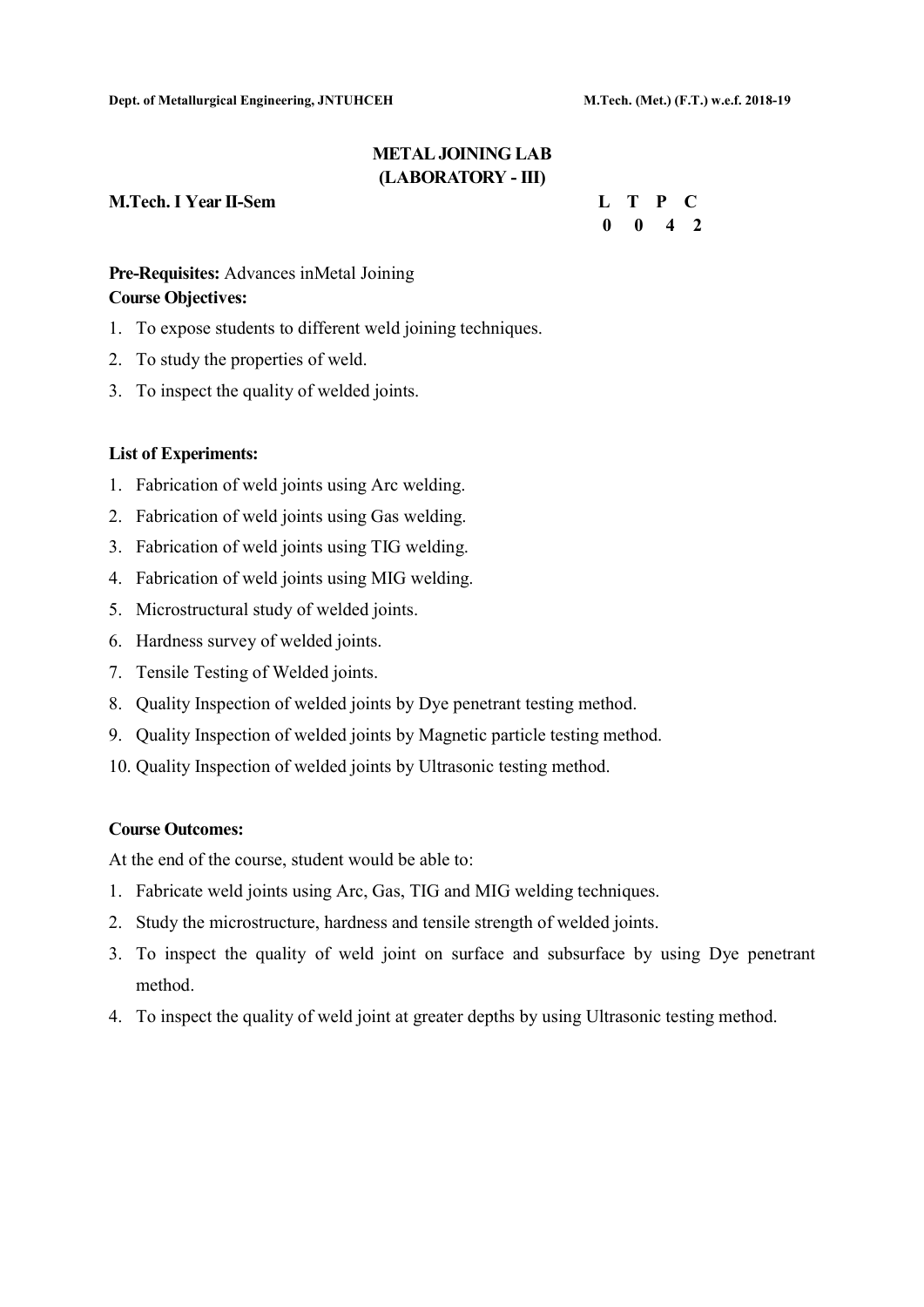## CORROSION ENGINEERING LAB (LABORATORY - IV)

M.Tech. I Year II-Sem

| ∙ II-Sem |  | L T P C |                    |
|----------|--|---------|--------------------|
|          |  |         | $0 \t 0 \t 4 \t 2$ |

## Pre-Requisites:Corrosion Engineering Course Objectives:

- 1. Give knowledge about Corrosion & its Classification.
- 2. Learn different corrosion protection techniques.

#### List of Experiments:

- 1. To conduct the Uniform Corrosion.
- 2. To understand the principles involved in Galvanic cell corrosion.
- 3. To study the pitting corrosion of Aluminium, Stainless steel in suitable environment.
- 4. To anodize the given Aluminium sample and to colour with a dye and measure the thickness of an oxide film.
- 5. Corrosion Prevention method by using electroplating of Copper.
- 6. Corrosion Prevention method by using electroplating of Nickel.
- 7. Corrosion Prevention method by using electroplating of Zinc.
- 8. Corrosion rate measurement.
- 9. Corrosion Prevention of mild steel.
- 10. Galvanic coupling.

#### Course Outcomes:

- 1. Gain knowledge about corrosion and its types.
- 2. Learn about different corrosion protection methods.
- 3. Understand the principles of different types of corrosion.
- 4. Able to determine the formed layer on material surface protective or not.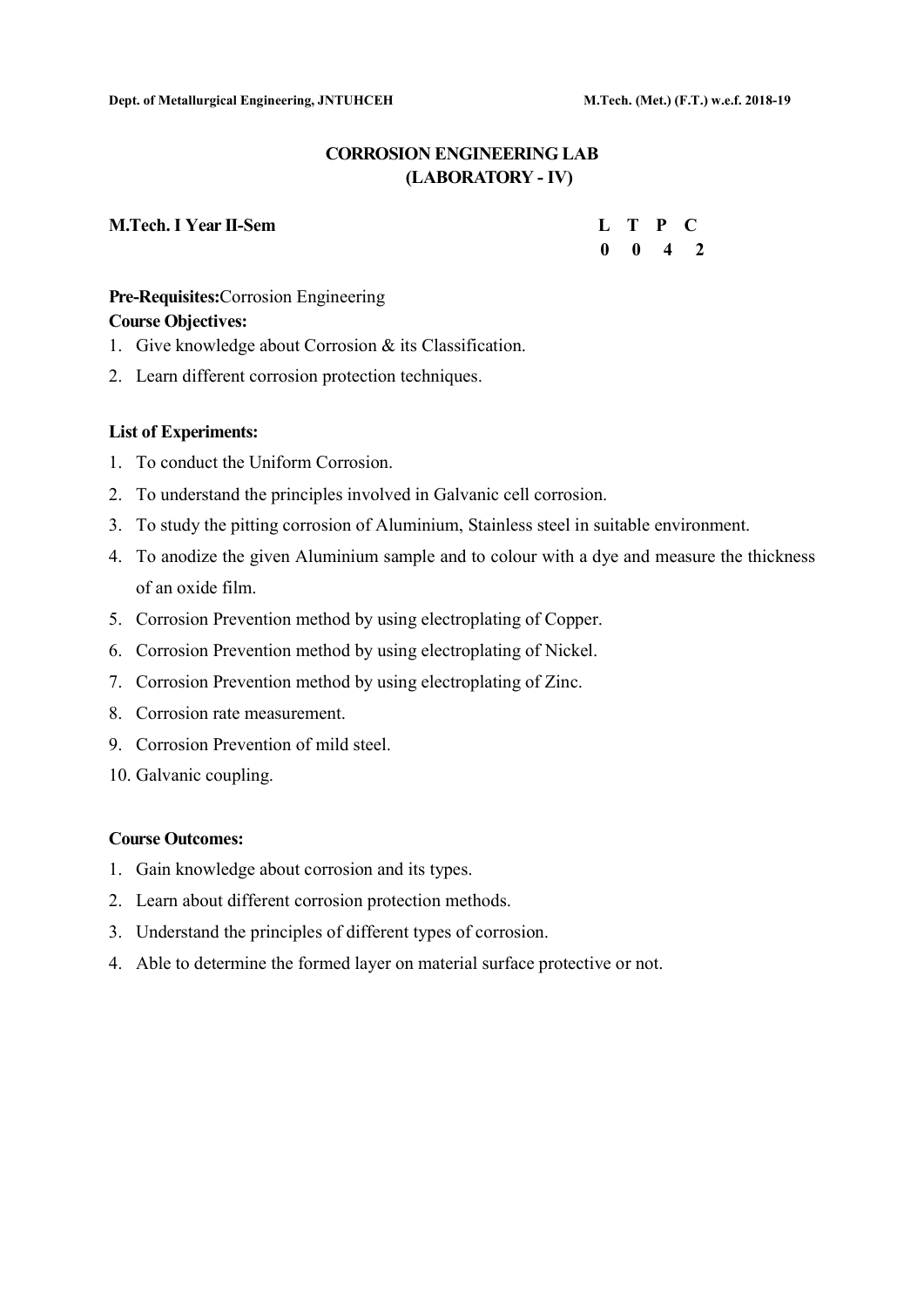#### MINI PROJECT WITH SEMINAR

#### M.Tech. I Year II-Sem

| II-Sem |  | L T P C                     |  |
|--------|--|-----------------------------|--|
|        |  | $2 \quad 0 \quad 0 \quad 2$ |  |

## Pre-Requisites: Nil Course Objectives:

- 1. This course is mainly intended to make the students acquire real time practical experience on the industry oriented processes, technologies, and applications.
- 2. Students will be exposed to sophisticated equipments and modern technologies.

#### Course Outcomes:

At the end of the course the student will be able to:

- 1. Exposed to the various practical aspects relating to Metallurgical Engineering with respect to characterization, analysis and extraction principles and are getting hands on experience in using / handling equipments and hence they are able to solve problems and analyze the results.
- 2. Carry out project work related to modern and novel techniques and synthesis of newer materials with wide applications and tailor made properties.
- 3. Exposed to various safety measures, ethical practices and environmental concerns.
- 4. Good attitude, co-ordination and co-operation is developed when interacting with various categories of persons like scientists, production engineers, quality control engineers and team members etc.
- 5. Conduct the project as an individual and exhibit work, project, and financial management.
- 6. Deliver a well-organized technical presentation at conferences and other symposia and write a project report.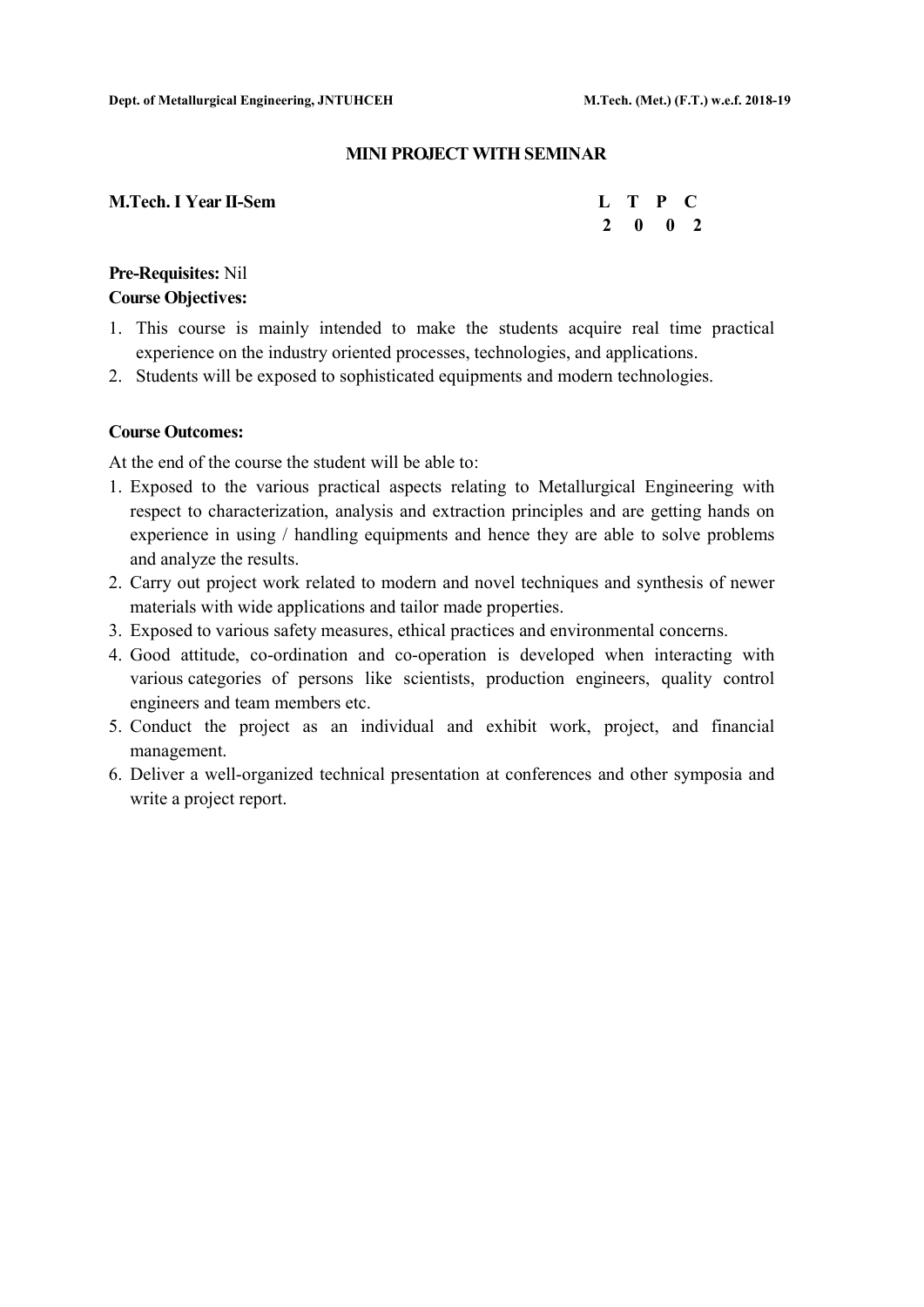#### SURFACE ENGINEERING (Program Elective – V)

#### M.Tech. II Year I-Sem L T P C

3 0 0 3

#### Pre-Requisites: Nil

#### **Course Objectives:**

- 1. To provide a state of the art knowledge to the students about the various surface engineering techniques.
- 2. To explain the importance, need for surface engineering and past, present and future status of surface engineering.
- 3. To comprehend the laser processing, electrons and ion beam processing of surfaces, to characterize and evaluate coatings etc.
- 4. To understand the combat techniques to protect the surfaces from wear, corrosion and other failure causing environments.

#### UNIT-I

Introduction to surface modification, need for surface modification, surface properties, surface property modification, history of surface modification techniques.

#### UNIT-II

Plating and coating process: Concept of coating, types of coatings, properties of coatings, hard facing, anodizing, PVD, CVD, Electro deposition, Electro less deposition, hot deposition, hot dipping.

#### UNIT-III

Thermo-chemical Processes:Carburizing, Nitriding, Carbo-Nitriding, Nitro Carburizing, Boronising, Plasma Nitriding, Thermal spraying, Plasma spraying, Alumnizing.

#### UNIT-IV

Thermal Processes: Flame hardening, Induction hardening, laser hardening, laser surface alloying, laser cladding, Electro-beam hardening.

#### UNIT-V

General design principles related to surface engineering, design guidelines for surface preparation, surface engineering solution to specific problems. Case studies related to Engineering Components, Shafts, Bearings, Turbine blades.

#### Text Books:

- 1. Advanced thermal assisted surface engineering processes, Ramnarayan Chattopadhyay, published by Kluwer Academy Publishers 2004.
- 2. Surface engineering of metals: principles, Equipment and techniques, Tadeusz Burokowski, Tadeusz Wierzchon, CRC Press 1998.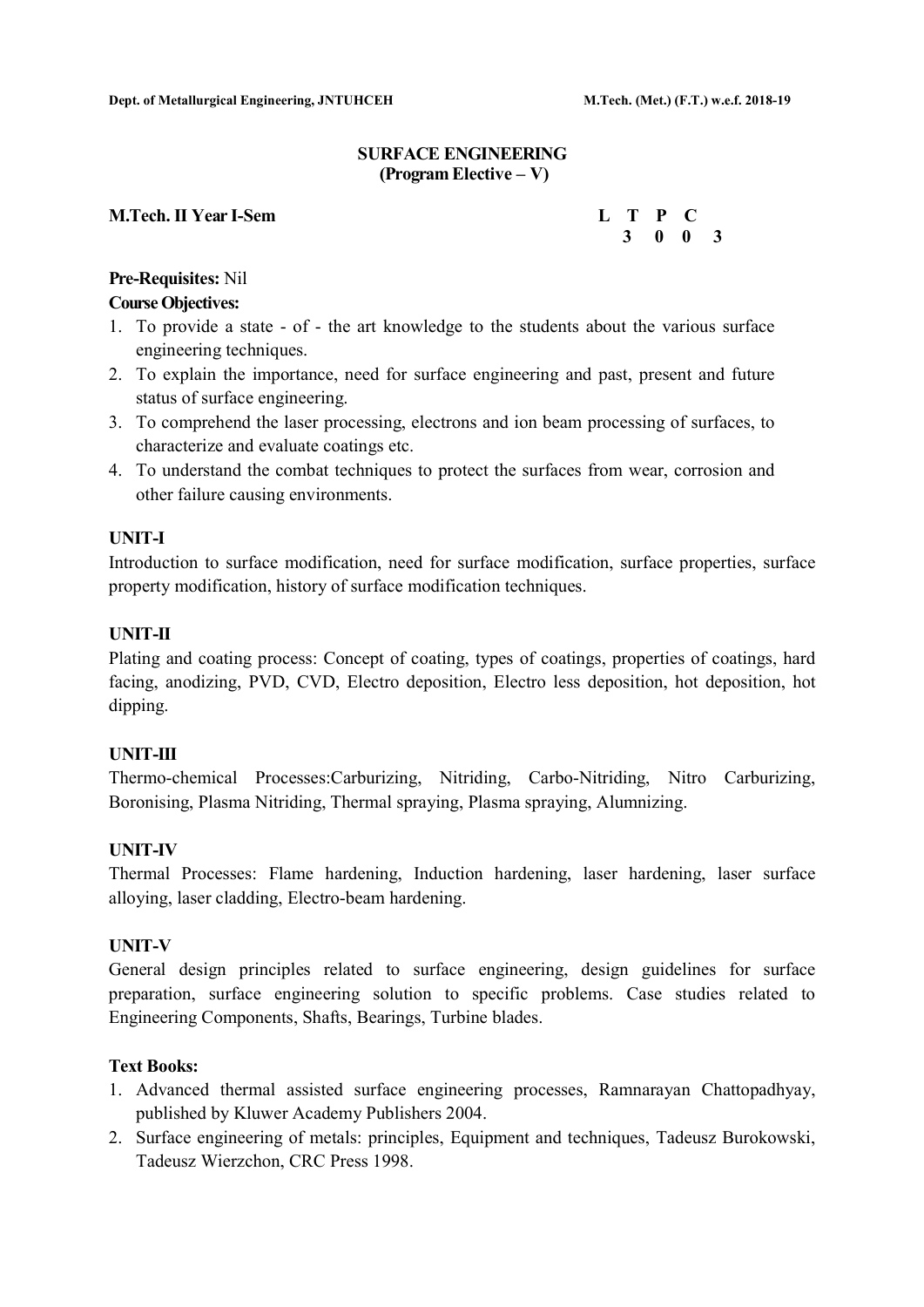#### Reference Books:

- 1. Advanced techniques for surface engineering, W.Gissler, Herman A.Jehn, published by Kluwe Academy Publishers in 1992.
- 2. Laser material processing, William M.Steen, fourth edition, Springer.

#### Course Outcomes:

At the end of the course, the student will be able to:

- 1. Gain knowledge of different surface properties, appreciate the need for surface modification and past practices.
- 2. Knowledge of plating and coatings techniques.
- 3. Knowledge of surface modification by chemical and thermal processes.
- 4. Differentiate between the methods used and indicate their relative merits and demerits
- 5. This course provides an opportunity to the students to understand the various aspects associated with industrial applications of surface engineering.
- 6. Design various surface modifications according to the needs, compatibility and efficiency of the processes and the desired output.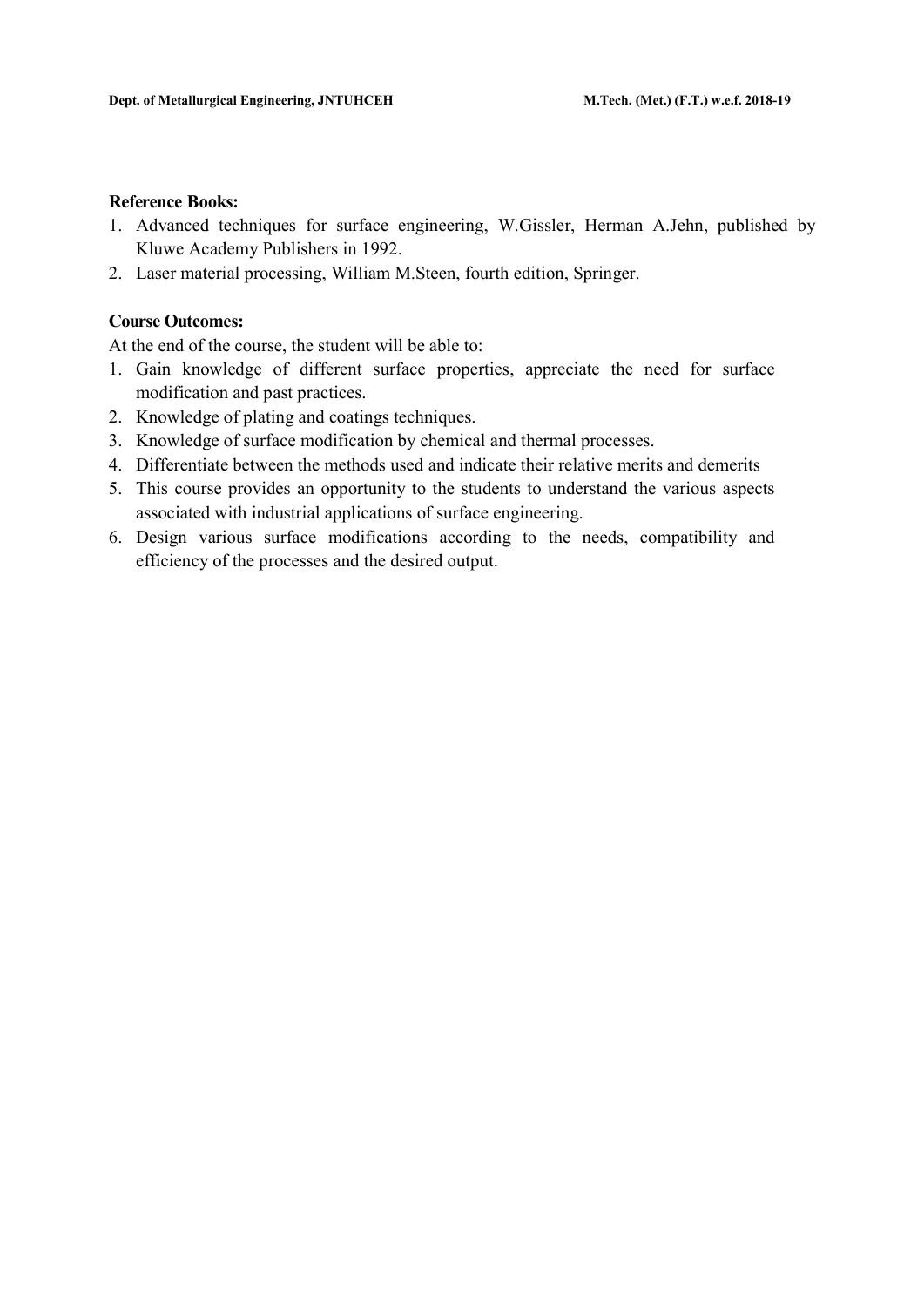## MATERIALS CHARACTERIZATION TECHNIQUES (Program Elective – V)

M.Tech. II Year I-Sem L T P C

## 3 0 0 3

#### Pre-Requisites: Nil Course Objectives:

- 1. To explain and describe the various working techniques of optical microscope, Scanning and Transmission Microscopes used for evaluating material properties.
- 2. To explain and describe the various working techniques of XRD, SPM, AFM for evaluating material properties.
- 3. To differentiate and compare between various characterization techniques.
- 4. Obtain knowledge on the various thermal analyses techniques.

## UNIT – I

Optical Microscopy–Introduction, optical principles, Instrumentation, specimen preparationmetallographic principles, Imaging Modes, Applications, Limitations.

#### UNIT – II

(a) Scanning Electron Microscopy (SEM)-Introduction, instrumentation, Contrast formation, Operational variables, Specimen Preparation, Imaging Modes, Applications, and Limitations.

(b) Transmission Electron Microscopy(TEM)-Introduction, instrumentation, Specimen preparation –pre thinning, final thinning, Image modes-mass density contrast, diffraction contrast, Phase contrast, Applications, Limitations.

## UNIT – III

X-Ray Diffraction (XRD) - Introduction, Basic principles of diffraction, X-ray generation, Instrumentation, Types of analysis, Data collection for analysis, Applications, Limitations.

## UNIT – IV

Thermal Analysis: Introduction, Basic thermodynamics and heat transfer, common characteristics- Instrumentation, experimental parameters, Different types used for analysis,Differential thermal analysis, Differential Scanning Calorimetry, Thermogravimetry, Dilatometry, Dynamic Mechanical analysis- Basic Principles, Instrumentation, working principles, Applications,Limitations.

#### $UNIT - V$

Scanning Probe Microscopy (SPM) Introduction, Instrumentation, Scanning Tunneling Microscopy-Basics, Probe Tips, Working environment, operational modes, Applications, Limitations.

Atomic Force Microscopy (AFM) –Basic Principles, instrumentation, operational modes, Applications, Limitations.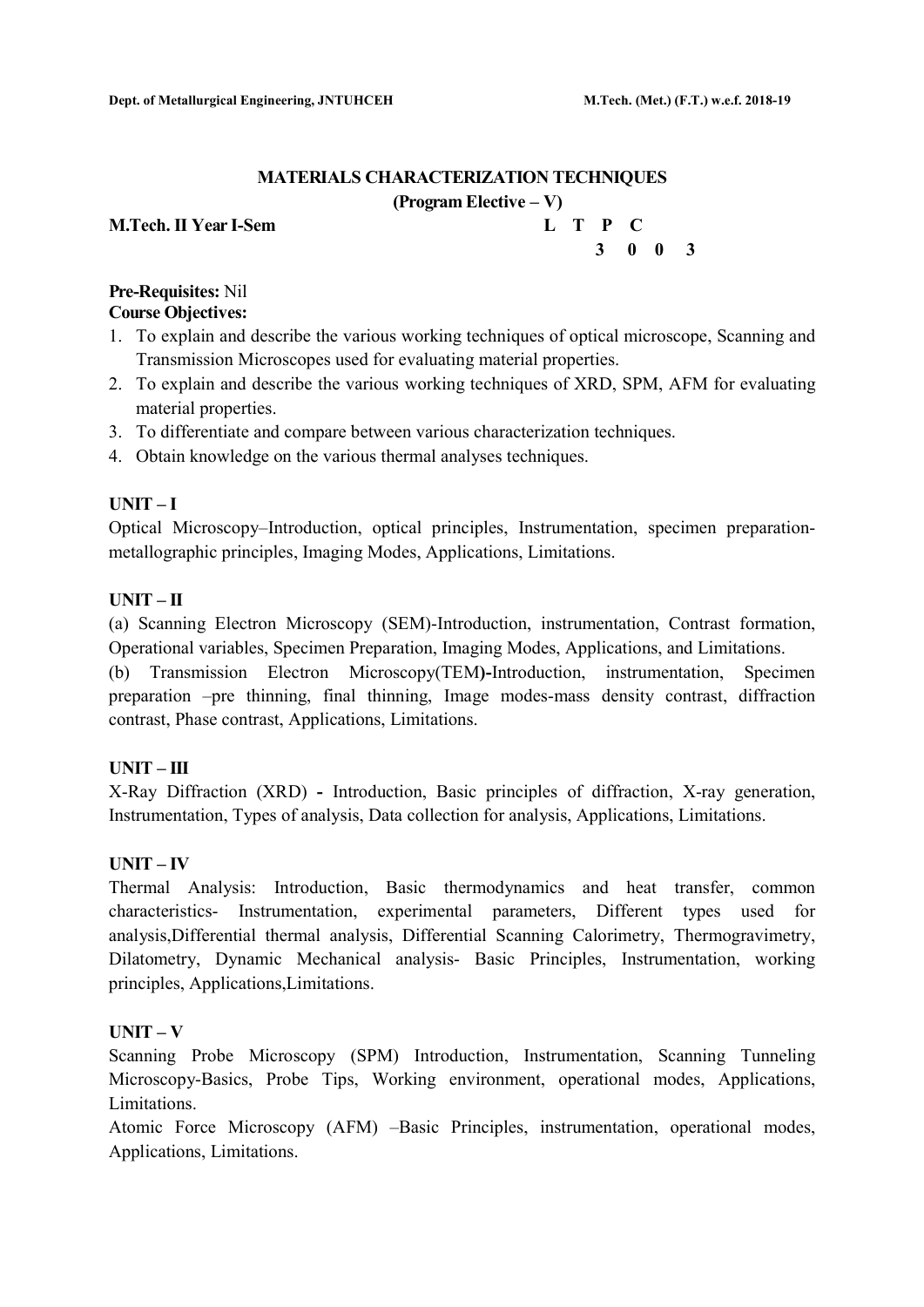#### Text Books:

- 1. V.T. Cherapin and A.K. Mallik: Experimental Techniques in Physical Metallurgy, Asia Publishing House, 1967.
- 2. Robert F. Speyer: Thermal Analysis of Materials, Marcel Dekker Inc., New York, 1994.

#### Reference Books:

- 1. S.J.B. Reed: Electron Microprobe analysis, Cambridge University Press, London, 1975.
- 2. ASM Hand book: Materials Characterization, ASM International, 2008.

## Course Outcomes:

At the end of the course, student will be:

- 1. Able to use metallurgical microscopes to analyze the experimental results.
- 2. Understand the various specimen preparation techniques for SEM, TEM and analyze the experimental results.
- 3. Describe the construction of XRD machine and understand its principle and analyze / interpret the experimental results.
- 4. Conduct characterization measurement by thermal analysis and solve problem using the thermo dynamic principles.
- 5. Knowledge on thermal analyses methods such as DSC, calorimetry and dilatometry etc.,
- 6. Analyze, evaluate and interpret data and solve practical characterization problems using modern tools like SPM, AFM etc.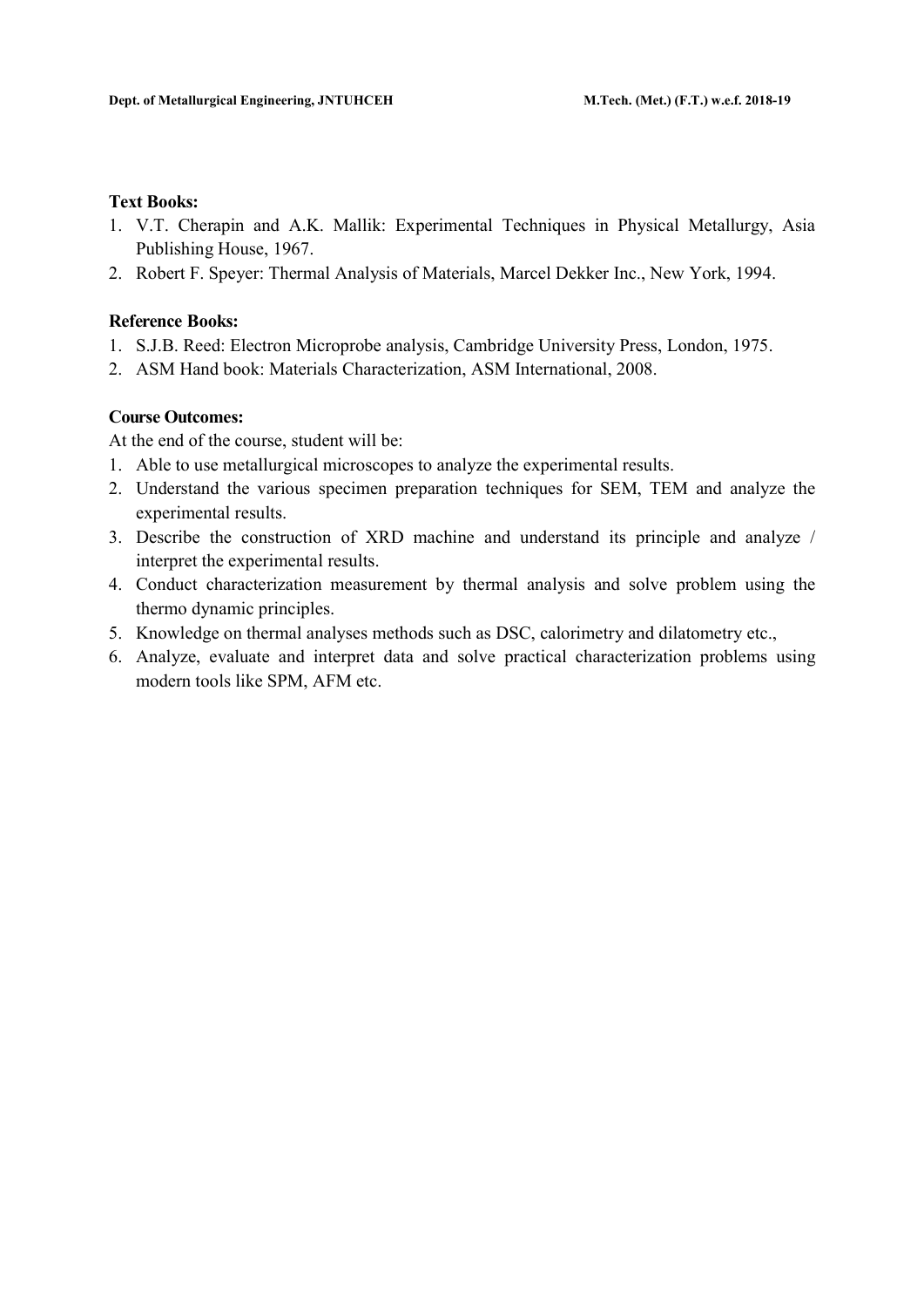## NANO MATERIALS (Program Elective – V)

M.Tech. II Year I-Sem and the contract of the U. T. P. C.

3 0 0 3

## Pre-Requisites: Nil

## Course Objectives:

- 1. This course is primarily intended to expose the students to a highly interdisciplinary subject.
- 2. This would emphasize on the classification, synthesis and applications of Nano materials.
- 3. To enhance the various nano synthesis techniques and to identify and solve problems.
- 4. To describe methods for production of nano materials and their characterization techniques for applications of nano materials.

## UNIT-I

Introduction, Importance of Nano-technology, Emergence of Nano-Technology, Bottom-up and Top-down approaches, challenges in Nano Technology.

## UNIT-II

Zero Dimensional Nano-structures, Nano particles through homogenous nucleation; Growth of nuclei, synthesis of metallic Nano particles, Nano particles through heterogeneous nucleation; Fundamentals of heterogeneous nucleation and synthesis of nano particles using micro emulsions and Aerosol.

## UNIT-III

One Dimensional Nano-structures: Nano wires and nano rods, Spontaneous growth: Evaporation and condensation growth, vapor-liquid-solid growth, stress induced recrystallization.

Template based synthesis: Electrochemical deposition, Electro-phoretic deposition. Electrospinning and Lithography.

#### UNIT-IV

Two dimensional Nano-Structures, Fundamentals of film growth. Physical vapour Deposition(PVD): Evaporation molecular beam epitaxy (MBE), Sputtering, Comparison of Evaporation and sputtering.

Chemical Vapour Deposition (CVD): Typical chemical reactions, Reaction kinetics, transport phenomena, CVD methods, diamond films by CVD.

#### UNIT-V

Thin films, Atomic layer deposition (ALD), Electrochemical deposition (ECD), Sol-Gel films. Special Nano Materials, Carbon fullerene and nano tubes: carbon fullerenes, formation, properties and applications. Carbon nano tubes: formation and applications.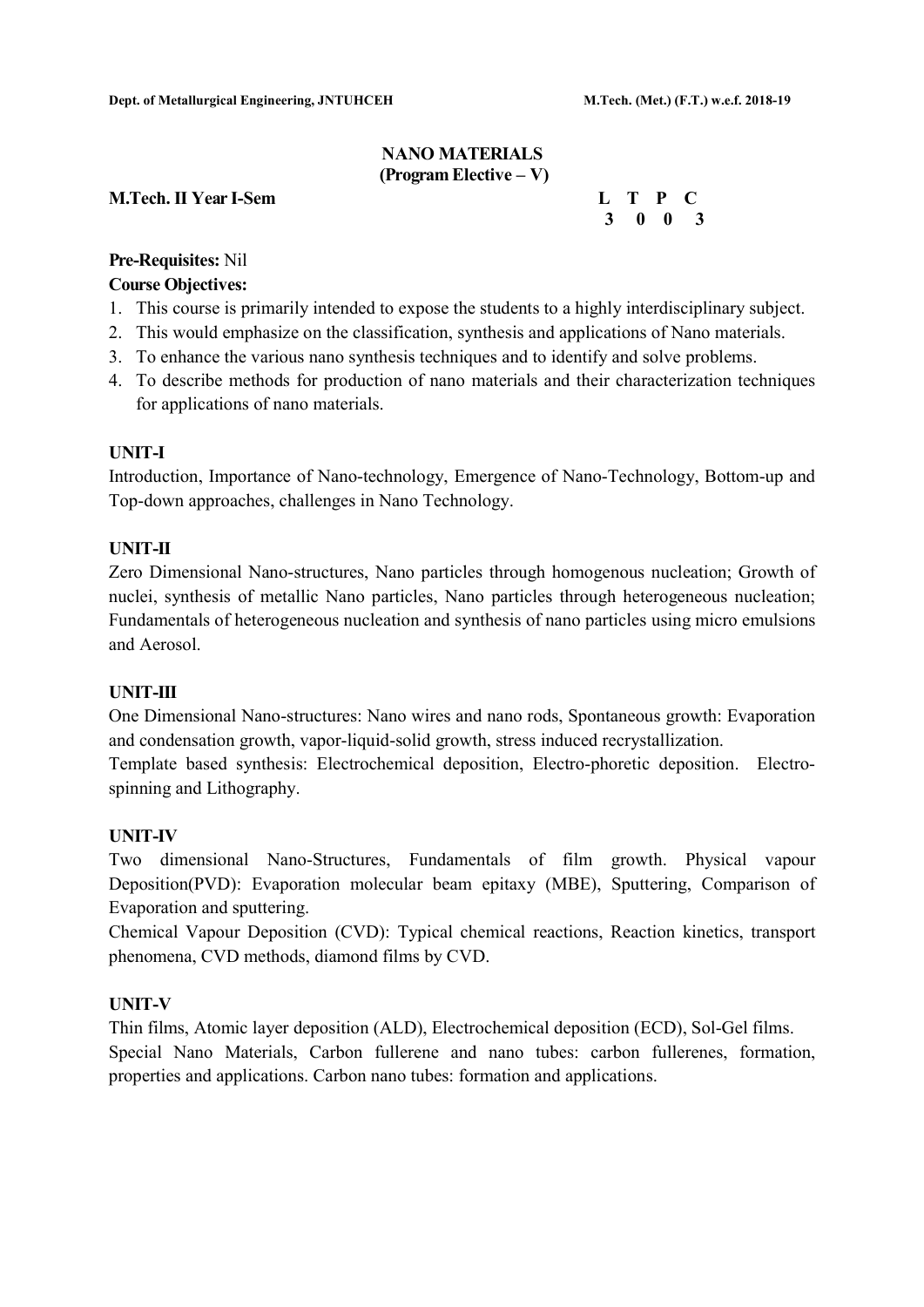#### Text Books:

- 1. Nano Materials: A. K. Bandyopadyay, New age Publications.
- 2. Nano Essentials: T. Pradeep, TMH.

#### Reference Books:

- 1. Springer Handbook of Nanotechnology.
- 2. The Guest for new materials Auther S. T. Lakshmi Kumar, Published by Vigyan Prasar.
- 3. Nano The Essentials: C Pradeep (IIcue Professor), McGraw Hill.
- 4. Nano Materials Synthesis, Properties and applications, 1996, Edlstein and Cammarate.

#### Course Outcomes:

At the end of the course the student would be able to:

- 1. Describe the importance and impact of nanomaterials and their diversified applications, listing out their salient properties and uses in commercial and industrial applications.
- 2. Describe the various types of nano materials used in semi conductors, ferro electric devices etc.
- 3. Can illustrate and categorize the synthesis procedures and characterization techniques with respect to nano particles
- 4. Can illustrate and categorize the synthesis procedures and characterization techniques in case of nano tubes and nano wires.
- 5. Describe the various types of thin film deposition techniques and differentiate their merits and demerits.
- 6. Demonstrate the capacity and exhibit interest for self-directed learning on topics related to nanoscience and nanotechnology.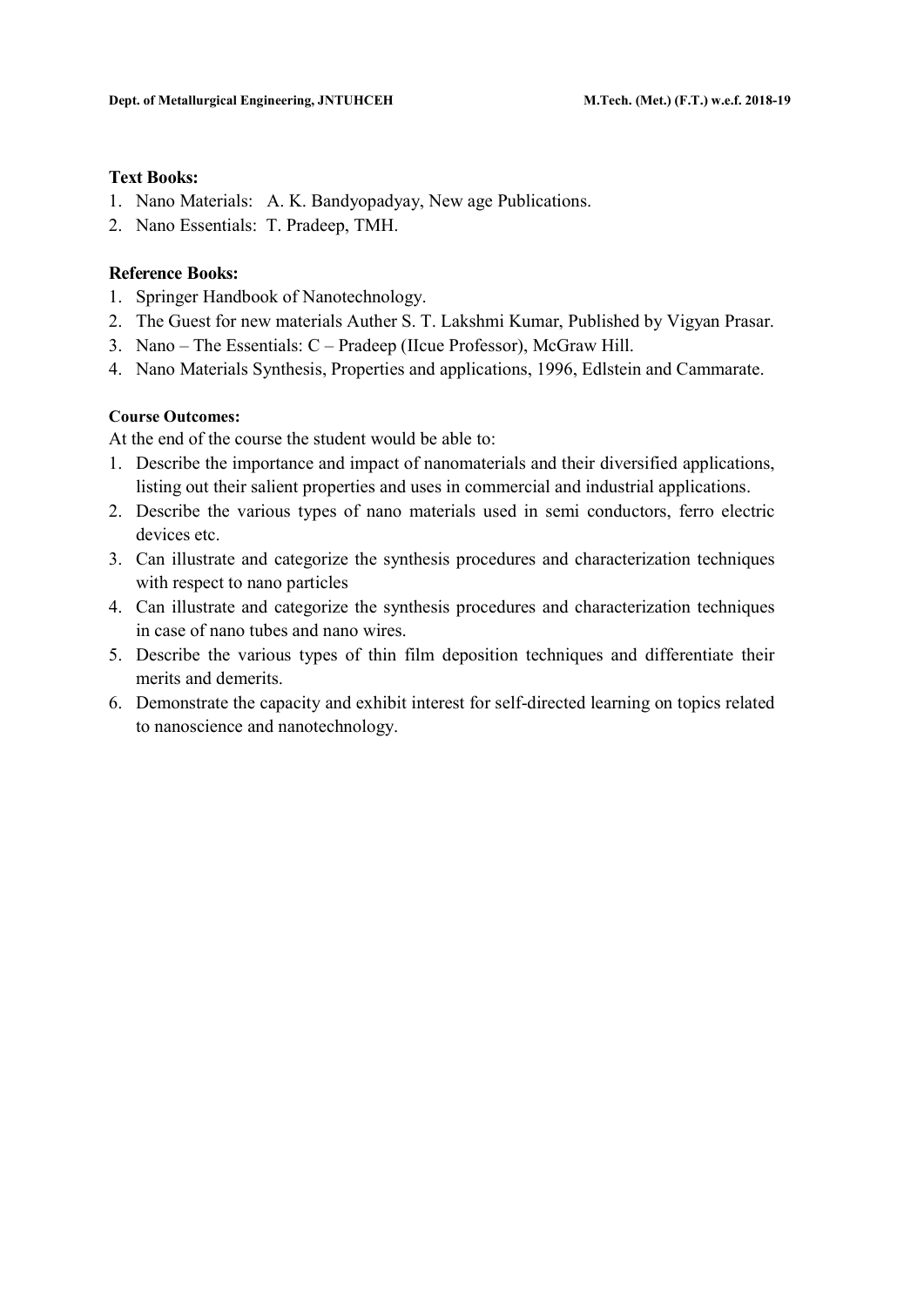#### COMPOSITE MATERIALS (Open Elective)

M.Tech. II Year I-Sem L T P C

3 0 0 3

#### Pre-Requisites: Nil

#### Course Objectives:

- 1. Describe the importance of composite materials and its constituents.
- 2. Familiarize the students with various types of fibers, their properties and processing techniques.
- 3. Introduce the various process techniques for composite materials.
- 4. To demonstrate the relationship among synthesis, processing and properties in composite materials.

#### UNIT-I

Introduction, Classification of Composite materials based on structure and matrix and reinforcements, Advantages and applications of composites, Functional requirements of reinforcement and matrix materials.

#### UNIT-II

Types of reinforcements and their properties: Glass, Carbon, Boron, Aramid,  $Al_2O_3$  and SiC fibers. Nature and manufacture of glass, carbon and aramid fibres, Comparison of fibres. Role of interfaces: Wettability and Bonding, The interface in Composites, Interactions and Types of bonding at the Interface, Tests for measuring Interfacial and bond strength.

#### UNIT-III

Fabrication of Polymeric Matrix Composites, Structure and properties of Polymeric Matrix Composites, Interface in Polymeric Matrix Composites, Applications. Fabrication of Ceramic Matrix Composites, Properties of Ceramic Matrix Composites, Interface in Ceramic Matrix Composites, Toughness of Ceramic Matrix Composites, Applications of Ceramic Matrix Composites.

#### UNIT-IV

Fabrication of Metal Matrix Composites: Solid state fabrication, Liquid state fabrication and In-situ fabrication techniques. Interface in Metal Matrix Composites. Mechanical bonding, Chemical bonding and Interfaces in In-situ Composites. Discontinuously reinforced Metal Matrix Composites: Properties and Applications. Fabrication of Carbon fiber composites, properties, interface and applications.

#### UNIT -V

Micro and macro mechanics of Composites: Density, Mechanical Properties: Prediction of Elastic constants, Micro mechanical approach, Halpin-Tsai equations, Transverse stresses. Thermal properties: Hydrothermal stresses and Mechanics of Load transfer from matrix to fiber.

#### Text Books:

1. Composite Materials – Science & Engineering, K.K. Chawla, Springer-Verlag, New York, 1987.

2. An Introduction to Composite Materials, Hull, Cambridge, 2nd Edt. 1997.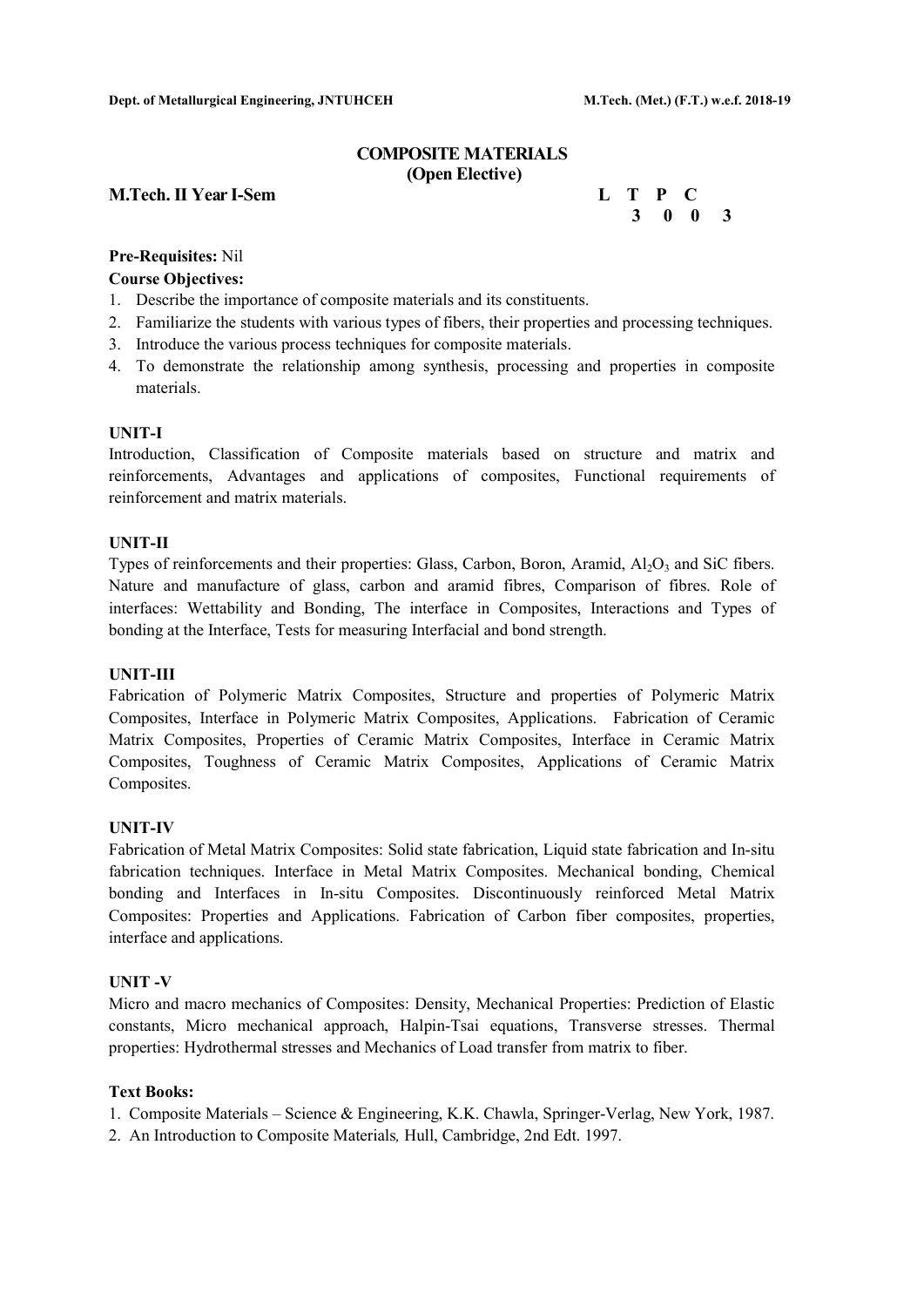#### Reference Books:

- 1. Composites, Engineered Materials Handbook, Vol.1, ASM International, Ohio, 1988.
- 2. Structure and Properties of Composites, Materials Science and Technology, Vol. 13, VCH, Weinheim, Germany, 1993
- 3. Composite Materials: Engineering and Science, F.L. Matthews and R.D. Rawlings, Chapman & Hall, London, 1994.

#### Course Outcomes:

- 1. Can classify the composites, know the required properties, reinforcements and matrix materials and uses of composites.
- 2. Able to explain how common fibers are produced and how the properties of the fibers are related to the internal structure and the interfaces obtained.
- 3. Knowledge of processing techniques for polymer matrix, ceramic matrix and metal matrix composites and list out their properties and applications.
- 4. Ability to arrive at different deformation and failure mechanisms of composite materials under different loading conditions in engineering applications.
- 5. Able to explain the elastic constants and strengths of the composite.
- 6. Able to undertake any technical assignment in R&D and production of newer and smarter materials.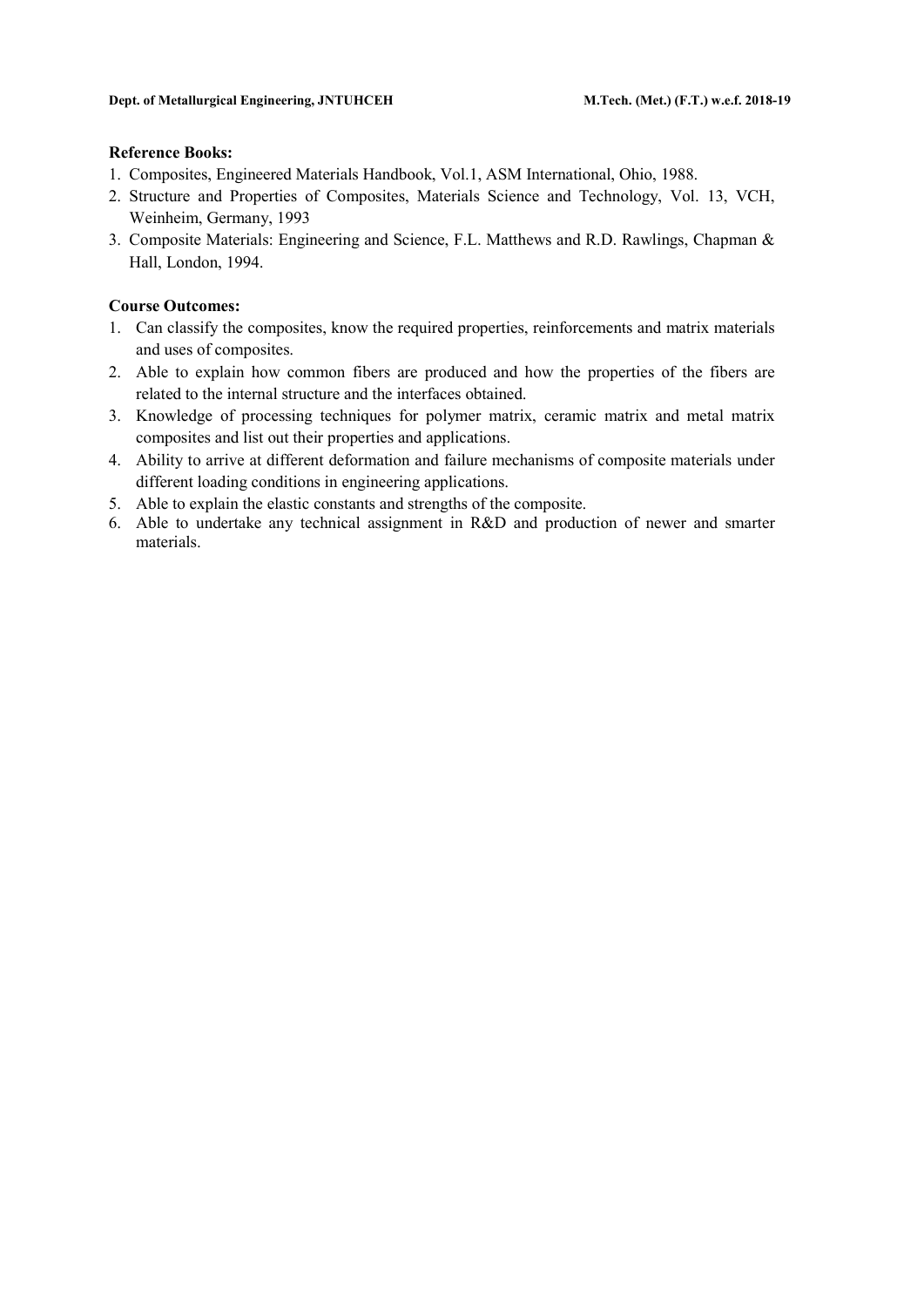#### DISSERTATION - I / INDUSTRIAL PROJECT

| <b>M.Tech. II Year I-Sem</b> | L T P C |  |  |                               |  |
|------------------------------|---------|--|--|-------------------------------|--|
|                              |         |  |  | $0 \quad 0 \quad 20 \quad 10$ |  |

Pre-Requisites: Course work relevant to the topic of the project

#### Course Objectives:

- 1. This course is mainly intended to make the students acquire real time practical experience on the industry oriented processes, technologies, and applications.
- 2. Students will be exposed to sophisticated equipments and modern technologies.

#### Course Outcomes:

At the end of the course the student will be able to:

1. Identify a research problem after thorough literature review in metallurgical engineering, plan and execute experimental work to obtain results.